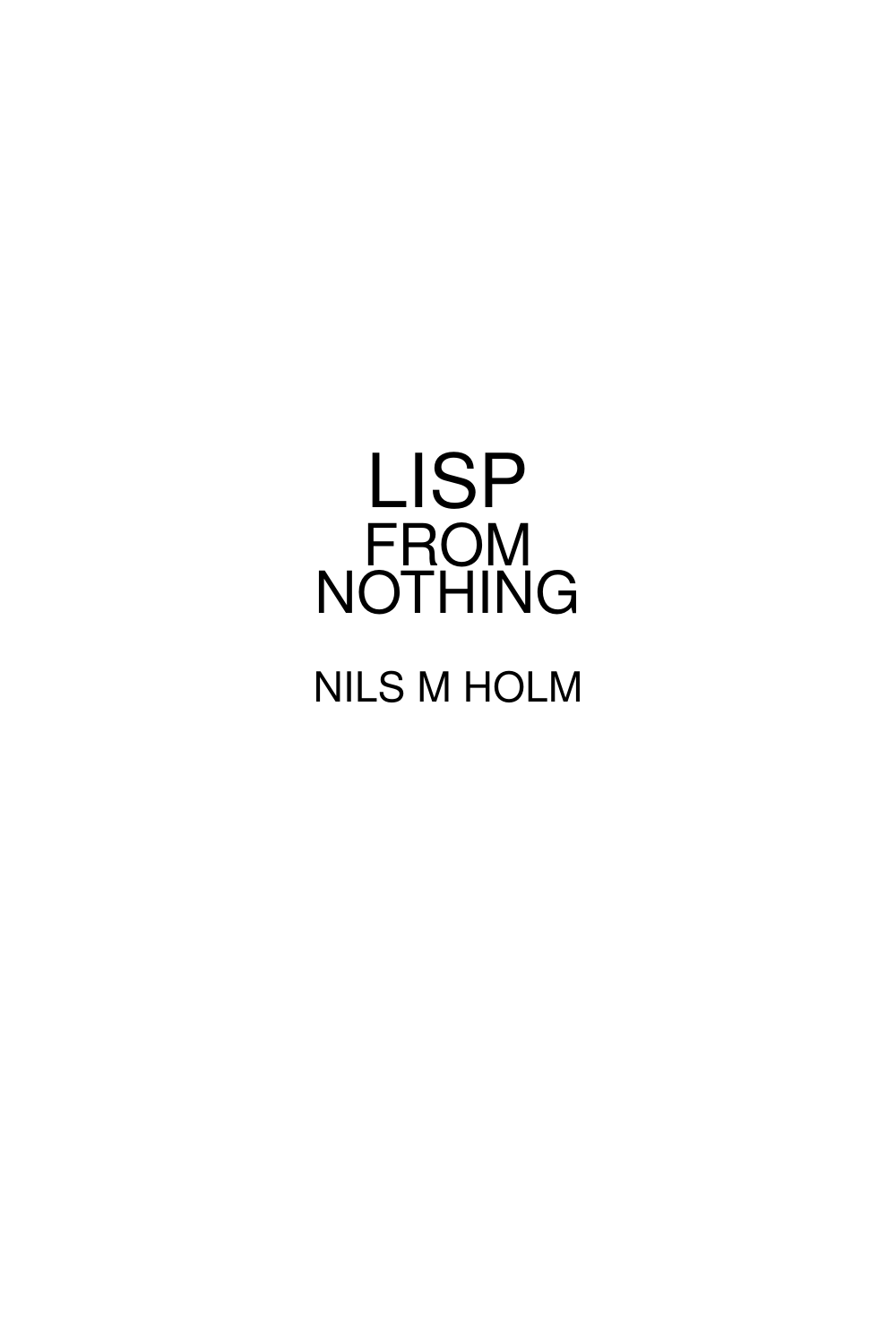# **CONTENTS**

| <b>PREFACE</b>                    | 3              |
|-----------------------------------|----------------|
| <b>INTENDED AUDIENCE</b>          | 6              |
| <b>ACKNOWLEDGEMENTS</b>           | $\overline{7}$ |
| <b>LET THERE BE LISP</b>          | 9              |
| MINIMAL METACIRCULAR LISP         | 19             |
| <b>EVAL FROM NOTHING</b>          | 29             |
| HACKING IN THE 1960'S             | 32             |
| <b>BUILDING THE SMALLEST LISP</b> | 38             |
| A BOOTSTRAPPABLE MINIMAL LISP     | 40             |
| BOOTSTRAPPING A COMPLETE LISP     | 43             |
| THE LOW-LEVEL INTERFACE           | 68             |
| THE LISP COMPILER                 | 74             |
| <b>USING LISCMP</b>               | 113            |
| <b>HACKS AND KLUDGES</b>          | 117            |
| <b>READER ODDITIES</b>            | 125            |
| WOULD IT RUN ON AN IBM 704?       | 131            |
| <b>TEMPORARY VARIABLE ISSUES</b>  | 134            |
| SEPARATION OF OBLIST AND SYMLIS   | 137            |
| <b>READ, EVAL, PRINT, LOOP</b>    | 141            |
| <b>INTERPRETING LISP</b>          | 147            |
| PROGRAMS WRITING PROGRAMS         | 166            |
| <b>DERIVED SPECIAL FORMS</b>      | 171            |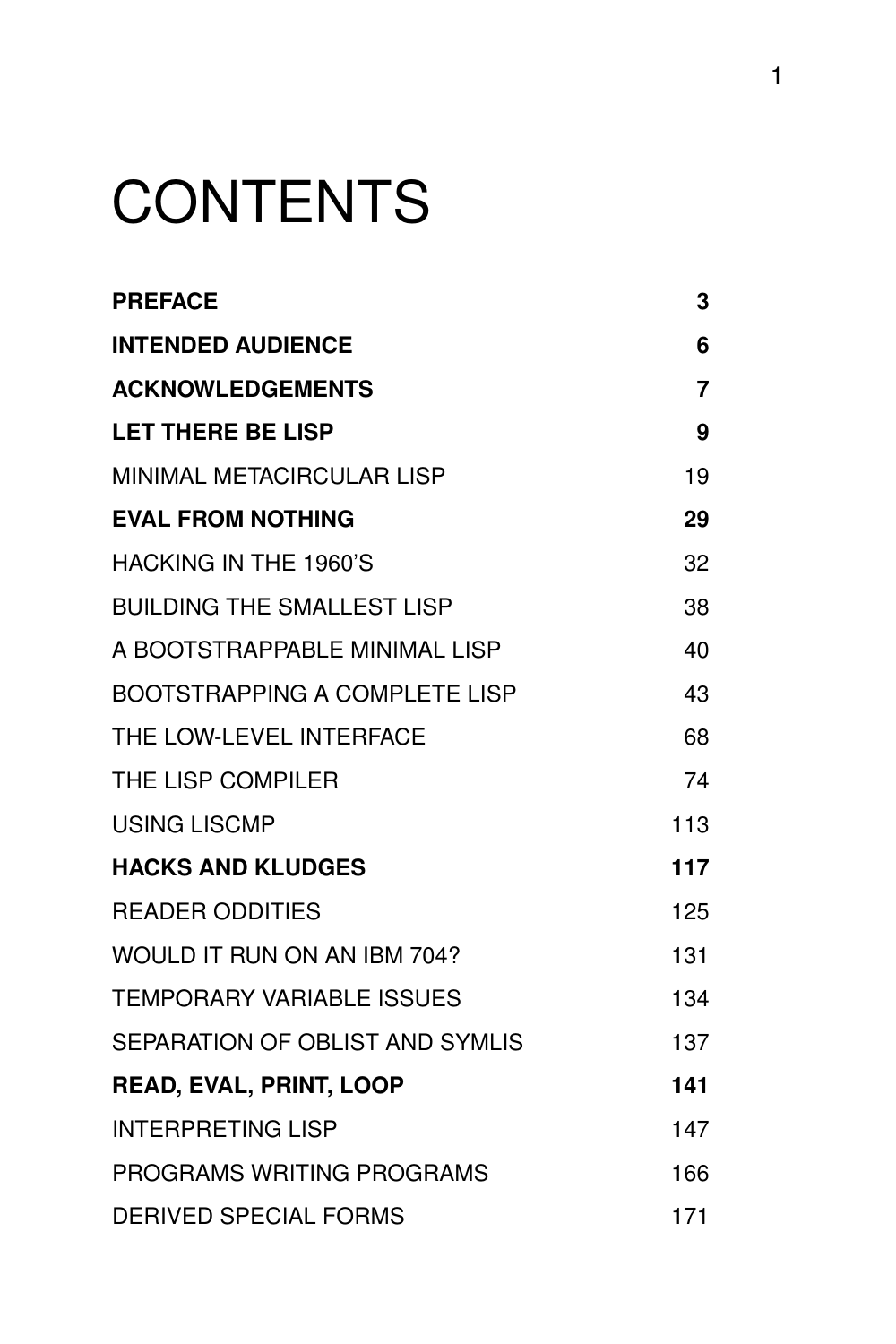| <b>SCIENCE! SCIENCE!</b>                | 177 |
|-----------------------------------------|-----|
| <b>BINDING STRATEGIES</b>               | 183 |
| <b>FIRST-CLASS FUNCTIONS</b>            | 187 |
| <b>TEMPORARY VARIABLES REVISITED</b>    | 200 |
| <b>GARBAGE COLLECTION</b>               | 201 |
| THE PERFORMANCE OF LISP                 | 210 |
| <b>HACKING IN THE GOLDEN AGE</b>        | 219 |
| I'LL SEE MYSELF OUT                     | 231 |
| <b>WARM-UP</b>                          | 233 |
| <b>EASY</b>                             | 233 |
| <b>NOT-SO-EASY</b>                      | 235 |
| <b>WAY BEYOND</b>                       | 238 |
| <b>THE BORING PARTS</b>                 | 239 |
| A LISCMP MICRO MANUAL                   | 241 |
| <b>GLOSSARY</b>                         | 249 |
| <b>LOW-LEVEL RUNTIME LIBRARY</b>        | 264 |
| <b>COMPILER DRIVER SCRIPT</b>           | 275 |
| <b>BOOTSTRAPPING COMPILER IN SCHEME</b> | 276 |
| <b>DOWNCASE PROGRAM</b>                 | 287 |
| <b>REFERENCES</b>                       | 288 |
| <b>BIBLIOGRAPHY</b>                     | 292 |
| <b>LIST OF FIGURES</b>                  | 293 |
| <b>INDEX</b>                            | 294 |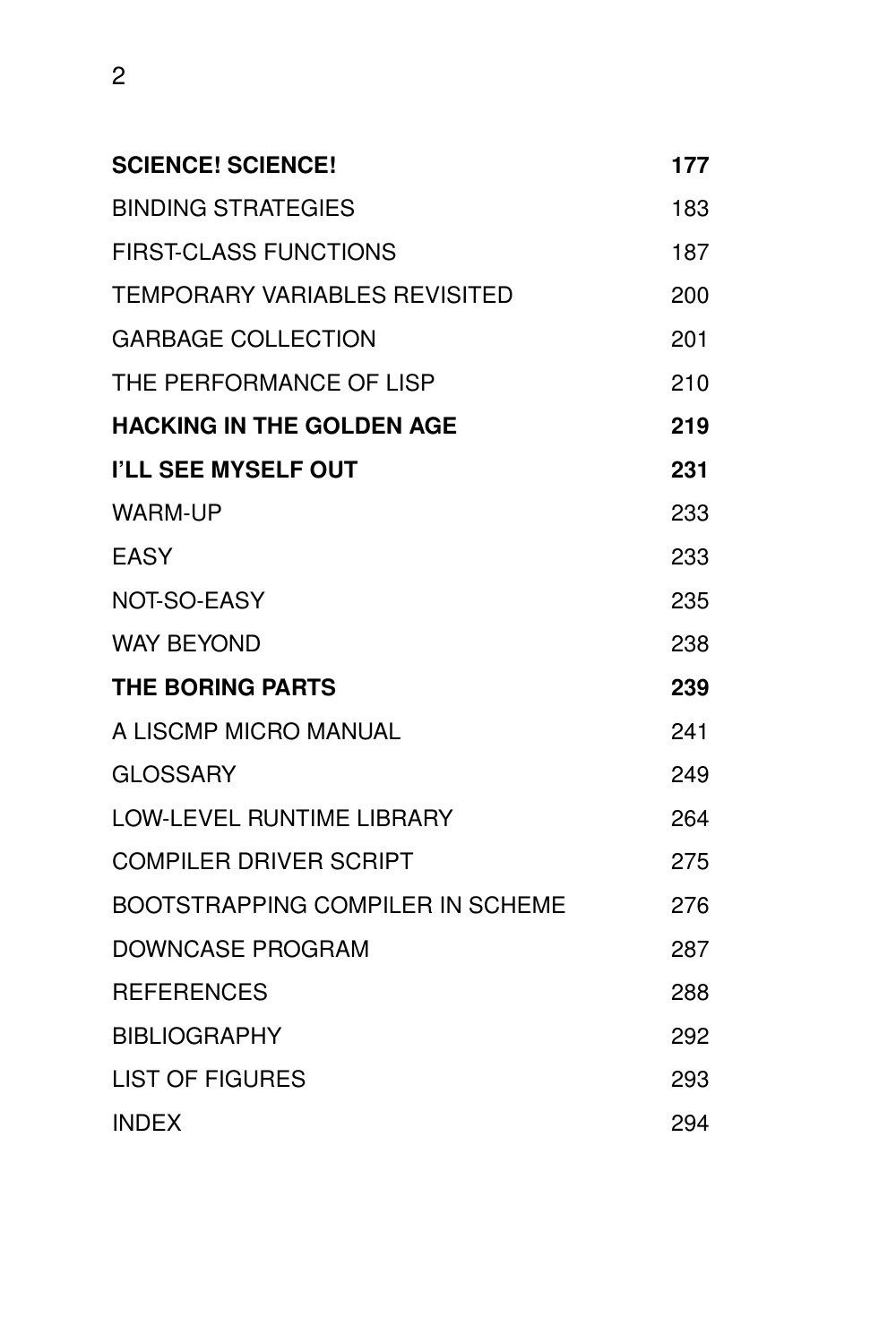# PREFACE

 $LLSP$  has been a playground for tinkerers from the point of its inception more than 60 years ago. From the beginning it has attracted people who where fascinated by elegance and beauty. The first sketches of LISP interpreters, which will be displayed in this book, were works of art as much as they were mathematical models and practical programs.

Even when LISP evolved into a family of languages with "serious" applications in mind, it has always kept its playfulness. Questions like

> What is the minimal LISP? What is needed to implement LISP? What are the exact semantics of LISP?

keep popping up in its wake. Lots of interesting books and papers, like [Baker1992], have explored these topics in great depth. Some features have been added to LISP, other have been deprecated. Different paths were taken, with SCHEME and COMMON LISP reflecting the extremes of minimalism and pragmatism.

At their core, though, there remains a small, common language that is LISP. Even if that core has diversified, COMMON LISP being a multi-namespace LISP and SCHEME a single-namespace one, the ideas remain widely compatible. Many people who use LISP enjoy thinking about this minimal core. However:

# What exactly is the minimal LISP?

Most people would agree that it involves conses and atoms, the principle of the identity of atoms, anonymous functions, and conditional evaluation. Or, more LISPy:

CONS CAR CDR QUOTE ATOM EQ LAMBDA COND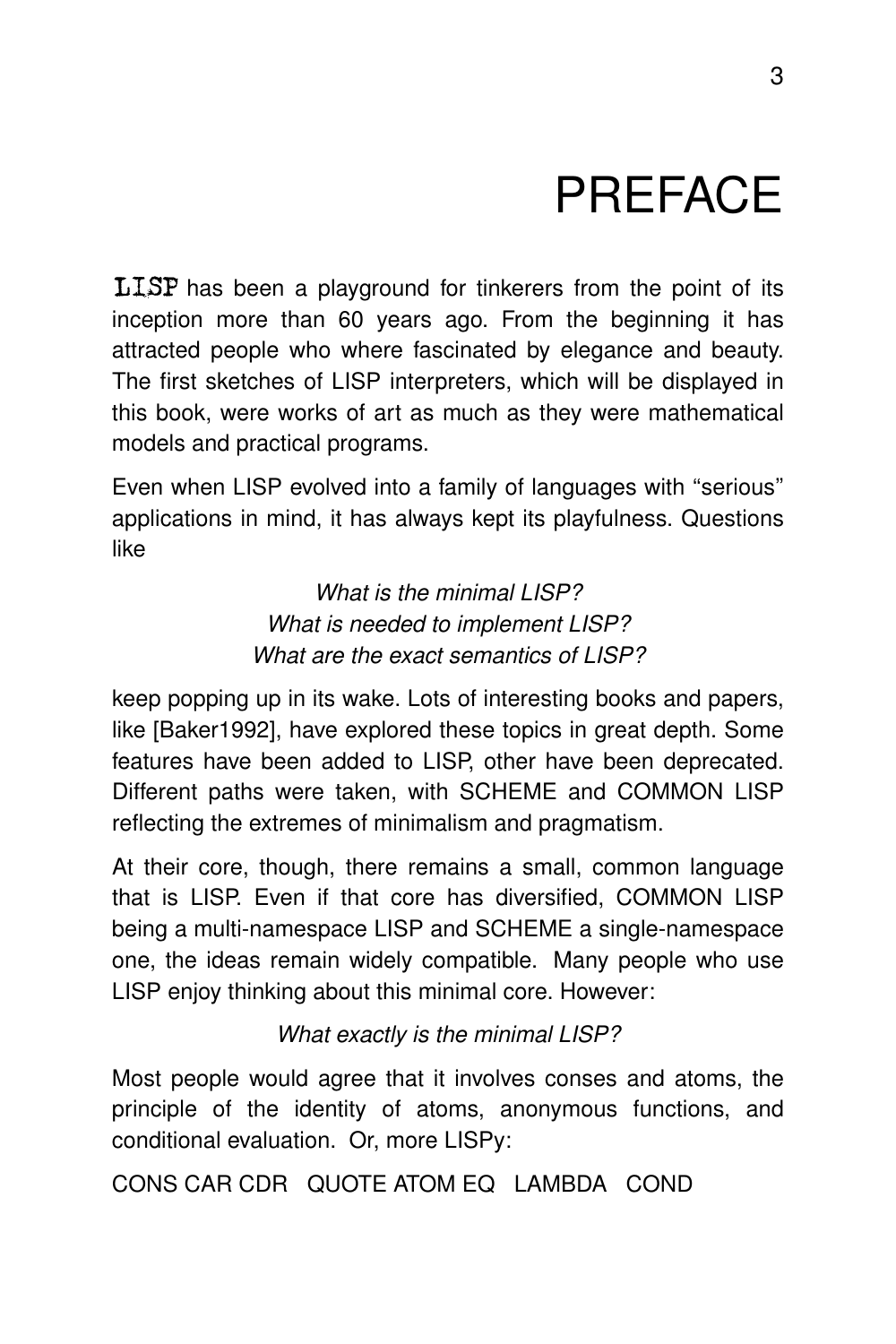It has been shown, over and over again, that this set of functions is basically sufficient to write a *metacircular* (self-interpreting) LISP [McCarth1981]. Sometimes additional forms like LABEL are added, but they are—strictly speaking—not necessary, as will be shown in this book.

On the more extreme side, some people claim that LAMBDA alone is enough to implement LISP, because LISP is based on lambda calculus [Church1941], and lambda calculus is a Turing-complete system. We shall see that this is not the case—even though a lot of the semantics of LISP can be expressed by function abstraction and application exclusively [Holm2016].

Then the superficial simplicity of metacircular interpreters glosses over some not-so-beautiful but necessary details; details like input and output (READ, PRINT), garbage collection, etc. Metacircular interpretation takes these as given and excludes them from the discussion. Without these preexisting facilities, though, what is the minimal bootstrappable LISP?

Can a compiler for LISP be written in the minimal dialect of LISP that is often chosen to demonstrate metacircular interpretation, a dialect of LISP that has atoms and lists as its only data types? Which additional functions and special forms are required? Can we get away without using numbers or strings?

Of course, we can! The remainder of this book will illustrate and develop several implementations of minimal LISP. It will start with McCarthy's first metacircular interpreter and then define a set of additional functions that will serve as a basis for bootstrapping a complete LISP system—complete with functions like ASSOC, MAPCAR, READ, PRINT, etc.

After bootstrapping the LISP system that system will be used to implement a compiler for the extended minimal LISP. Using the compiler, a more complete LISP interpreter can then be built, and the interpreter can be extended with a macro expander, hence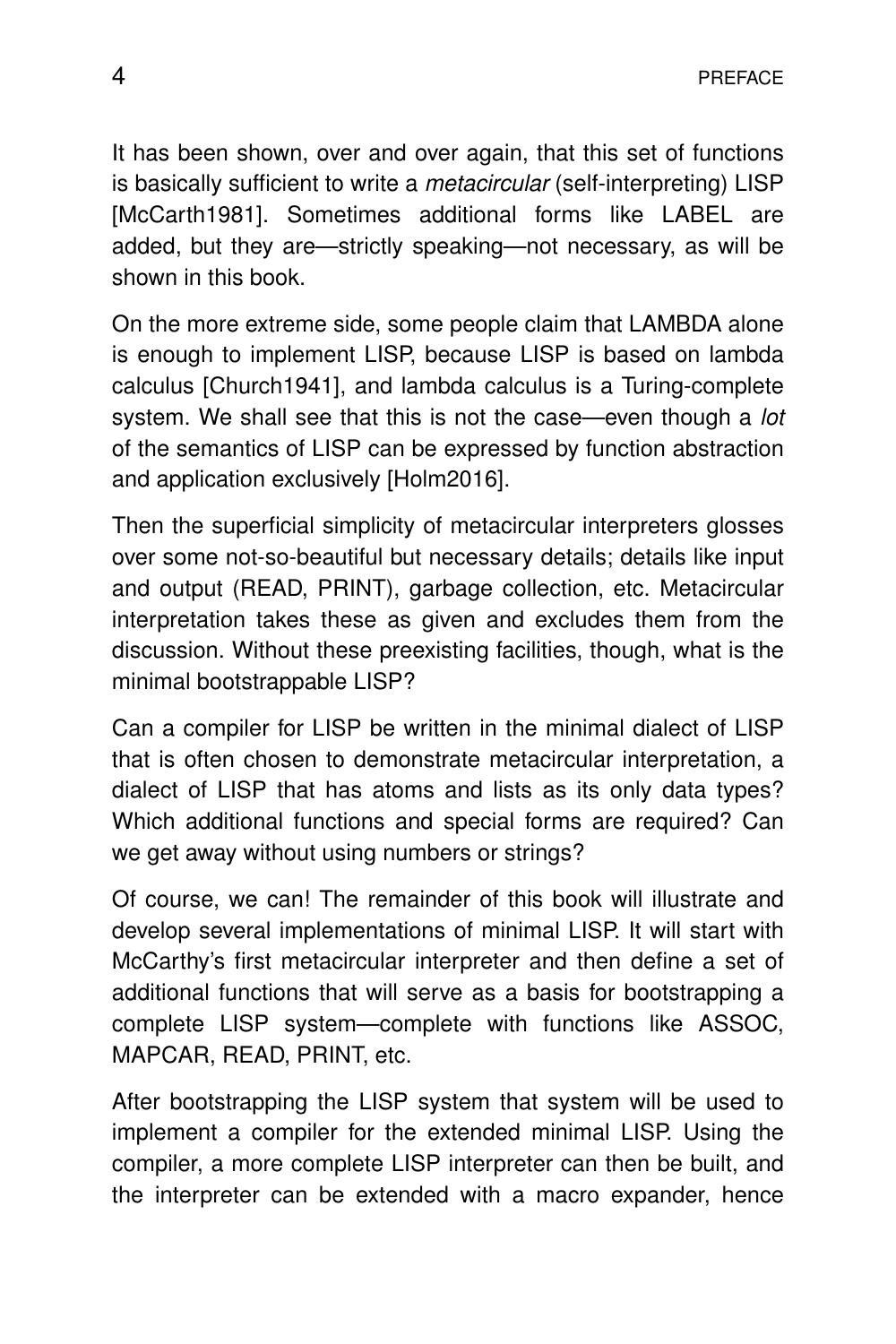allowing to define special forms in LISP programs. This is what one of the later chapters of the book will demonstrate.

The discussion will usually go to great depths and explore all kinds of design decisions and implications. It will answer questions like

- Why is symbol identity expensive?
- Why is there sometimes no alternative to global variables?
- How does dynamic scoping interfere with tail recursion?
- Can a garbage collector be written in LISP?
- Why can (or cannot) LAMBDA bind recursive functions?

While discussing all these aspects of LISP, the book will also shed some light on what hacking was like in the early days of computing. If you enjoy hearing about magnetic core memory, punch cards, and hard-copy terminals, there might be some interesting trivia ahead!

As usual, all code shown in the book (except for the most trivial examples) can be found on my homepage, **t3x.org**.

Enjoy the tour!

Nils M Holm, October 2020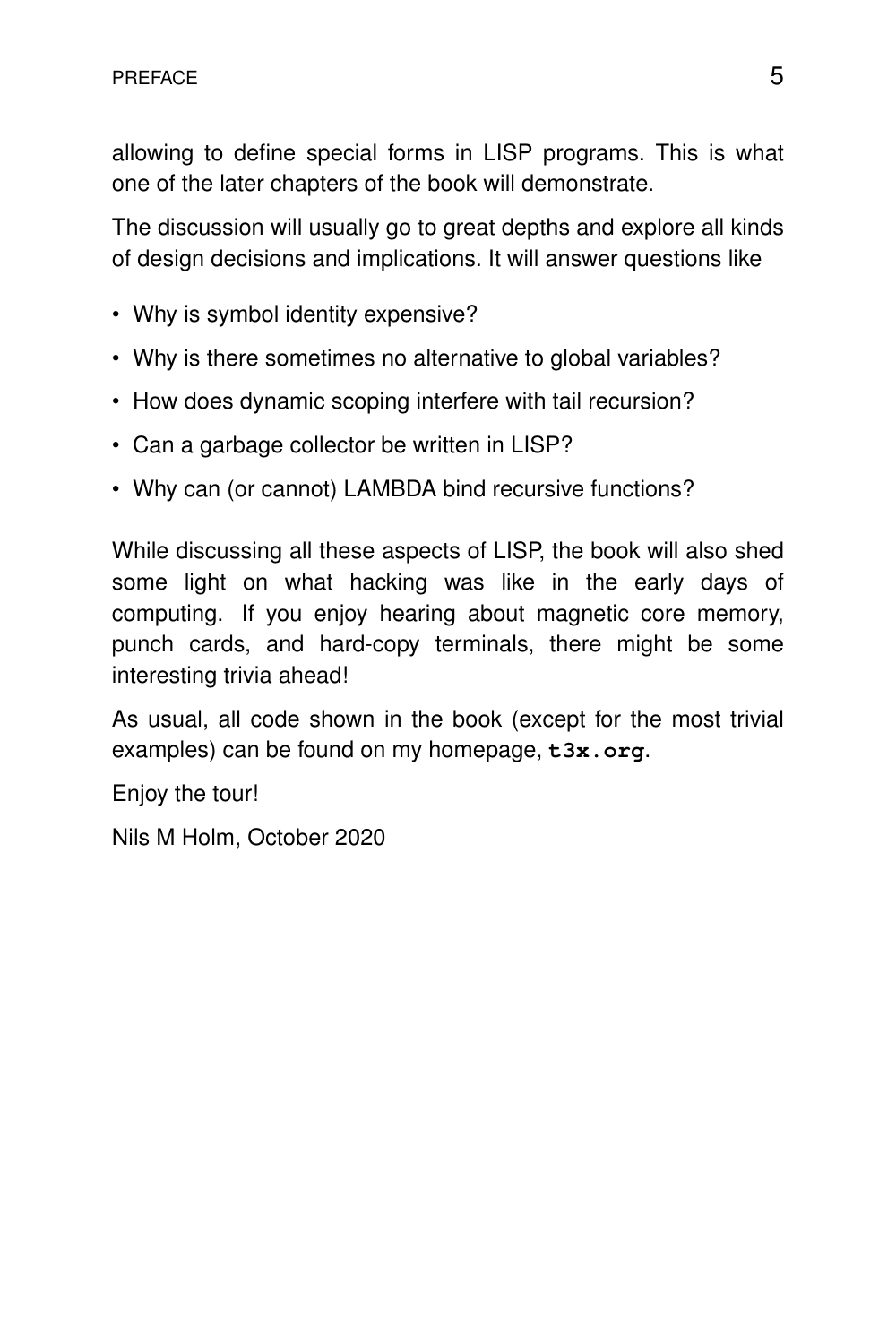# INTENDED AUDIENCE

This is not an introduction to LISP. You will definitely enjoy this book more, if you know what an S-expression is, what

$$
\underbrace{\text{pt}} \rightarrow
$$

means, and how



is related to (FOO BAR BAZ). If you know what a compiler and an interpeter is and what they do, even better!

If you do not know any of the above and still want to read the book, go ahead, but be prepared to stumble across a lot of unfamiliar jargon! There is an introduction to purely symbolic LISP (page 241) and a glossary (page 249) in the appendix, for those who are really determind.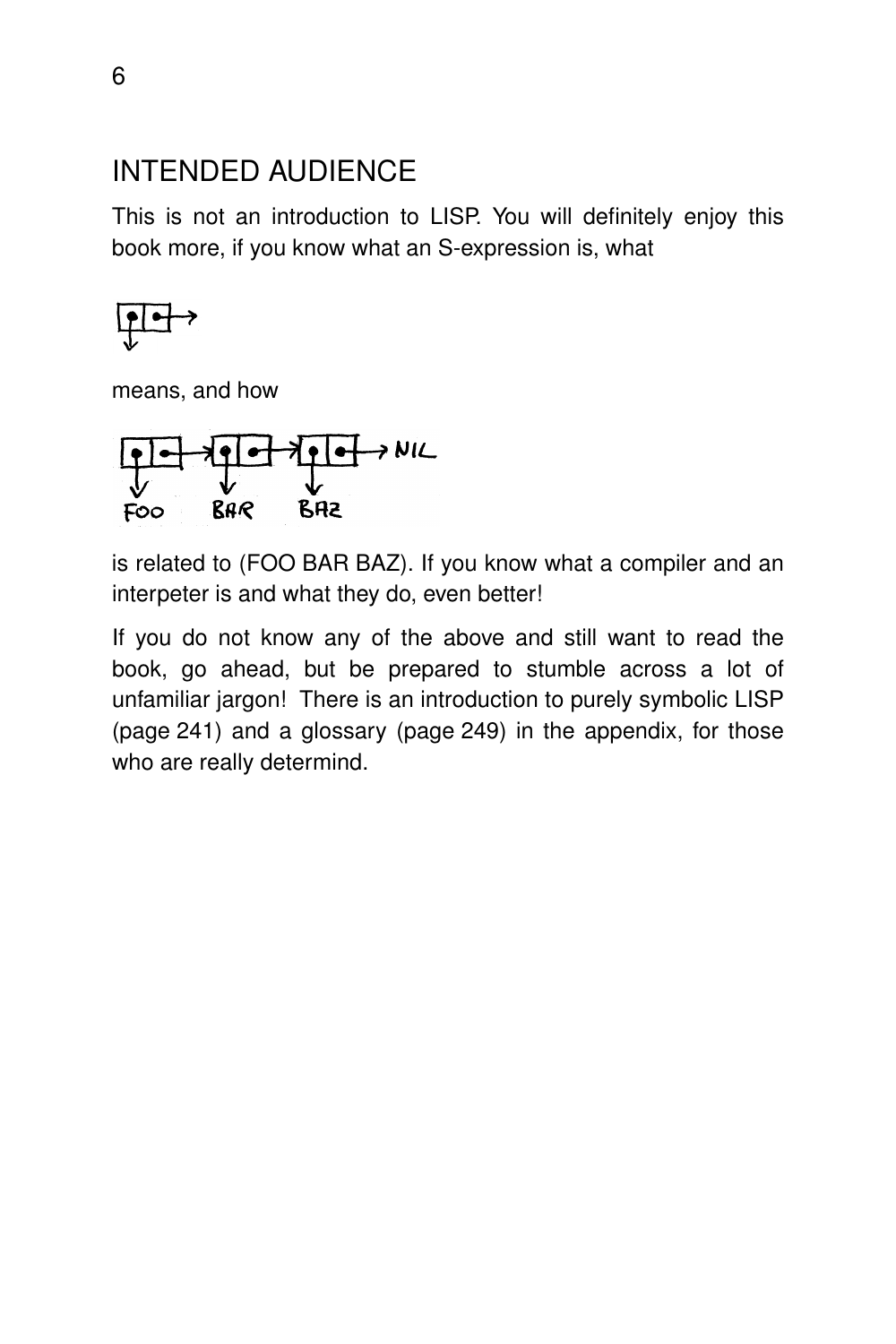

# **LET THERE BE LISP**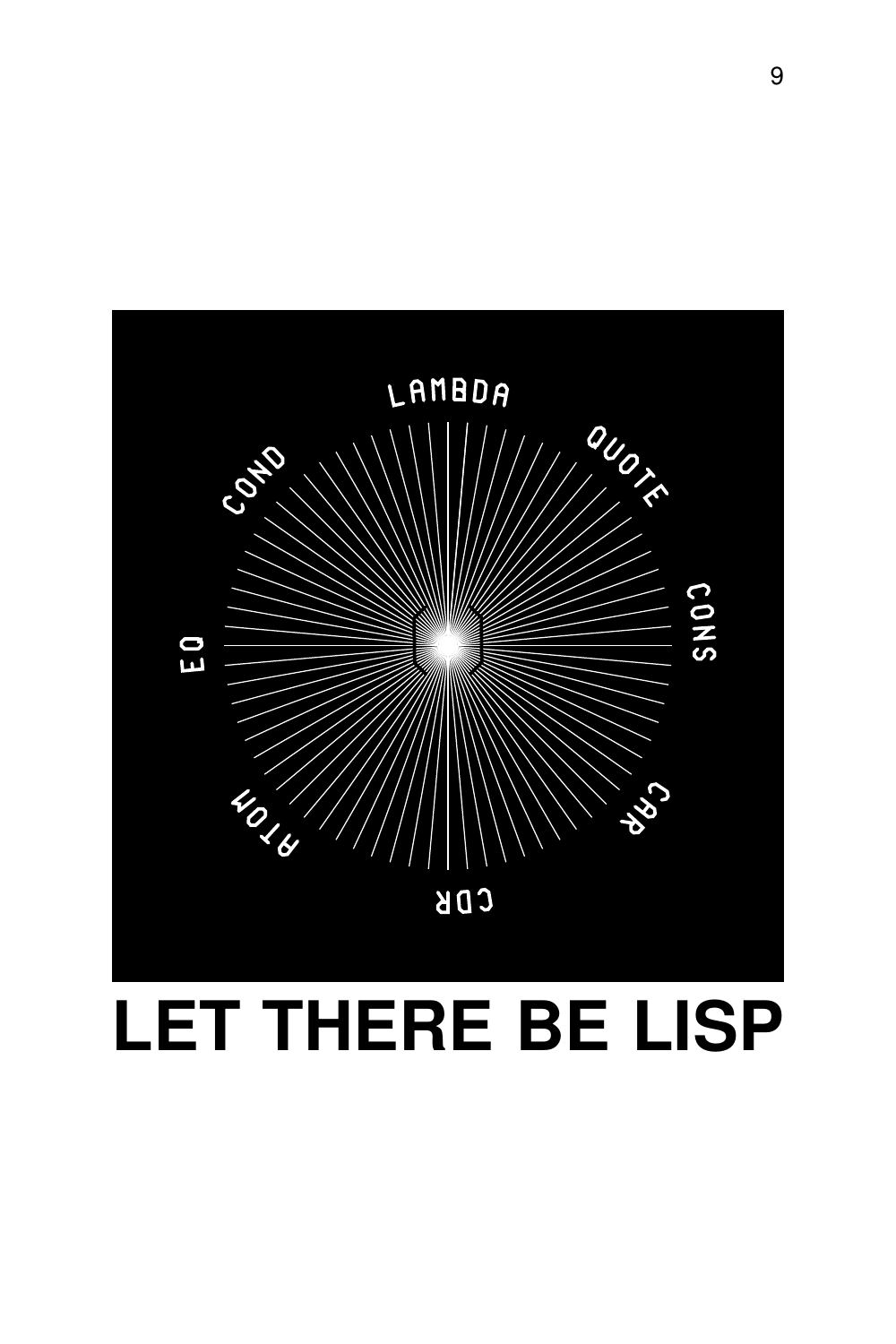WHEN LISP was first conceived in the years 1956 and 1957, it was a mathematical notation rather than a programming language, simply because there was not yet any existing implementation of the language. The notation used to write LISP programs on paper differed significantly from what LISP looks like today—and even from what it looked like two years later.

The *M-expression* notation (short for "*meta expression* notation") used square brackets for function application, function names outside of the brackets like ordinary mathematics, and some symbols that have their origin in the domain of mathematical logic. Programs were formulated differently. For instance, the AMONG function, which tests whether a list contains a specific Sexpression, would be defined like this in the LISP 1 Programmer's Manual [McCarthy1960]:

```
among[x;y] =
  ˜
null[y] /\ [equal[x;car[y]] \/ among[x;cdr[y]]]
```
A literal translation to later LISP would look like this

```
(DEFINE ((AMONG (LAMBDA (X Y)
  (AND (NOT (NULL Y))
       (OR (EQUAL X (CAR Y))
           (AMONG X (CDR Y))))))))
```
but, of course, you would rather write it in the following way only a few years later:

```
(DEFINE ((AMONG (LAMBDA (X Y)
  (COND ((NULL Y) NIL)
        ((EQUAL X (CAR Y)) T)
        (T (AMONG X (CDR Y))))))))
```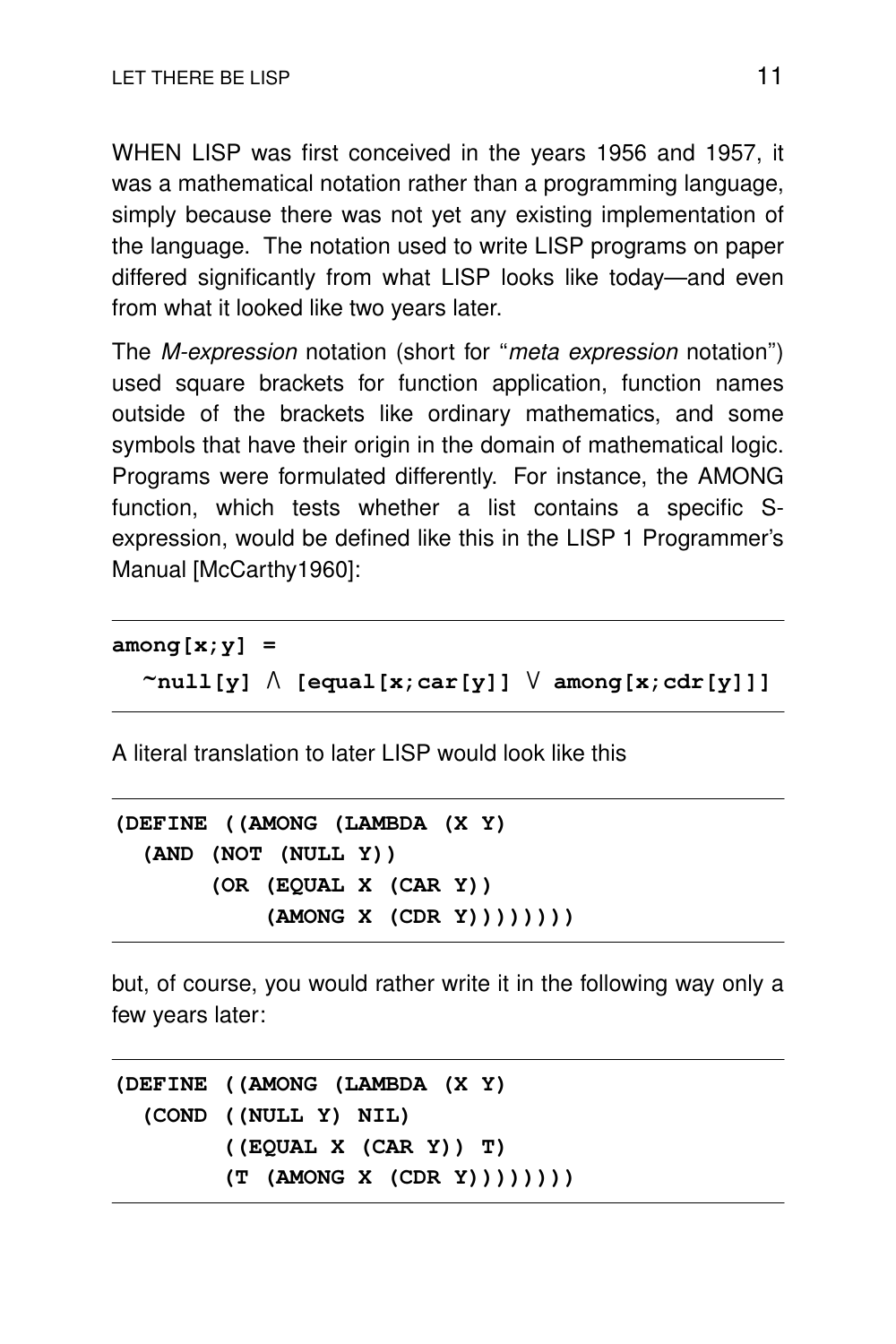In case you wonder, AMONG is indeed a lot like MEMBER, but just returns a truth value instead of a tail of the list argument Y. The focus shifted from mathematics to programming rather quickly in the first years of LISP, as can be seen in the early LISP Programmer's Manuals, and examples soon adopted a style that that can still be recognized today.

| <b>M-Expression</b>                                  | <b>S-Expression</b>             |
|------------------------------------------------------|---------------------------------|
| foo                                                  | <b>FOO</b>                      |
| <b>FOO</b>                                           | (QUOTE FOO)                     |
| foo[bar;baz]                                         | (FOO BAR BAZ)                   |
| (FOO, BAR, BAL)                                      | (QUOTE (FOO BAR BAZ))           |
| $(FOO \cdot BAR \cdot BAZ)$                          | (QUOTE (FOO BAR BAZ))           |
| $f[x] = y$                                           | (DEFINE $((F (LAMBDA (X) Y)))$  |
| $\lambda$ [[x;y];z]                                  | $(QUOTE$ (LAMBDA $(X Y) Z)$ ) + |
|                                                      | (FUNCTION (LAMBDA (X Y) Z))     |
| $\mathord{\sim}_{\texttt{a}}$                        | (EQ A NIL)                      |
|                                                      | (NOT A)                         |
| $a \vee b \vee \cdots$                               | (COND (A) (B) )                 |
|                                                      | (OR A B )                       |
| $\mathsf{a}\, \wedge\, \mathsf{b}\, \wedge\, \cdots$ | (COND (A (COND (B) )))          |
|                                                      | (AND A B )                      |
| $[a \rightarrow b; \cdots]$                          | (COND (A B) )                   |
| $a \wedge b \vee c$                                  | (OR (AND A B) C)                |
| $a \wedge [b \vee c]$                                | (AND A (OR B C))                |

**Fig. 1** − M-expression and S-expression syntax († the FUNCTION operator is not present in LISP 1.)

M-expressions remained a popular pencil-and-paper notation for some time, though, even while programs were already submitted in S-expression ("symbolic expression") notation to the computer. Symbolic expression notation was originally used to represent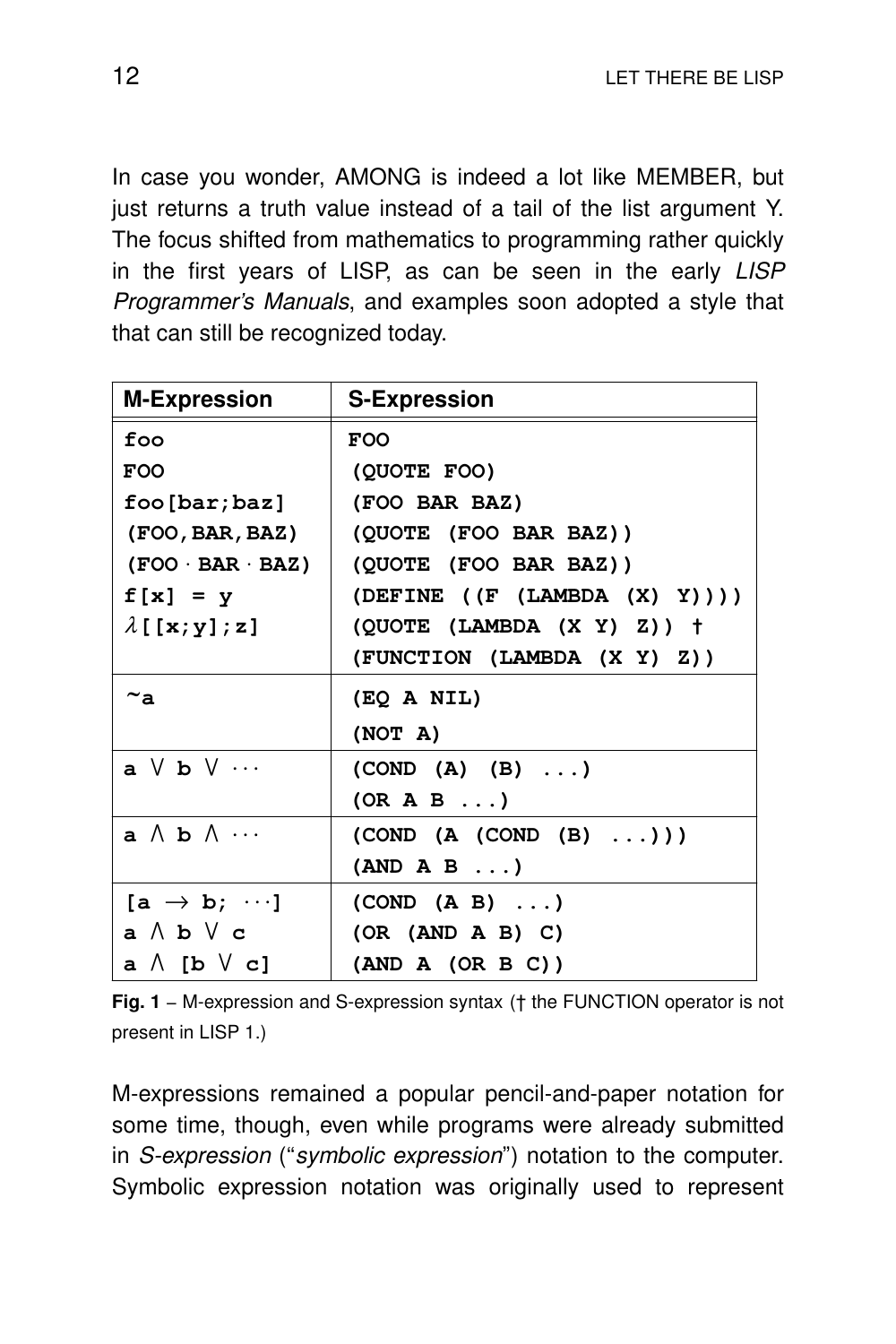data, while M-expressions were intended to write programs. However, the first LISP interpreter accepted input in S-expression notation and that circumstance "froze" the language in a very early stage of its development [McCarthy1981].

Although M-expressions were never documented fully, a lot of examples are provided in the LISP Programmer's Manuals [McCarthy1960,1962], so a translation chart from M-expressions to S-expressions can be constructed from them (see figure 1). The chart uses LISP 1.5 syntax on the symbolic expression side. We will get back to that!

The following M-expression is an early specification of the EVAL function, which is the central part of the LISP interpreter. The expression is a corrected version of the one published in the first version of the LISP programmers manual [McCarthy1960]. The version in the manual contains a few trivial mistakes, like closing parentheses in wrong places, as well as one not-so-trivial one, which evaluates function arguments twice. This suggests that Mexpressions were used in a rather informal way back in the days.

```
eval[x;e] =
   [atom[x] \rightarrow assoc[x; e];atom[car[x]] \rightarrow[eq[car[x];QUOTE] \rightarrow cadr[x];eq[car[x];ATOM]
         \rightarrow atom[eval[cadr[x];e]];
       eq[car[x];EQ]
         \rightarrow eq[eval[cadr[x];e];
                 eval[caddr[x];e]];
       eq[car[x];COND]
         \rightarrow evcon [cdr[x]; e];
       eq[car[x];CAR]
         \rightarrow car[eval[cadr[x];e]];
       eq[car[x];CDR]
         \rightarrow cdr[eval[cadr[x];e]];
```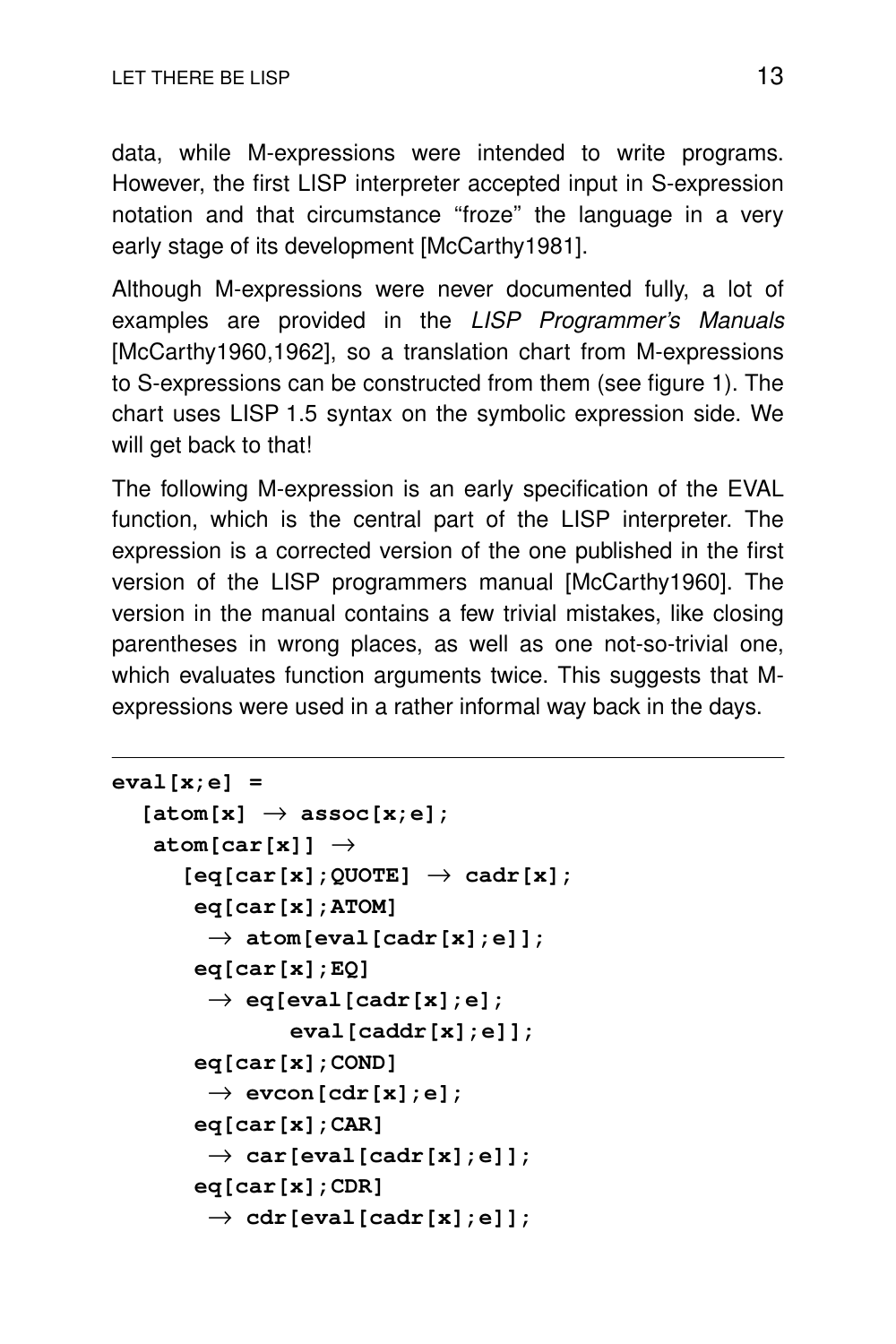```
eq[car[x];CONS]
    \rightarrow cons[eval[cadr[x];e];
             eval[caddr[x];e]];
   ;; The manual says evlis[cdr[x];e]
   ;; instead of cdr[x] below; see text
   T \rightarrow eval[cons[assoc[car[x];e];cdr[x]];e]];
eq[caar[x];LABEL]
  \rightarrow eval[cons[caddar[x];cdr[x]];
           cons[list[cadar[x];car[x]];e]];
eq[caar[x];LAMBDA]
  \rightarrow eval[caddar[x]; append[pair[cadar[x];
           evlis[cdr[x];e]];e]]]
```
It is not remarkable that small errors creep up in pencil-and-paper code, especially since balancing square brackets in M-expressions appears to be harder than keeping track of parentheses in Sexpressions (at least this is the experience of the author). Maybe this is another reason why S-expression notation gained so much popularity so quickly.

The above EVAL function is a straight-forward implementation of a minimal LISP system and with a few exceptions its inner working should be obvious to the present-day LISP programmer. There are some peculiarities, though.

(1) The ASSOC function of LISP 1 returned the value associated with a given key instead of the pair associating the key with the value, so ASSOC could be used to map atoms directly to their corresponding values.

(2) The PAIR function built a list of pairs from two existing lists by combining their elements pairwise. Note that a *pair* was a list of two elements in LISP 1 and not a dotted pair! Even the ASSOC function used a list of such "pairs" back then. A modern-day implementation of PAIR would look like this: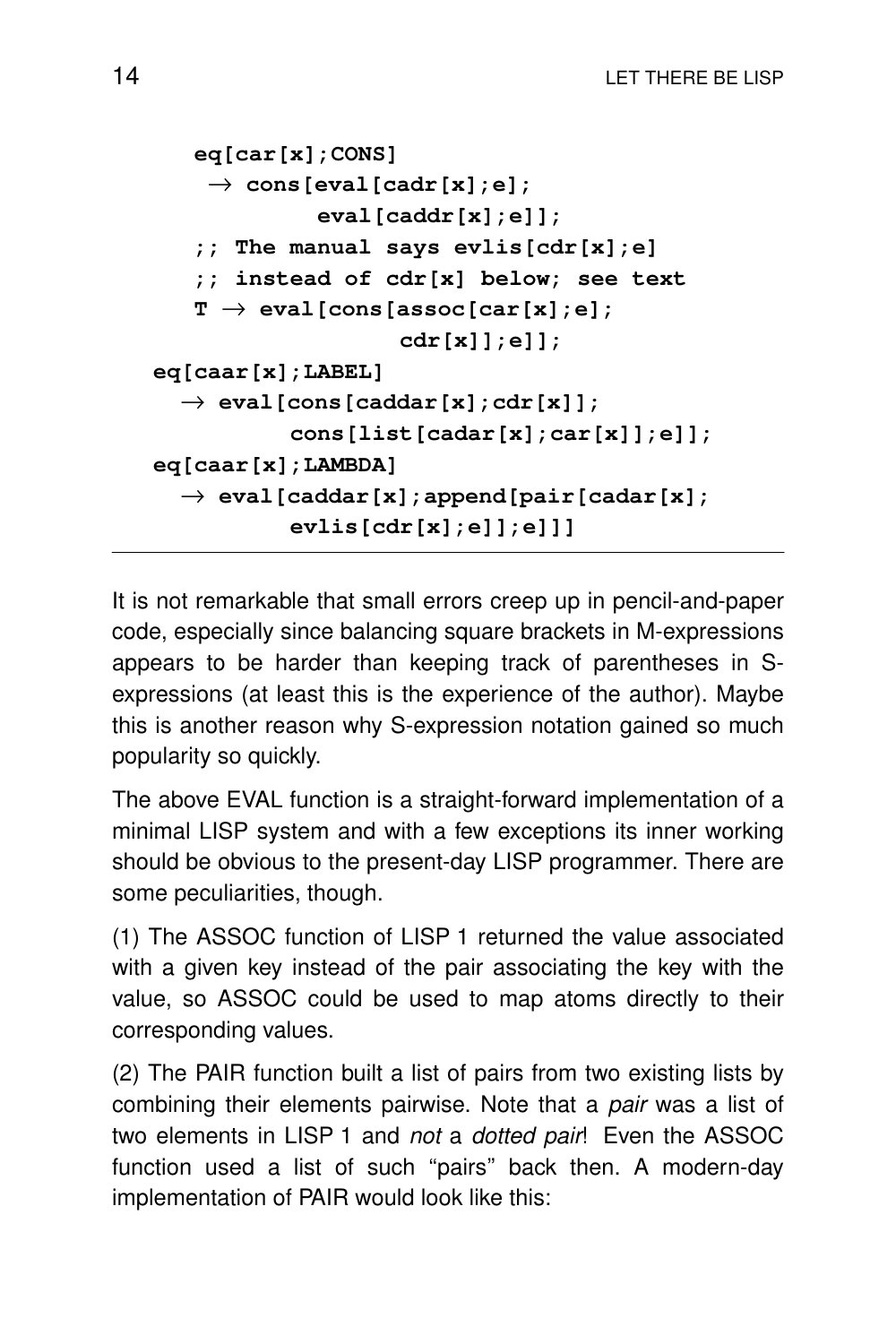**(DEFUN PAIR (A B) (MAPCAR (FUNCTION LIST) A B))**

(3) LISP 1 was a LISP-1 (note the dash!), i.e., a single-namespace LISP. Hence the MAPLIST function

```
maplist[x;f] =
   [null[x] \rightarrow NIL;T \rightarrow \cos[f(x]; \text{maplist}[cdr(x];f]]]
```
could be translated directly to the S-expression

```
(DEFINE ((MAPLIST (LAMBDA (X F)
  (COND ((NULL X) NIL)
        (T (CONS (F X) (MAPLIST (CDR X) F))))))))
```
and applied to values with

```
(MAPLIST (QUOTE CAR) (QUOTE (A B C)))
```
This would not be possible in later versions of LISP, which introduced multiple bindings per atom (e.g. for values and functions) and hence turned LISP into a LISP-N, a LISP with multiple namespaces. While the application would still work in the above way in modern LISP, the implementation of MAPLIST would need the FUNCALL operator in the application of F:

# **(FUNCALL F X)**

Note that LISP 1.5 was a LISP-N, but did not have a FUNCALL operator! The LISP 1 version of MAPLIST still worked in LISP 1.5 [McCarthy1962], so LISP 1.5 had characteristics of both a LISP-1 and a LISP-N.

The EVCON and EVLIS functions used by EVAL implemented the evaluation of the COND special form and the evaluation of argument lists in function applications, respectively. They were part of the interpreter specification and not part of the LISP 1 language. Their implementations are given below.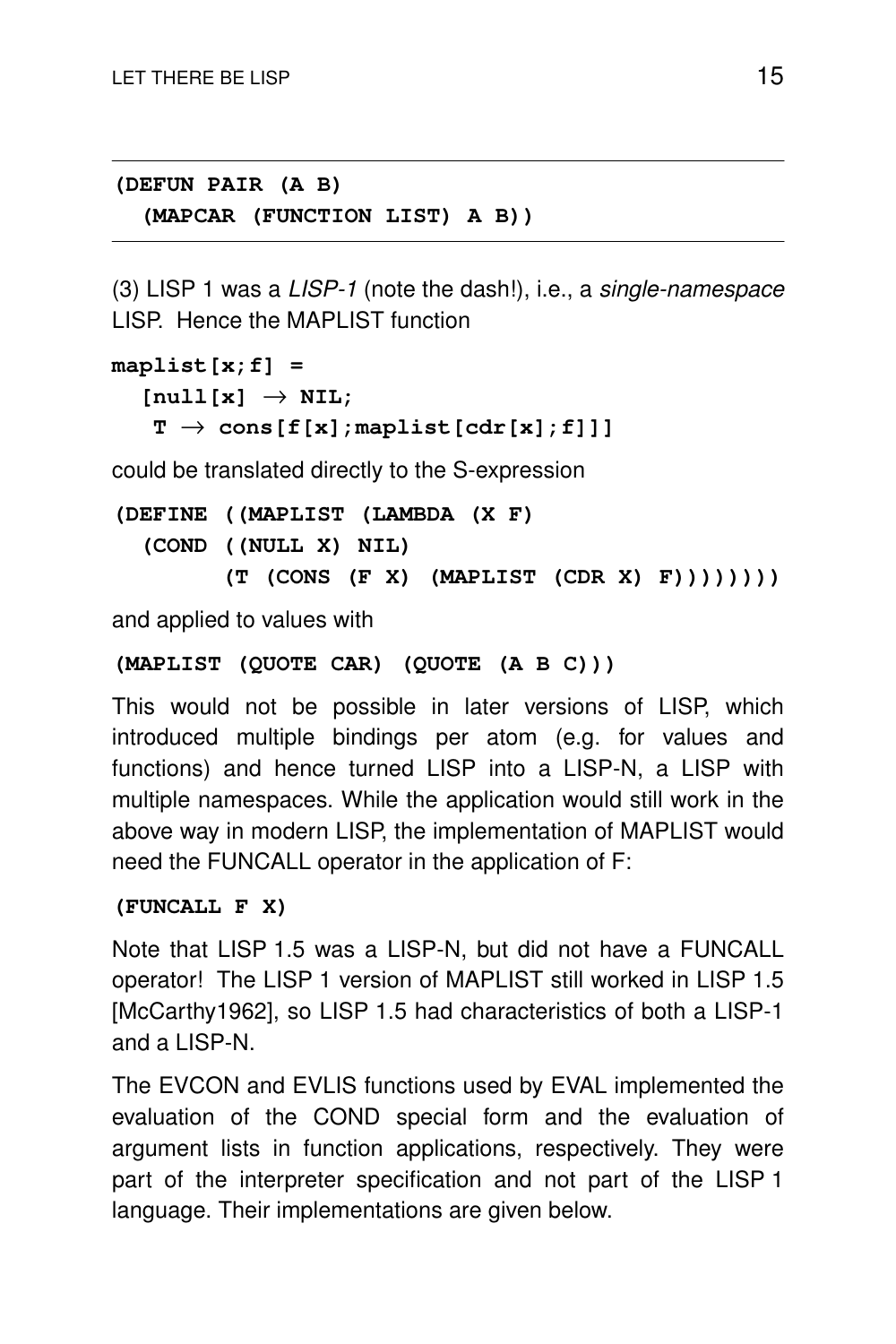```
evcon[c;e] =
   [eval[caar[c];e]
     \rightarrow eval[cadar[c];e];
    T \rightarrow evcon[cdr[c];e]]
evlis[x;e] =
   [null[x] \rightarrow NIL;T \rightarrow \cos[\text{eval}[\text{car}[x];e];evlis[cdr[x];e]]
```
In the interpreter specification the argument *x* denotes the expression to be evaluated and *e* is the environment in which the function is to be evaluated. The environment is a list of pairs, as described above, suitable for submitting it to ASSOC. It supplies an initial set of *bindings* from atoms (symbols) to values.

The LABEL special form, as implemented by EVAL, was a clever construct for defining anonymous recursive functions. Anonymous functions ("*lambda functions*") cannot usually recurse (apply themselves), just because they are anonymous, so there is no name that can be used to invoke them. The LABEL form creates an anonymous function and invokes it *in situ* (on the spot) in an environment that contains its own definition, thereby allowing it to recurse. For instance, evaluating the expression

```
((LABEL FOO
   (LAMBDA (X)
     (COND ((NULL X) (QUOTE BAR))
           (T (FOO (CDR X))))))
 (QUOTE (A B C)))
```
in an environment *e*=NIL would result in the evaluation of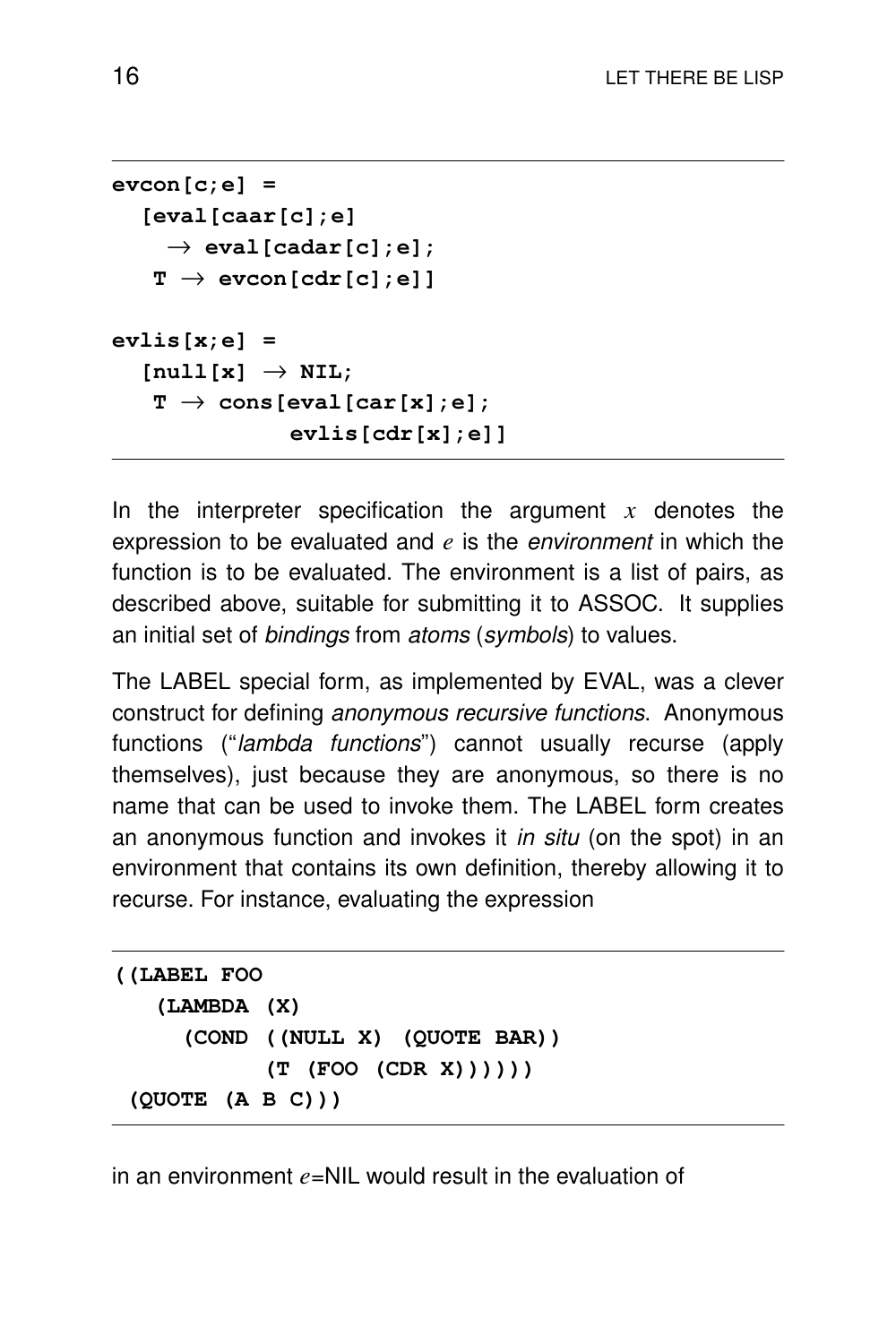**((LAMBDA (X) (COND ((NULL X) (QUOTE BAR)) (T (FOO (CDR X))))) (QUOTE (A B C)))**

in the environment

**((FOO (LABEL FOO (LAMBDA (X) (COND ((NULL X) (QUOTE BAR)) (T (FOO (CDR X))))))))**

The mechanism can be emulated in modern LISP systems by using LETREC in SCHEME:

```
((letrec
   ((foo (lambda (x)
      (cond ((null? x))
            (else (foo (cdr x)))))))
   foo)
 (quote (a b c)))
```
or LABELS in COMMON LISP:

```
(FUNCALL
  (LABELS
    ((FOO (X)
       (COND ((NULL X) (QUOTE BAR))
             (T (FOO (CDR X))))))
    (FUNCTION FOO))
  (QUOTE (A B C)))
```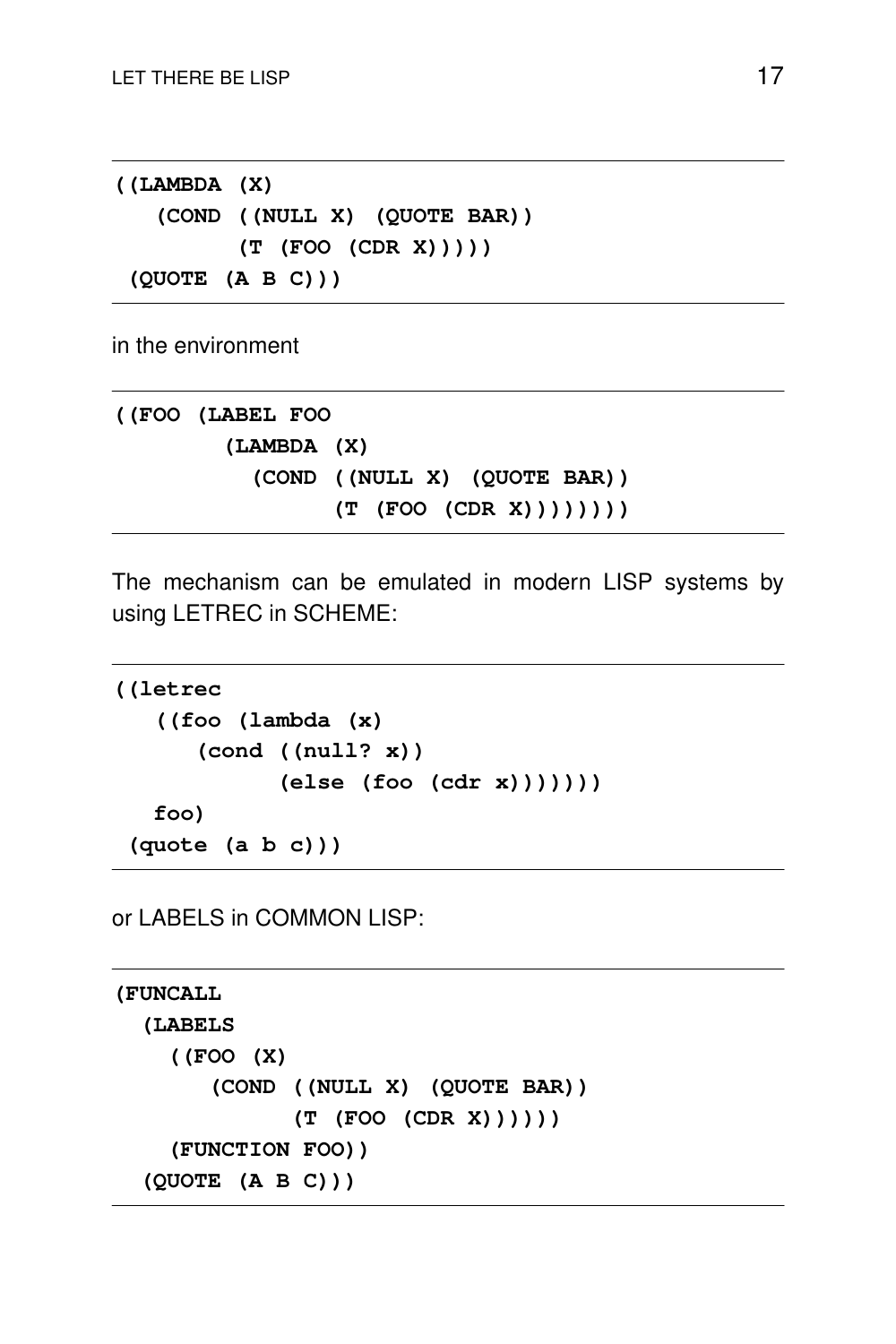The minimal EVAL function presented in the LISP 1 manual interprets many simple LISP programs correctly, but it is merely a proof of concept or a formal specification, and not meant to be an actual implementation, as the following issues suggest:

(1) built-in functions, such as CONS and ATOM, are special operators and not functions, i.e. they must appear in the ''function'' position of a form. In all other positions they are undefined which means, in particular, that they cannot be passed to *higher-order* functions. The expression

# **((LAMBDA (F) (F (QUOTE (A)))) CAR)**

would be undefined under the given implementation of EVAL. Quoting CAR would not help, either, because it is not bound in the environment *e*. Theoretically you could use eta expansion [Church1941], i.e. wrap a lambda function around the special operator, to make the above program work, though:

#### **(QUOTE (LAMBDA (X) (CAR X)))**

Note that lambda functions were not self-quoting unlike in many later single-namespace LISPs, like SCHEME [Scheme1975].

(2) Undefined expressions (like expressions with an undefined operator or a non-atomic S-expression in the operator position) cause an infinite loop in the interpreter. The operator is looked up in the environment, giving NIL. The operator is then replaced with NIL and the expression is resubmitted, causing the NIL in the operator position to be looked up in the environment, etc, ad infinitum.

However, one might very well argue that addressing these issues is optional in a formal specification and just assume that all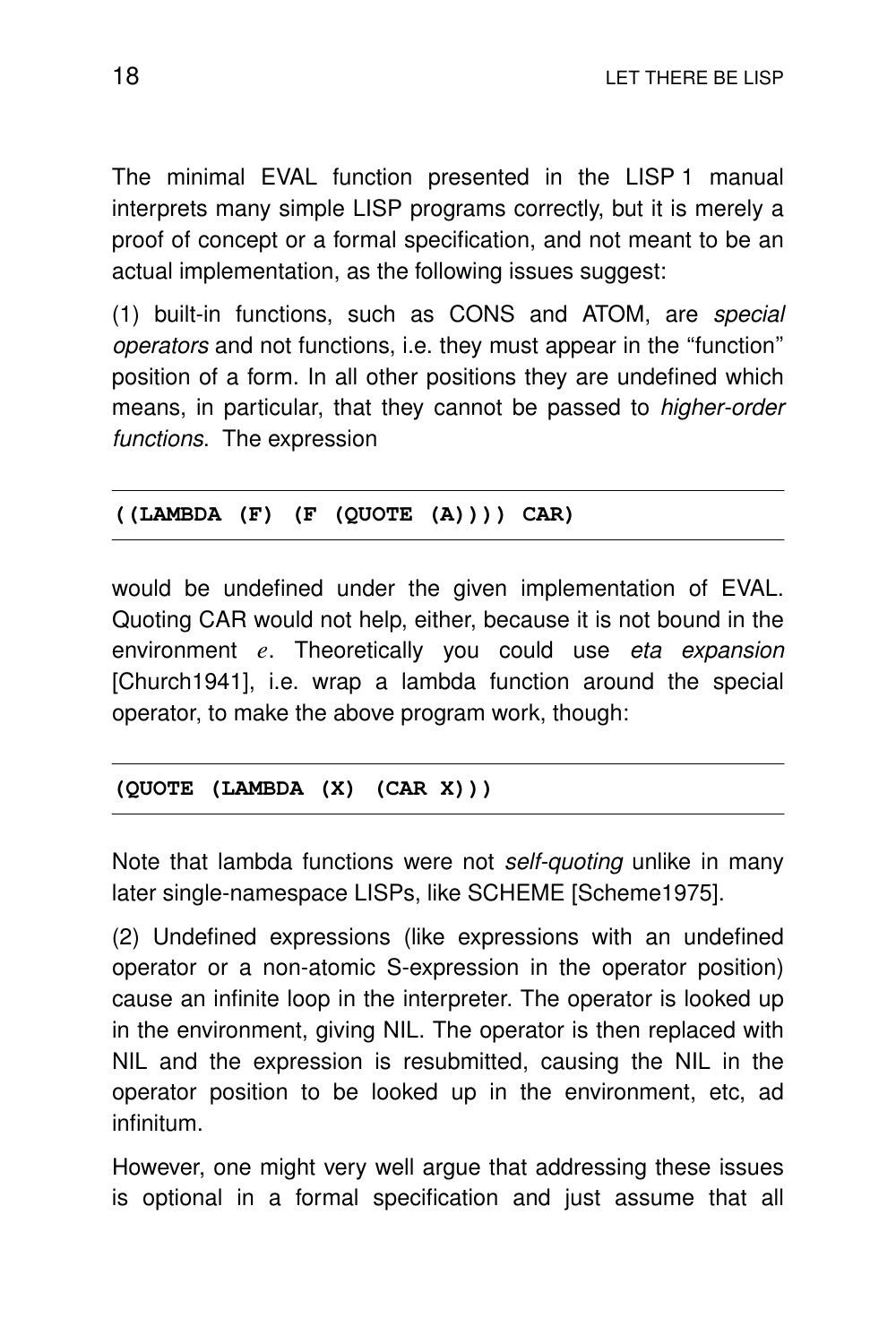submitted programs are well-formed. Eta-expanded variants of the built-in functions could be supplied in the environment, thereby solving (1).

# MINIMAL METACIRCULAR LISP

The LISP interpreted by EVAL understands the following operators in addition to the concept of function application:

CONS CAR CDR QUOTE ATOM EQ LAMBDA LABEL COND

With the exception of LABEL this is probably what most people would agree to be the most minimal implementation of LISP. Some people might argue that lists can be created in terms of LAMBDA, thereby eliminating CAR, CDR, CONS, and ATOM. However, this is only true, if lexical scoping is used, because a cons pair implemented by LAMBDA relies on closures that store the values of a pair internally. Closures were a rather esoteric concept back in the days of early LISP, though.

Note that neither QUOTE not EQ can be implemented in pure lambda calculus [Church1941] and hence not in LISP, either. So it is a myth that LISP can be implemented on top of LAMBDA alone—even if we assume the presence of lexical scoping. See [Holm2016] for an in-depth discussion of QUOTE. The short version is that there are no ''constants'' in lambda calculus, so QUOTE does not make any sense in it. The short version of the argument regarding EQ is this: how does the concept of *identity*, or "sameness", apply to a system that has been designed to work on a sheet of paper? Of course, the lambda calculus form

 $(\lambda xx) \equiv (\lambda xx)$ 

indicates that two terms are syntactically equivalent, but are they the same? It is impossible to say without a concept of identity, like locations in the memory of a computer.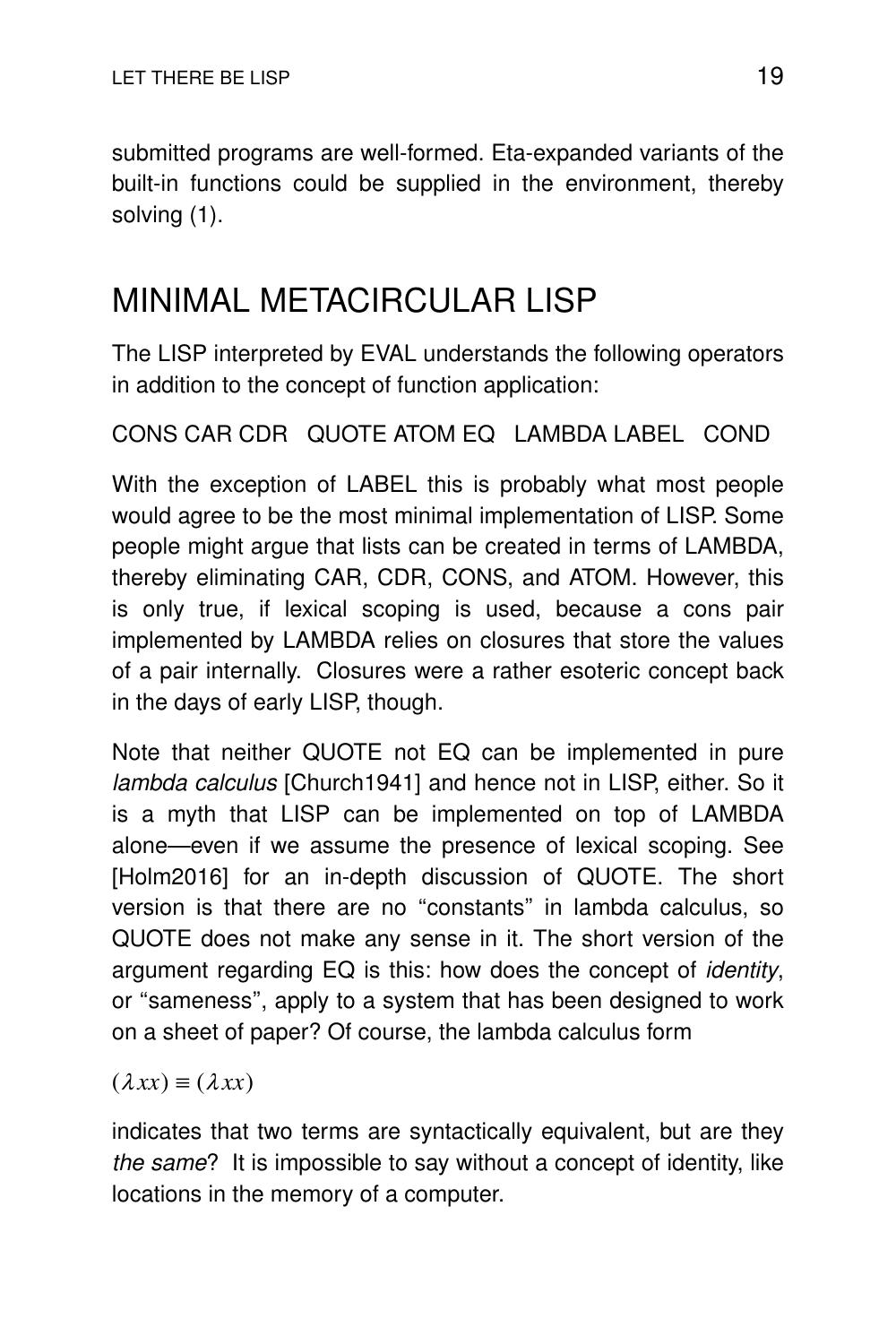LABEL can be replaced by LAMBDA, although in a cumbersome way (we will assume that lambda forms are self-quoting in the remainder of this text):

```
((LAMBDA (FOO)
   (FOO (QUOTE (A B C))))
 (LAMBDA (X)
   (COND ((EQ X NIL) (QUOTE BAR))
         (T (FOO (CDR X))))))
```
(Yes, this really works in a dynamically scoped LISP-1! We will get back to this detail; see page 197.)

Removing LABEL leaves us with the following set of operators for a minimal LISP system:

```
CONS CAR CDR QUOTE ATOM EQ LAMBDA COND
```
In addition, the system has to implement function application and recognize the symbol  $N/L$  as the "false" value and  $T$  as the canonical "true" value. This is usually done by supplying an association of the form  $(T T)$  (or  $(T T)$ ) in the initial environment. The symbol T then evaluates to itself while NIL evaluates to NIL, because there is no association for it.

Is this minimal LISP metacircular? I.e., is there an interpreter written with the above forms exclusively (plus function application) that can interpret itself? John McCarthy has provided a beautiful proof of concept in an addendum to the History of Programming Languages II proceedings [McCarthy1981]. Based on his work, here follows a metacircular interpreter for a minimal LISP that will even work on a modern COMMON LISP or SCHEME system.

The implementation shown here differs from the EVAL in the previous section in several ways.

(1) It is written in S-expression notation.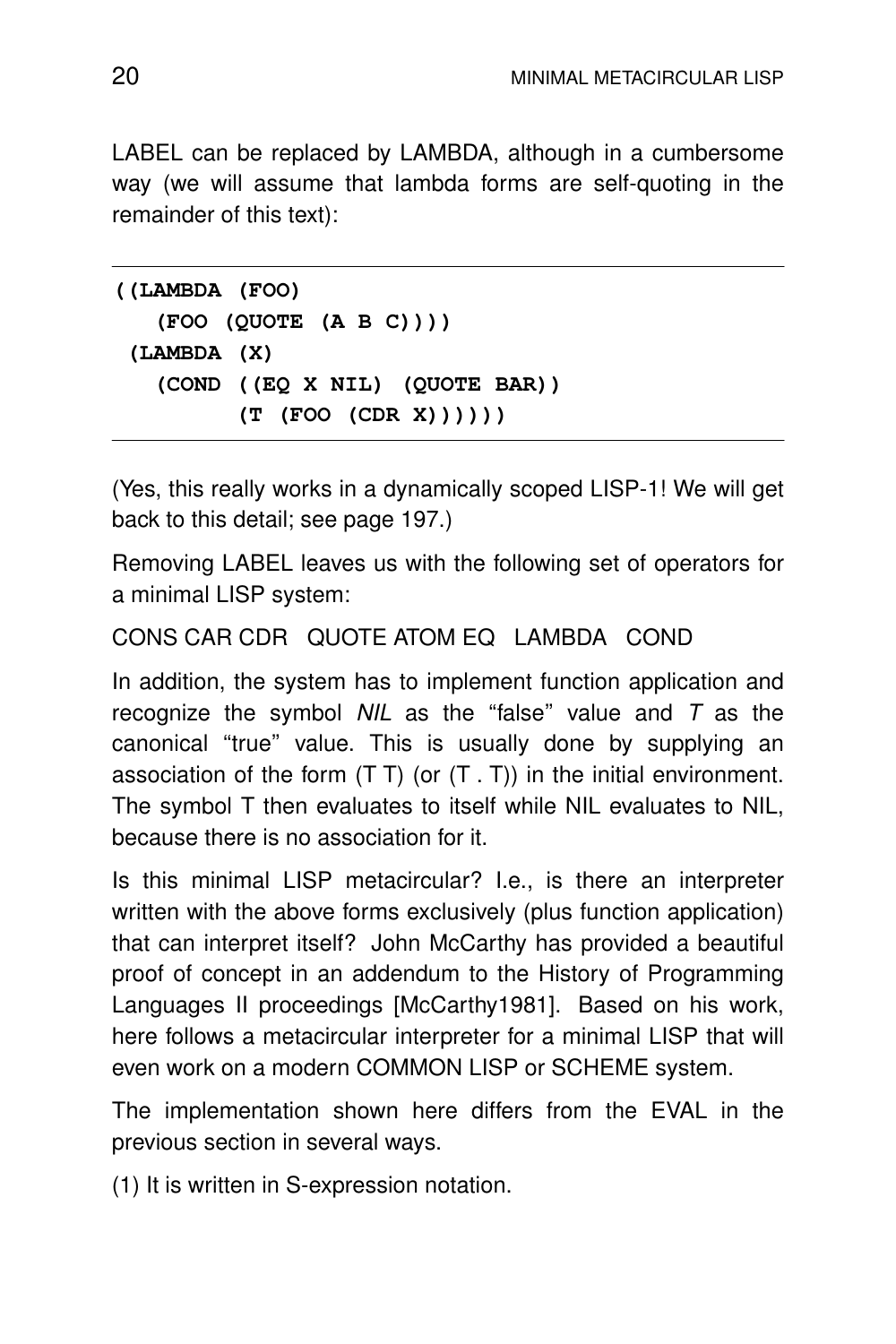(2) It adds the operators CAAR, CADAR, CADDR, CADR, and CDAR for convenience. It should be obvious that this is a purely cosmetic addition because, for instance, any occurrence of  $(CADAR X)$  can be substituted by  $(CAR (CDR (CAR X)))$ .

(3) It adds the reduction rule (LAMBDA ...)  $\rightarrow$  (LAMBDA ...), i.e. lambda functions evaluate to themselves.

(4) It adds the reduction rule (NIL  $\ldots$ )  $\rightarrow$  \*UNDEFINED, i.e. forms with an undefined operator in the operator position reduce to a specific symbol named ''**\***UNDEFINED''.

(5) It implements T as a special symbol, so it does not have to be supplied in the initial environment.

(6) It uses LABEL, which should be understood to be syntactic sugar on top of LAMBDA, as shown above. The LABEL special form used here is not the one used in early LISP, though, but one that uses the syntax of modern-day LISP's LET or LETREC (although semantics differ!). The LABEL form used here can be thought of as follows:

```
(LABEL ((FOO FOO-VALUE)
        (BAR BAR-VALUE))
 EXPR)
```
is equivalent to

```
((LAMBDA (FOO BAR)
  EXPR)
 (QUOTE FOO-VALUE)
 (QUOTE BAR-VALUE))
```
The LABEL special form proposed here is even more trivial to implement than the original LABEL form, because its second argument already is in the shape of an environment, so it can just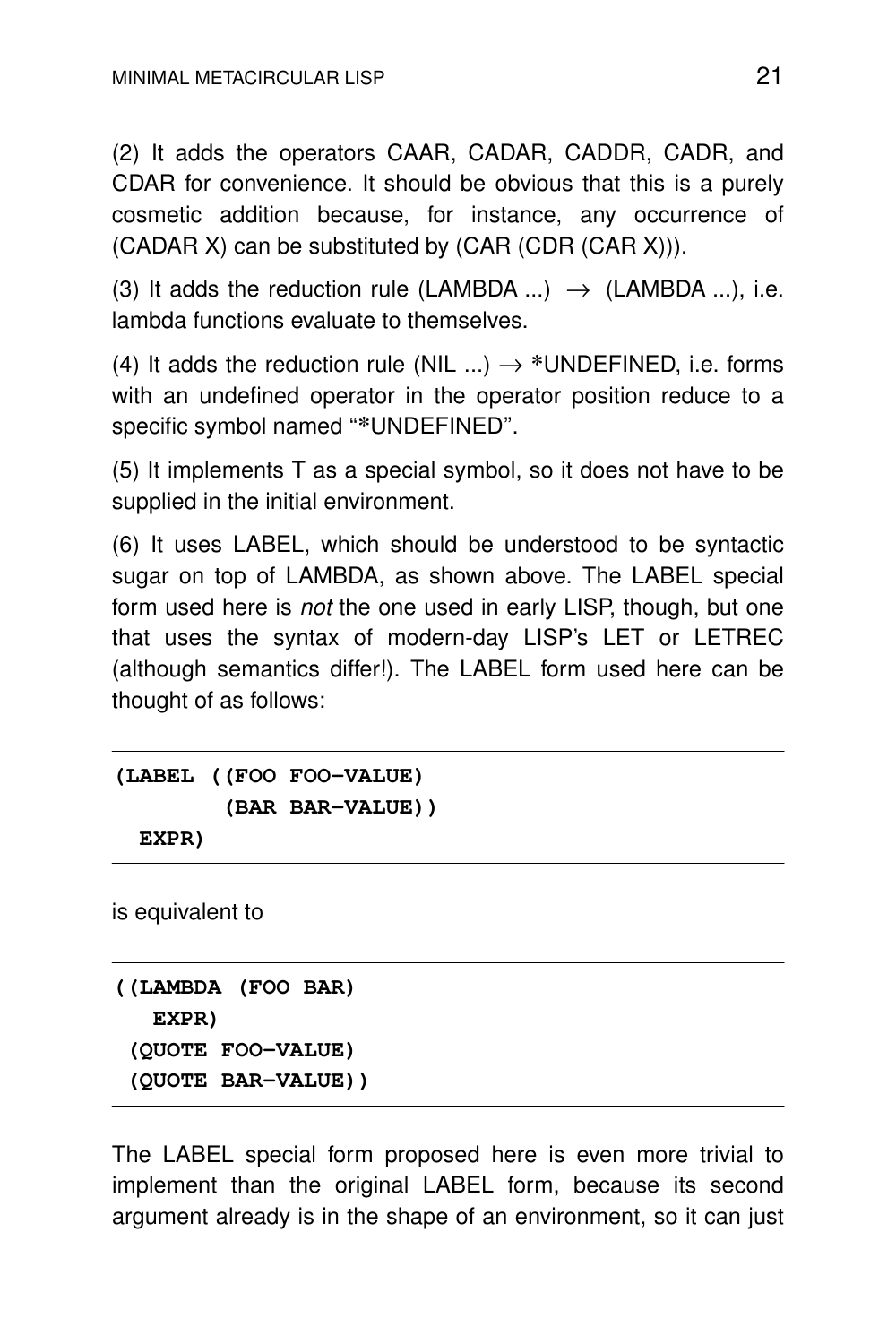be APPENDed to the front of the current environment to establish its bindings.

Note that the LABEL special form used here quotes its value expressions! This does not matter in this particular case, though, because LABEL is only used to bind lambda functions in the following program, which evaluate to themselves anyway.

The interpreter defines its own version of ASSOC (called LOOKUP) and its own version of APPEND (called APPEND2) in order to avoid name conflicts in modern LISP systems. For the same reason EVAL is called XEVAL.

Here it comes: a minimal metacircular LISP in a single LABEL:

```
(LABEL
   ; FIND VALUE OF X IN E
  ((LOOKUP
     (LAMBDA (X E)
       (COND ((EQ NIL E) NIL)
             ((EQ X (CAAR E))
               (CADAR E))
             (T (LOOKUP X (CDR E))))))
   ; EVALUATE COND
   (EVCON
     (LAMBDA (C E)
       (COND ((XEVAL (CAAR C) E)
               (XEVAL (CADAR C) E))
             (T (EVCON (CDR C) E)))))
   ; BIND VARIABLES V TO ARGUMENTS A IN E
   (BIND
     (LAMBDA (V A E)
       (COND ((EQ V NIL) E)
             (T (CONS
```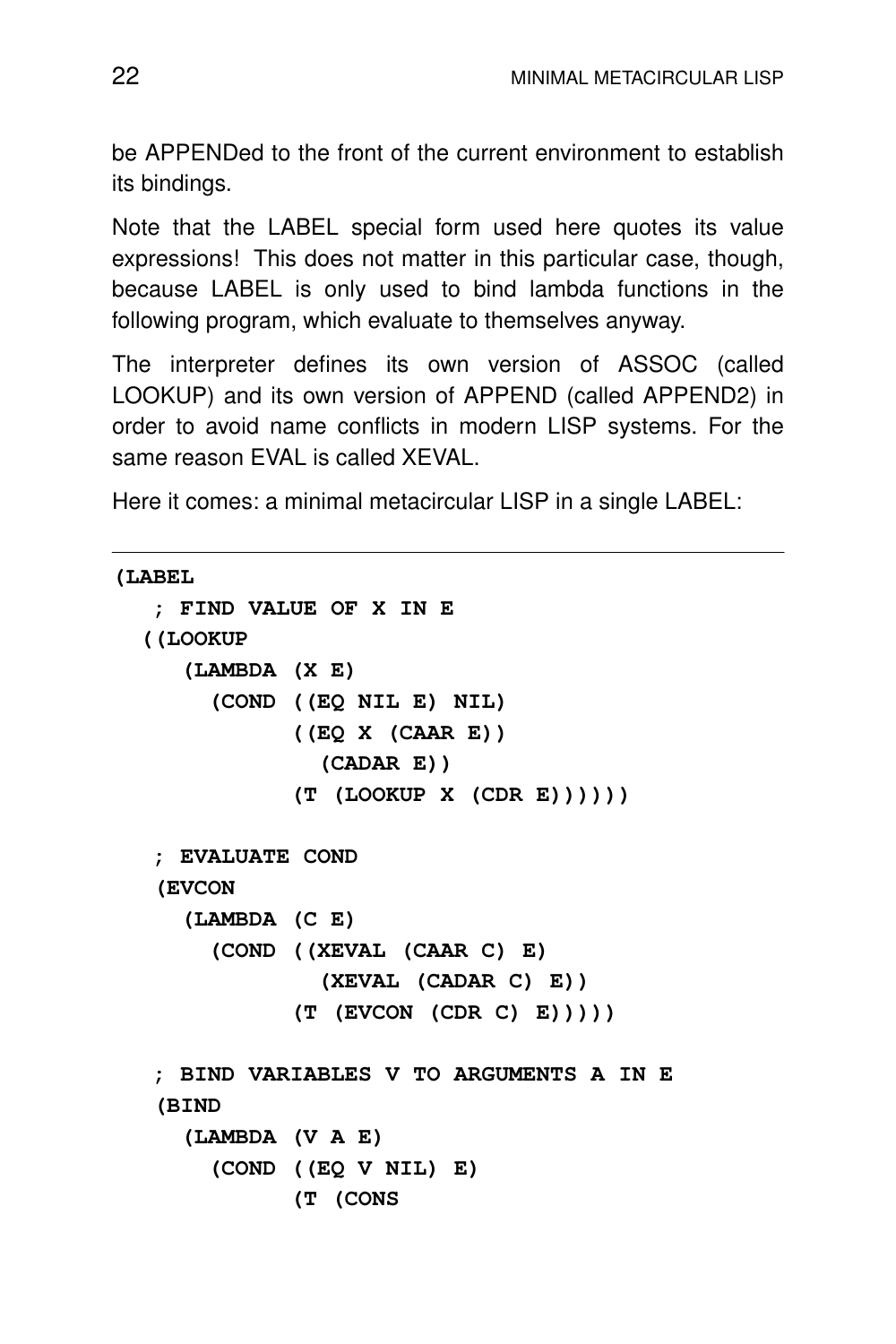**(CONS (CAR V) (CONS (XEVAL (CAR A) E) NIL)) (BIND (CDR V) (CDR A) E)))))) ; SAME AS APPEND (APPEND2 (LAMBDA (A B) (COND ((EQ A NIL) B) (T (CONS (CAR A) (APPEND2 (CDR A) B)))))) ; EVALUATE EXPRESSION X IN ENVIRONMENT E (XEVAL (LAMBDA (X E) (COND ((EQ X T) T) ((ATOM X) (LOOKUP X E)) ((ATOM (CAR X)) (COND ((EQ (CAR X) (QUOTE QUOTE)) (CADR X)) ((EQ (CAR X) (QUOTE ATOM)) (ATOM (XEVAL (CADR X) E))) ((EQ (CAR X) (QUOTE EQ)) (EQ (XEVAL (CADR X) E) (XEVAL (CADDR X) E))) ((EQ (CAR X) (QUOTE CAR)) (CAR (XEVAL (CADR X) E))) ((EQ (CAR X) (QUOTE CDR)) (CDR (XEVAL (CADR X) E))) ((EQ (CAR X) (QUOTE CAAR)) (CAAR (XEVAL (CADR X) E))) ((EQ (CAR X) (QUOTE CADR))**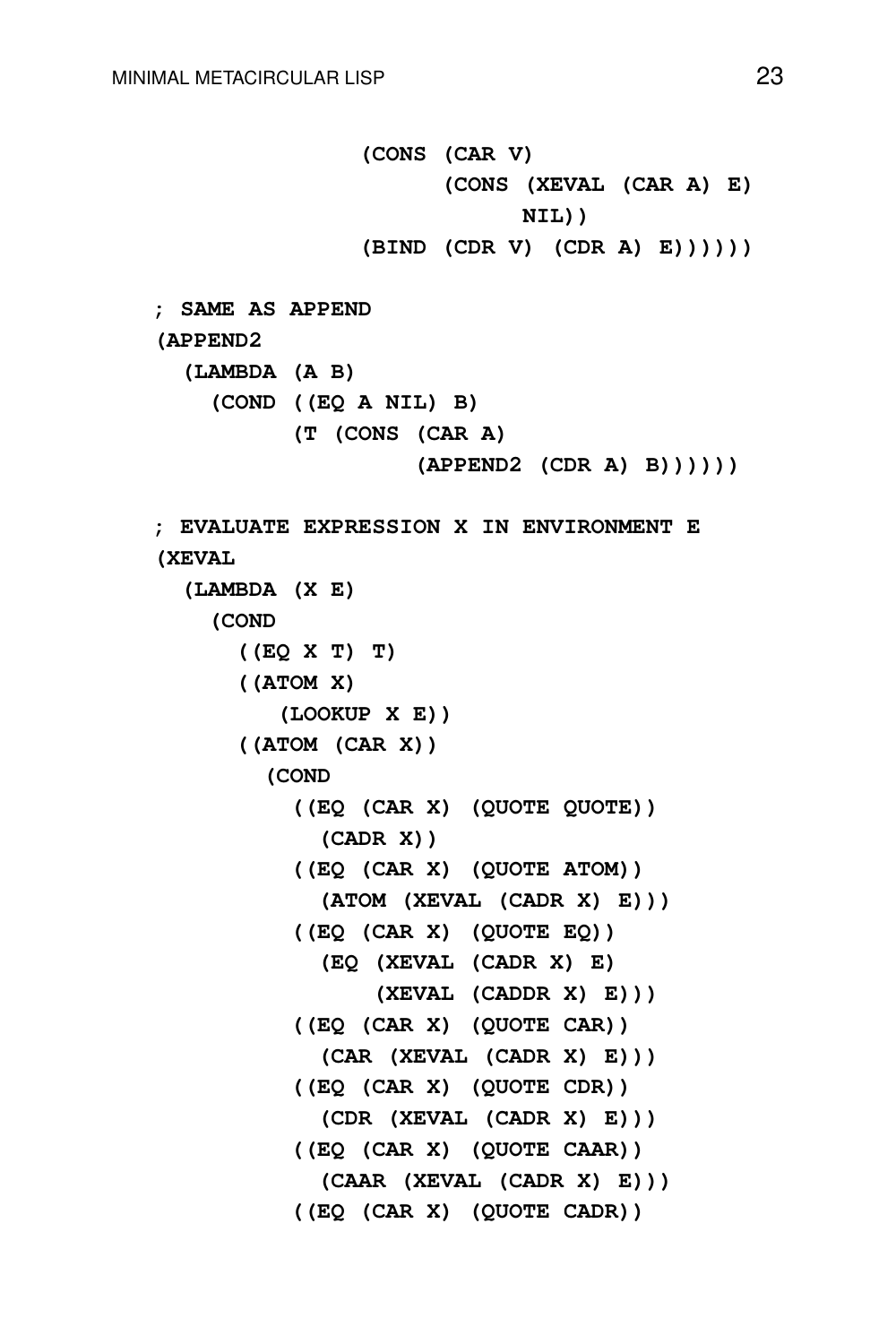```
(CADR (XEVAL (CADR X) E)))
    ((EQ (CAR X) (QUOTE CDAR))
      (CDAR (XEVAL (CADR X) E)))
    ((EQ (CAR X) (QUOTE CADAR))
      (CADAR (XEVAL (CADR X) E)))
    ((EQ (CAR X) (QUOTE CADDR))
      (CADDR (XEVAL (CADR X) E)))
    ((EQ (CAR X) (QUOTE CONS))
      (CONS (XEVAL (CADR X) E)
            (XEVAL (CADDR X) E)))
    ((EQ (CAR X) (QUOTE COND))
      (EVCON (CDR X) E))
    ((EQ (CAR X) (QUOTE LABEL))
      (XEVAL (CADDR X)
             (APPEND2 (CADR X) E)))
    ((EQ NIL (CAR X))
      (QUOTE *UNDEFINED))
    ((EQ (CAR X) (QUOTE LAMBDA))
     X)
    (T (XEVAL (CONS (XEVAL (CAR X) E)
                    (CDR X))
              E))))
((EQ (CAAR X) (QUOTE LAMBDA))
  (XEVAL (CADR (CDAR X))
         (BIND (CADAR X) (CDR X) E)))))))
```
**(XEVAL (QUOTE** *form***) NIL))**

The program evaluates any form inserted in the place of *form* in the final application of XEVAL and returns its *normal form* (value). For instance, substituting the following program for *form* in the above expression and then evaluating it will yield the value  $(A B C D E F)$ :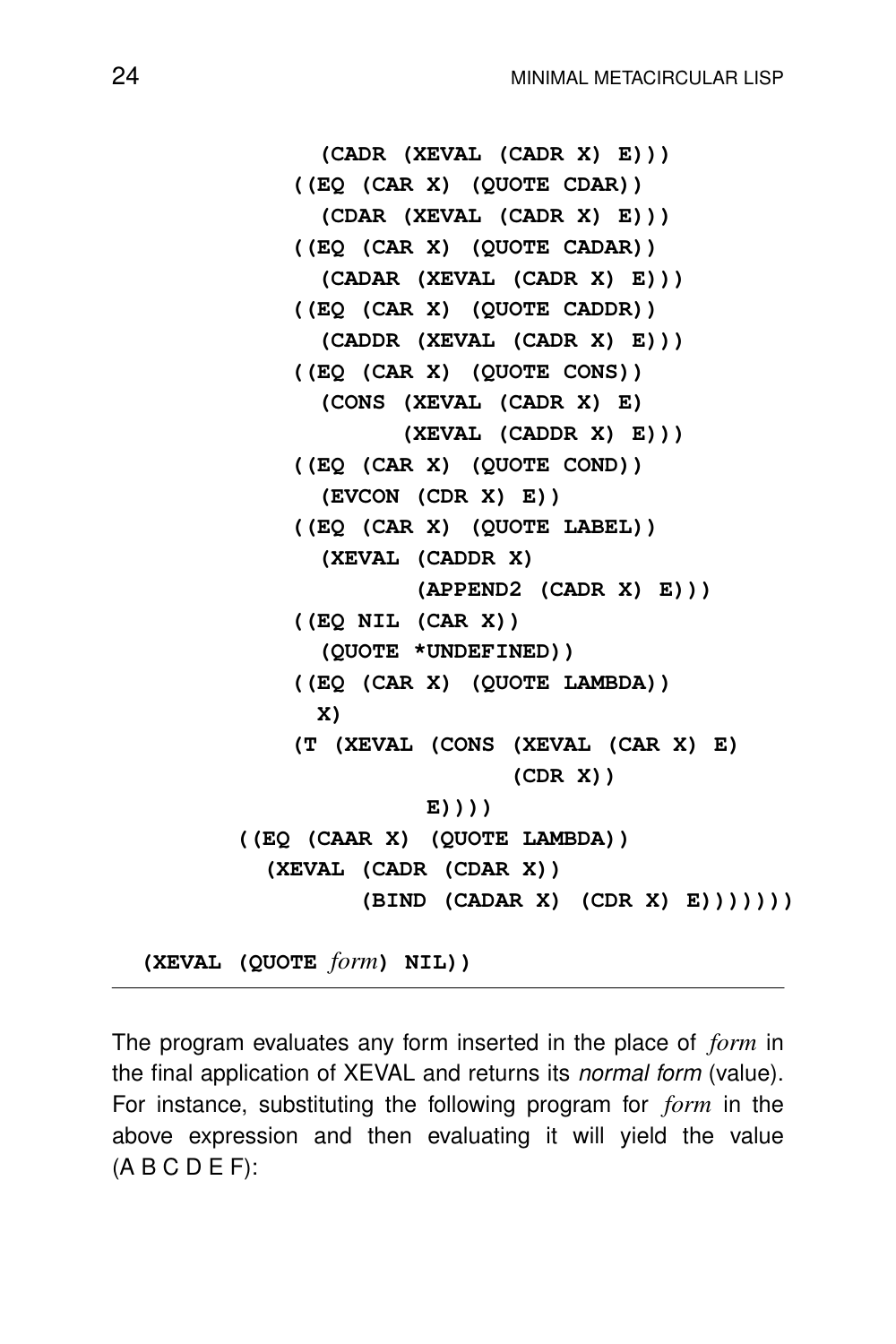```
(QUOTE
  (LABEL
    ((APPEND
      (LAMBDA (A B)
        (COND ((EQ A NIL) B)
               (T (CONS (CAR A)
                        (APPEND (CDR A) B)))))))
    (APPEND (QUOTE (A B C))
            (QUOTE (D E F)))))))
```
Any S-expression that is a well-formed program of the minimal subset of LISP described here can be submitted for evaluation. What is particularly interesting about the evaluator is that it is written in precisely the language that it interprets, i.e. it is a *metacircular* interpreter. Inserting the code of the interpreter itself in the place of *form* and then the above example program in the place of the *form* in the embedded instance of the interpreter will still evaluate to the same value, (A B C D E F).

This can be tried in COMMON LISP or SCHEME by adding just a little bit of glue. In SCHEME, LABEL can be defined to be the same as LETREC, which works fine, because their syntax is identical and their semantics close enough:

```
(define-syntax label
  (syntax-rules ()
    ((label ((n f) ...) x)
     (letrec ((n f) ...) x))))
```
Then, there are some minor differences between SCHEME and generic LISP that have to be accounted for: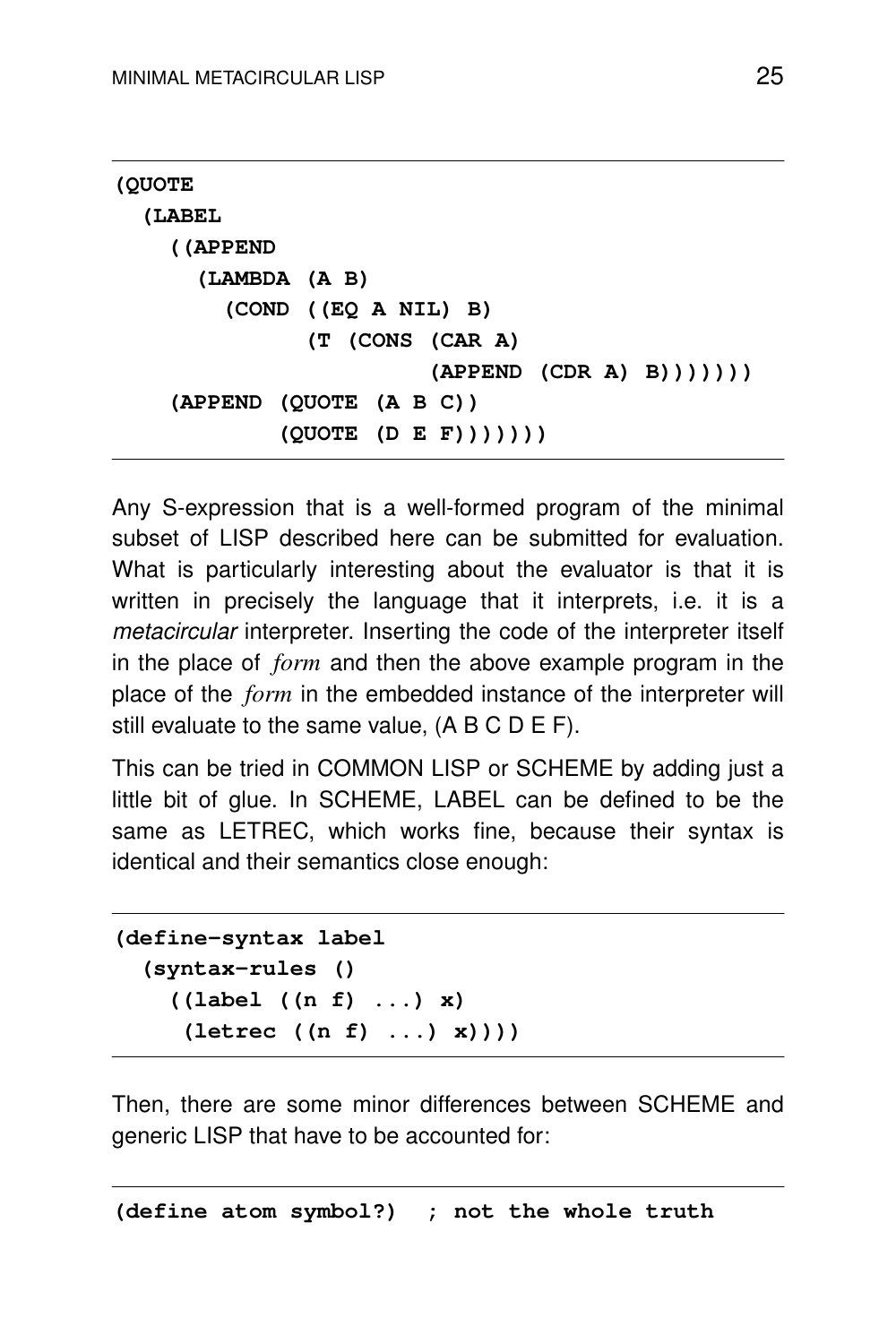```
(define t (quote t))
(define nil (quote ()))
(define eq eq?)
```
In COMMON LISP, a close-enough replacement of LABEL can be defined in terms of LABELS:

```
(DEFMACRO LABEL (B X)
  '(LABELS
     ,(MAPCAR
        (LAMBDA (A)
          (LET ((F (CADR A)))
            '(,(CAR A) ,(CADR F) ,(CADDR F))))
        B)
     ,X))
```
The following experiments will be conducted in SCHEME, because they are simpler in a single-namespace LISP. With the above definitions in place, the LABEL implementing the metacircular LISP can be wrapped up in a list resembling a lambda function:

```
(define evsrc
  (quote ; note the QUOTE!
   (lambda (x e)
     ; insert the interpreter here and
     ; replace the final XEVAL application
     ; with this one:
     (xeval x e))))
```
A working version of XEVAL is then just one EVAL away:

**(define xeval (eval evsrc))**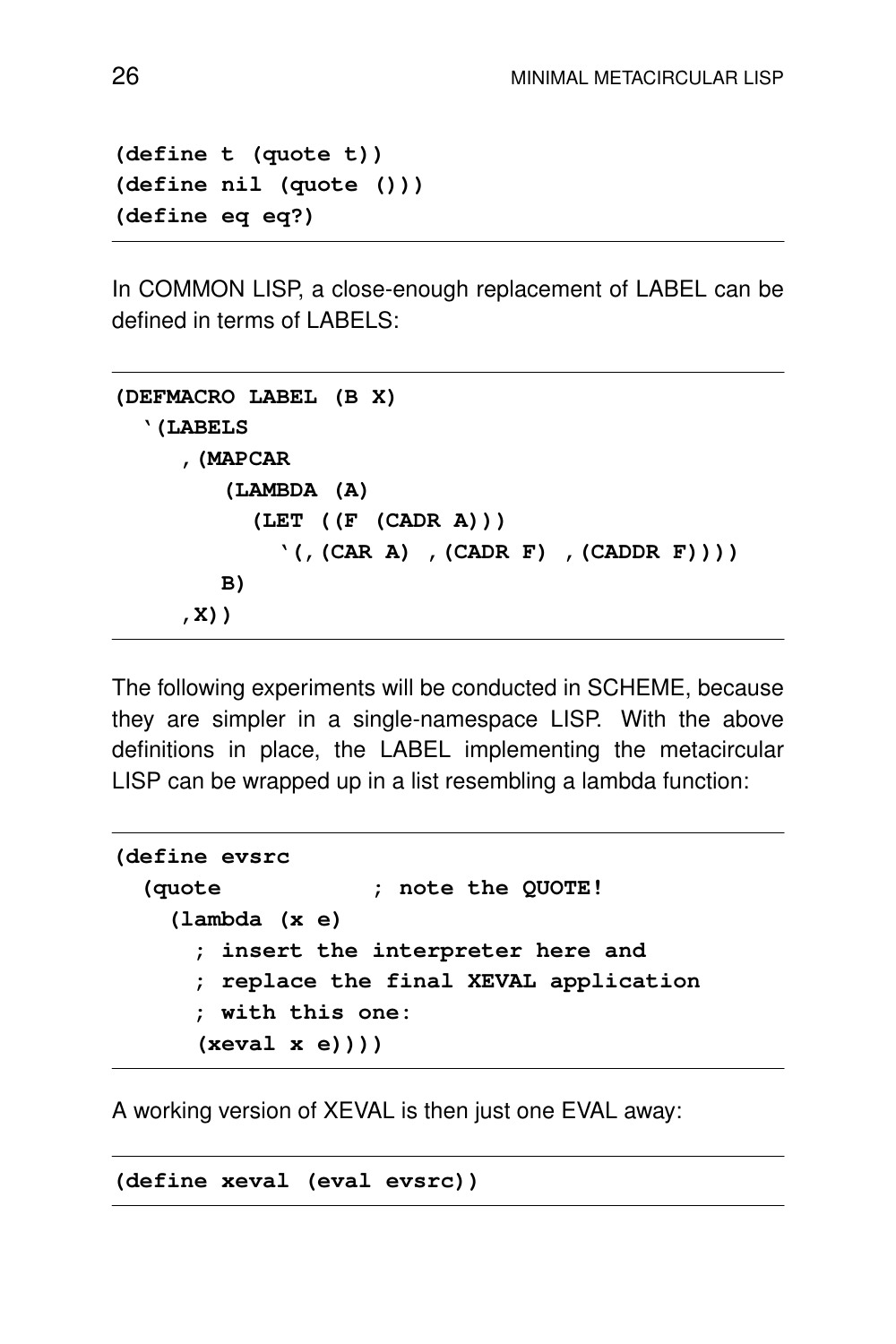(If your SCHEME system does not have an EVAL function, you will have to create a second instance of EVSRC, but without the QUOTE, and bind it to the name XEVAL.)

Given these definitions, you can then evaluate any minimal LISP program *expr* using the expression

```
(xeval (quote expr) nil)
```
To evaluate an XEVAL interpreter evaluating the expression, use

**(xeval '(,evsrc ',***expr* **nil) nil)**

and to evaluate an XEVAL interpreter evaluating XEVAL evaluating the expression, use

**(xeval '(,evsrc '(,evsrc ',***expr* **nil) nil) nil)**

At this point there is a lot of interpretation going on:

- an inner XEVAL interpreting *expr*
- an outer XEVAL interpreting the inner XEVAL
- an outermost XEVAL interpreting the outer XEVAL
- SCHEME interpreting the outermost XEVAL
- the CPU interpreting the SCHEME system
- the laws of nature interpreting the CPU

Of course at each level of interpretation, there is some loss of performance and some reduction in available space. The whole thing is already becoming very impractical in the above example.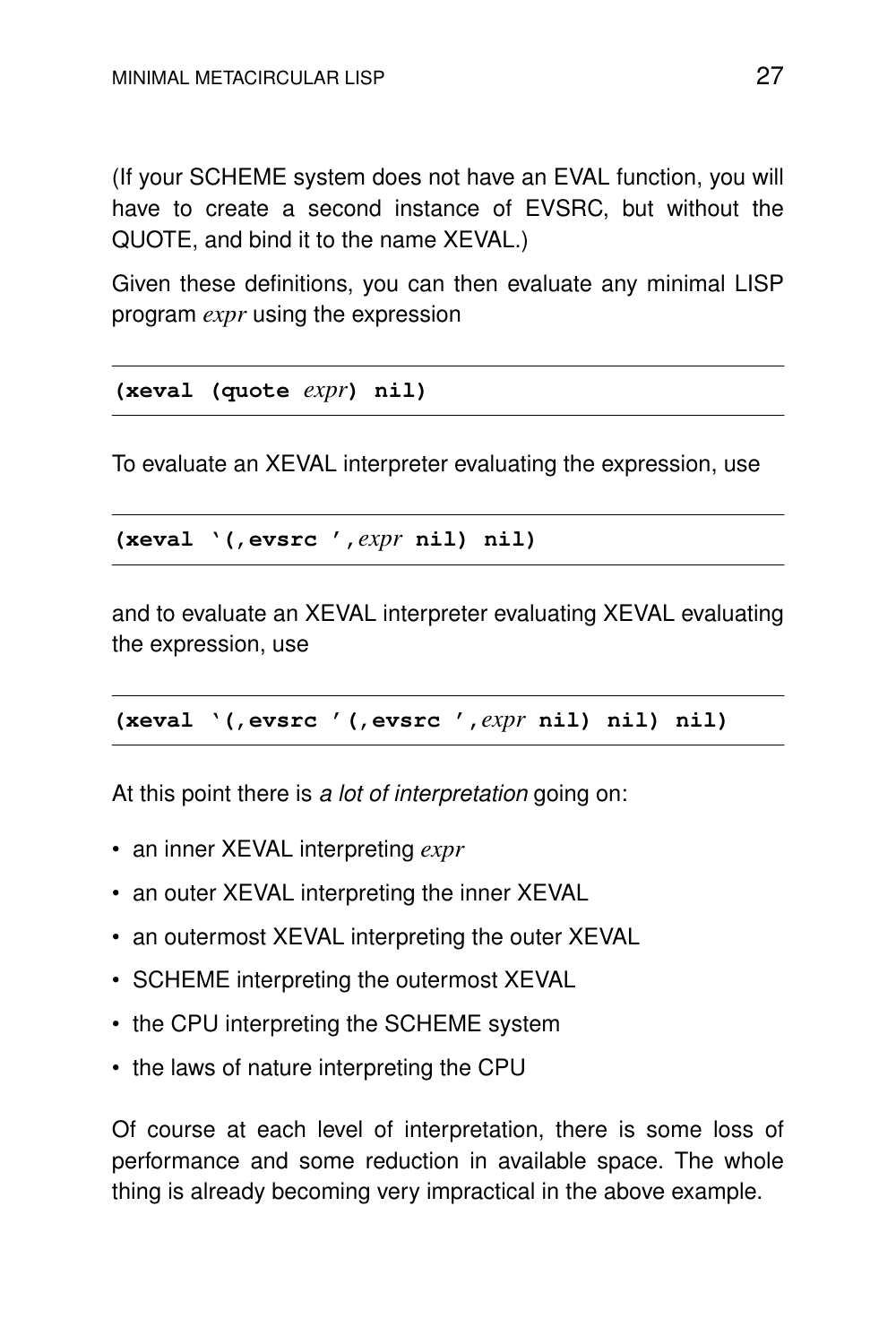This restriction would not exist, if the LISP system compiled to machine code instead of interpreting abstract code. Then an inner EVAL would just be another identical instance of an outer EVAL: compiling a LISP compiler with itself would just generate another instance of itself. We will get back to this point soon.

# SOME MISSING BITS AND PIECES

There are lots of beautiful minimal metacircular LISP systems out there. However, they all have one thing in common: they work only if you already have a functioning LISP system to interpret them.

They silently assume that there already is

- a reader/parser (READ)
- a printer (PRINT)
- an unlimited CONS pool (i.e., a garbage collector)
- a pre-existing EVAL interpreting the interpreter

What if none of the above exists? How far away is a minimal metacircular LISP system under these circumstances? What does it take to bootstrap EVAL from nothing?

We shall see.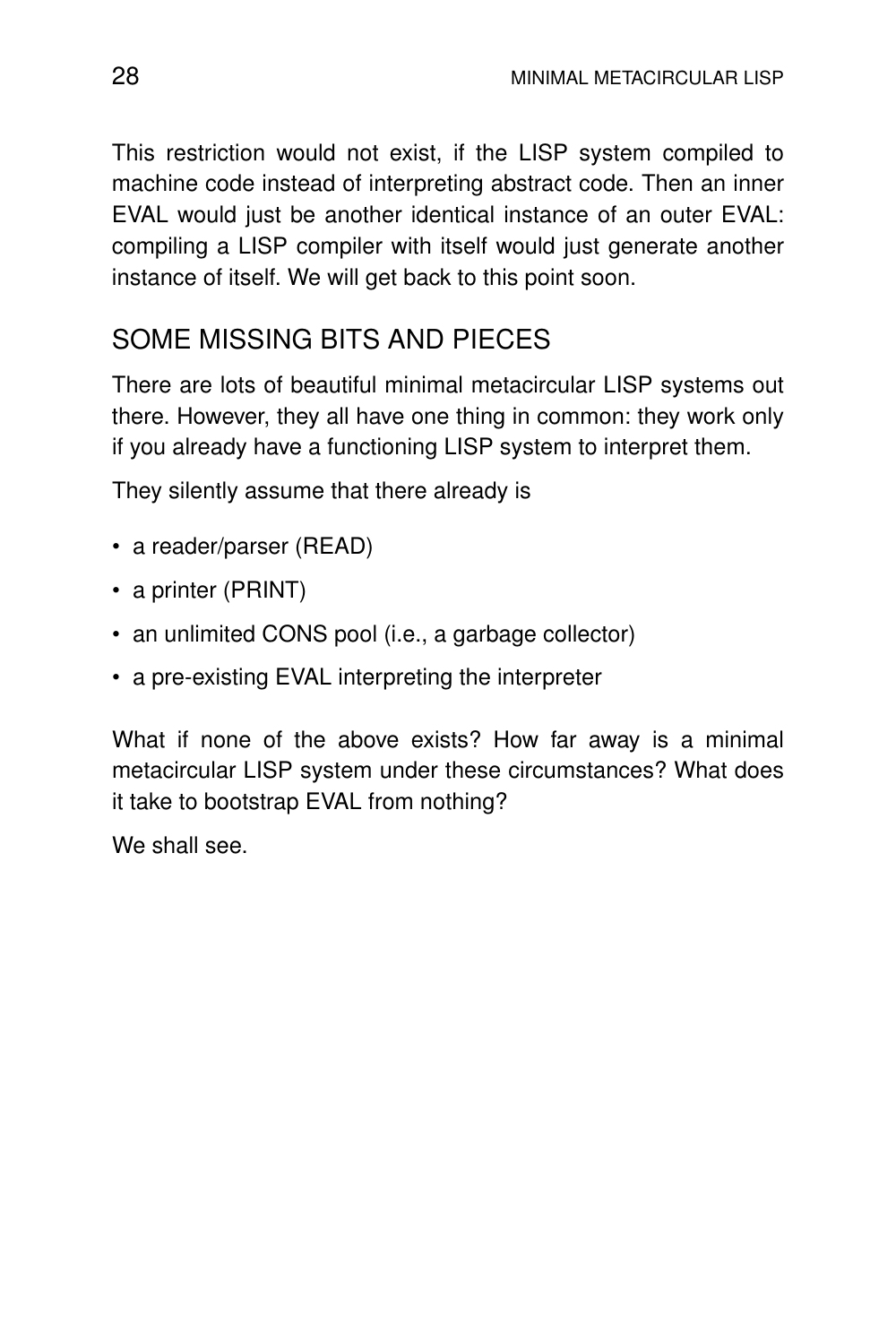# **EVAL FROM NOTHING**



# **AND LISP FOR FREE**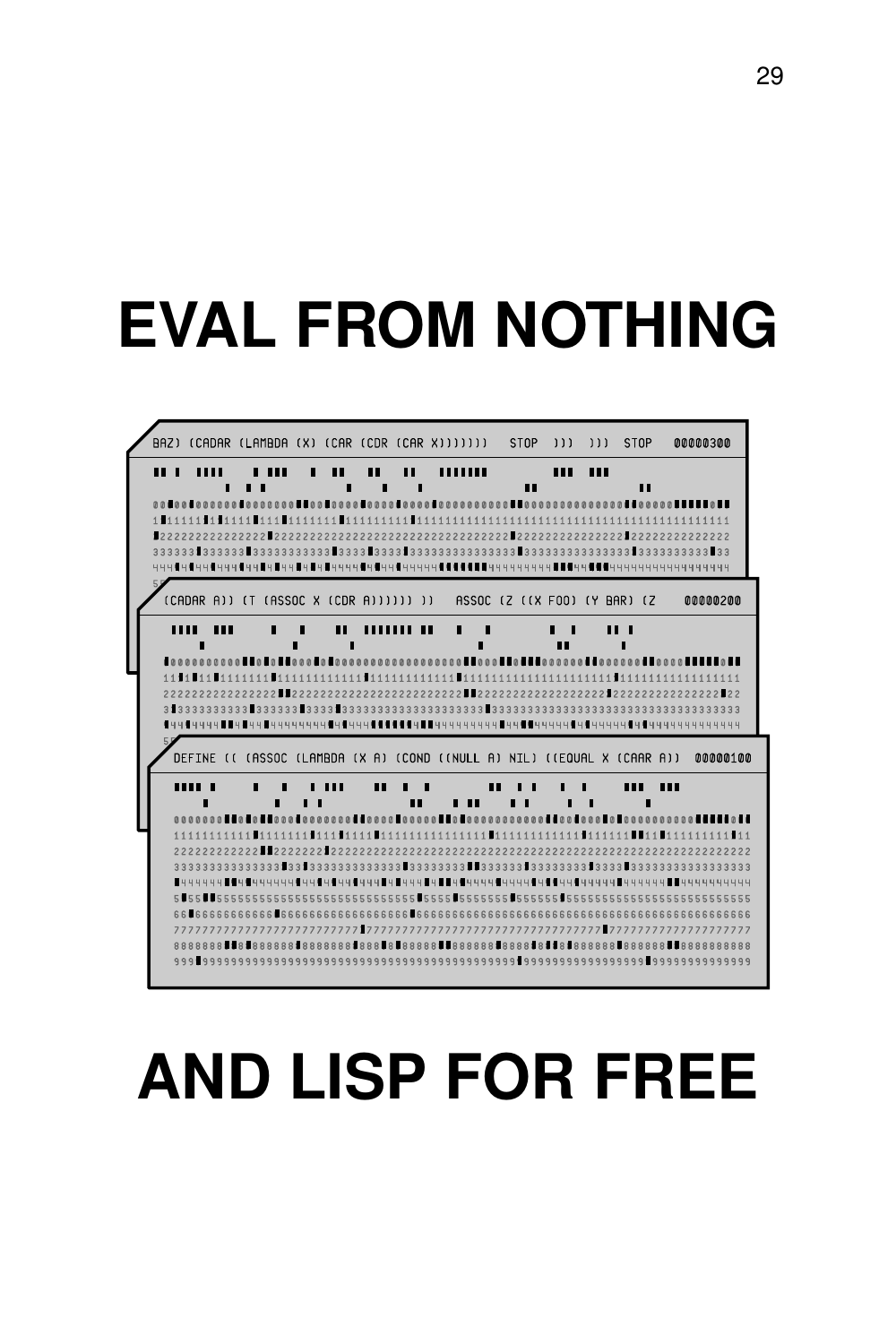Yes, these punch card images contain real code! You could punch them and feed them to a LISP system on an IBM 704 and the code would evaluate.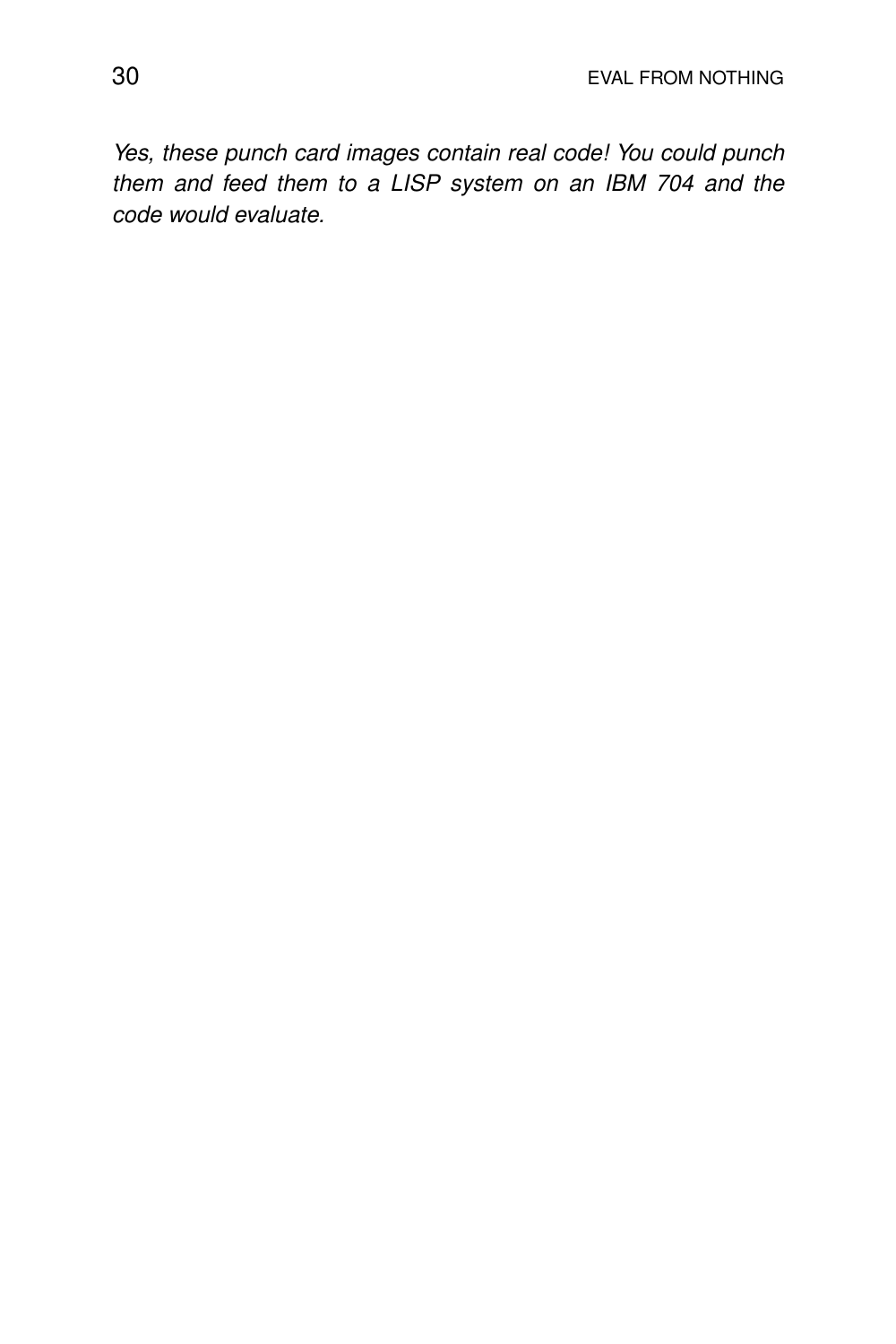THE HOPL II paper on the history of LISP [McCarthy1981] displays the appearance of the LISP interpreter as a sudden event, but the LISP 1 manual lists nine people who have worked on different aspects of the LISP system, so the ''sudden event'' was probably just the appearance of APPLY, the part of the LISP system that gives meaning to forms. The parts that have been worked on by different individuals include [McCarthy1960]:

- APPLY
- READ
- PRINT
- the garbage collector
- algebra and floating point numbers
- the compiler
- the Flexowriter interface

As can be deduced from this list, the LISP 1 system was much more complex than the minimal EVAL presented in the previous chapter. The parts of it that are relevant in the course of the discussion in this text are: APPLY (or its cousin, EVAL), READ, PRINT, and the garbage collector.

The relationship between APPLY and EVAL was such that APPLY could be defined in terms of EVAL as follows:

**(DEFINE ((APPLY (LAMBDA FN ARGS) (EVAL (CONS FN (APPQ ARGS)) NIL))))**

where the APPQ function put an application of QUOTE around each member of ARGS, so, for instance,

```
(APPLY (QUOTE CONS) (QUOTE (A B)))
```
passed the following expression to EVAL:

```
(CONS (QUOTE A) (QUOTE B))
```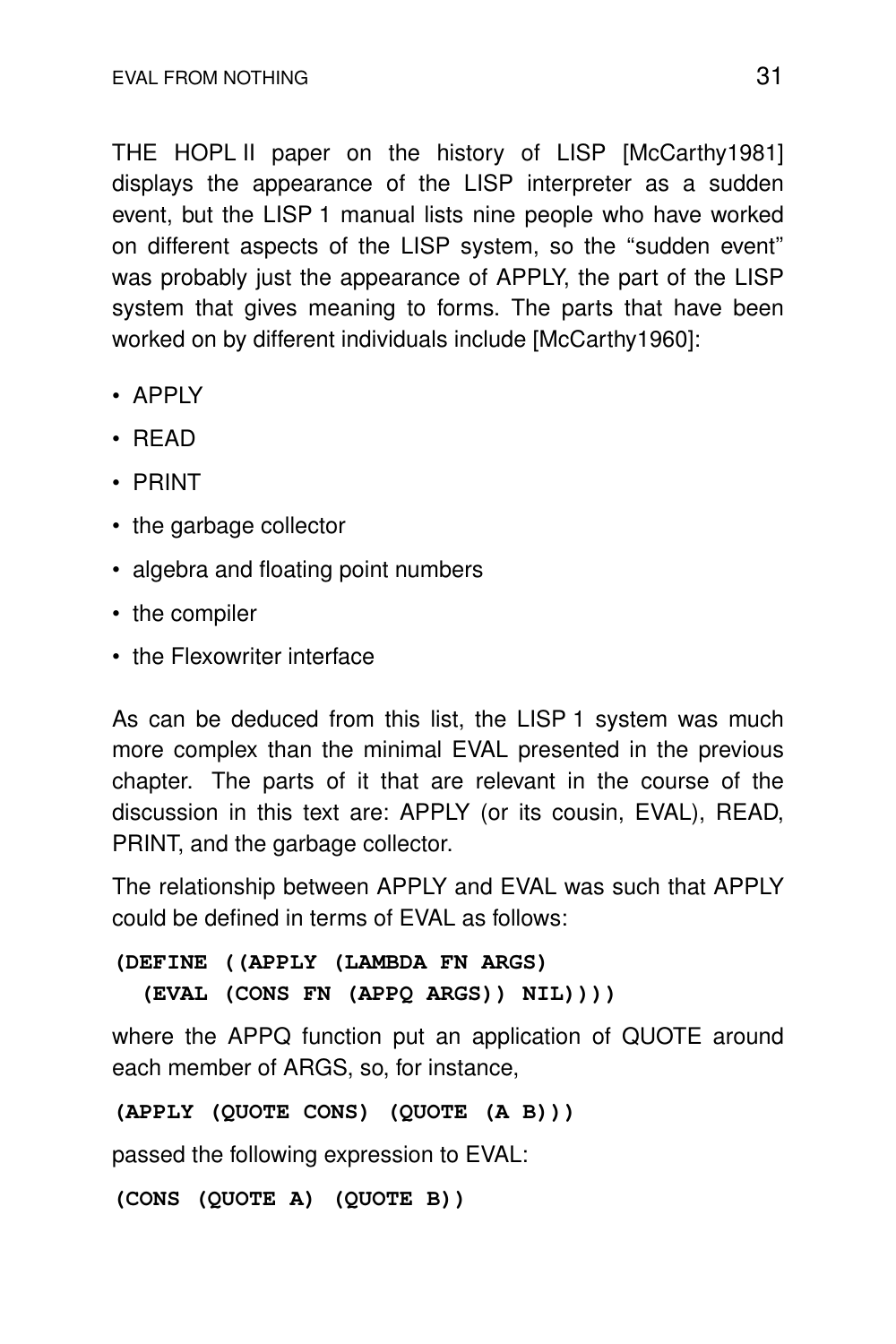# HACKING IN THE 1960'S

You may or may not have noticed the absence of the "Flexowriter" option from the discussion. The Flexowriter was one of the earliest devices that would qualify as a ''ter minal'' these days. Back then it was called a teletypewriter or a Flexowriter, which was its official product name. We will return to the Flexowriter in a later chapter, because it did not play a big rôle in the early development of LISP.

When LISP was developed in the 1960's, programs were submitted to the computer on punch cards and programs printed their results on chain printers (or similar devices).

A punch card is a rectangular piece of card board, slightly larger than the palm of an average hand, with holes in it that indicate the characters that are stored on the card. Eighty characters fit on one card, but the rightmost eight columns were normally reserved for a serial number—in case you dropped a deck of cards.

Characters were not binary-encoded on punch cards, because that would punch too many holes in the card and hence make it floppy and prone to getting stuck in the reader. The encoding used instead was a 12-channel encoding (12 positions for holes per character) with three holes per character at most.

One line of code was usually stored on a card, so even small programs consisted of "decks" of cards, which were inserted in a card reader and read in sequence. The process was pretty fast unless a card got stuck. Even the first punch card readers could process 150 cards per minute while later models could easily read more than 1000 cards per minute. Note that most card readers read the cards "sideways", scanning 80 bits at a time, rather than lengthwise, character by character.

The meaning of the codes on a card depended on the *character* set in use. Every vendor had their own character set, which typically consisted of six-bit code points, so 64 characters were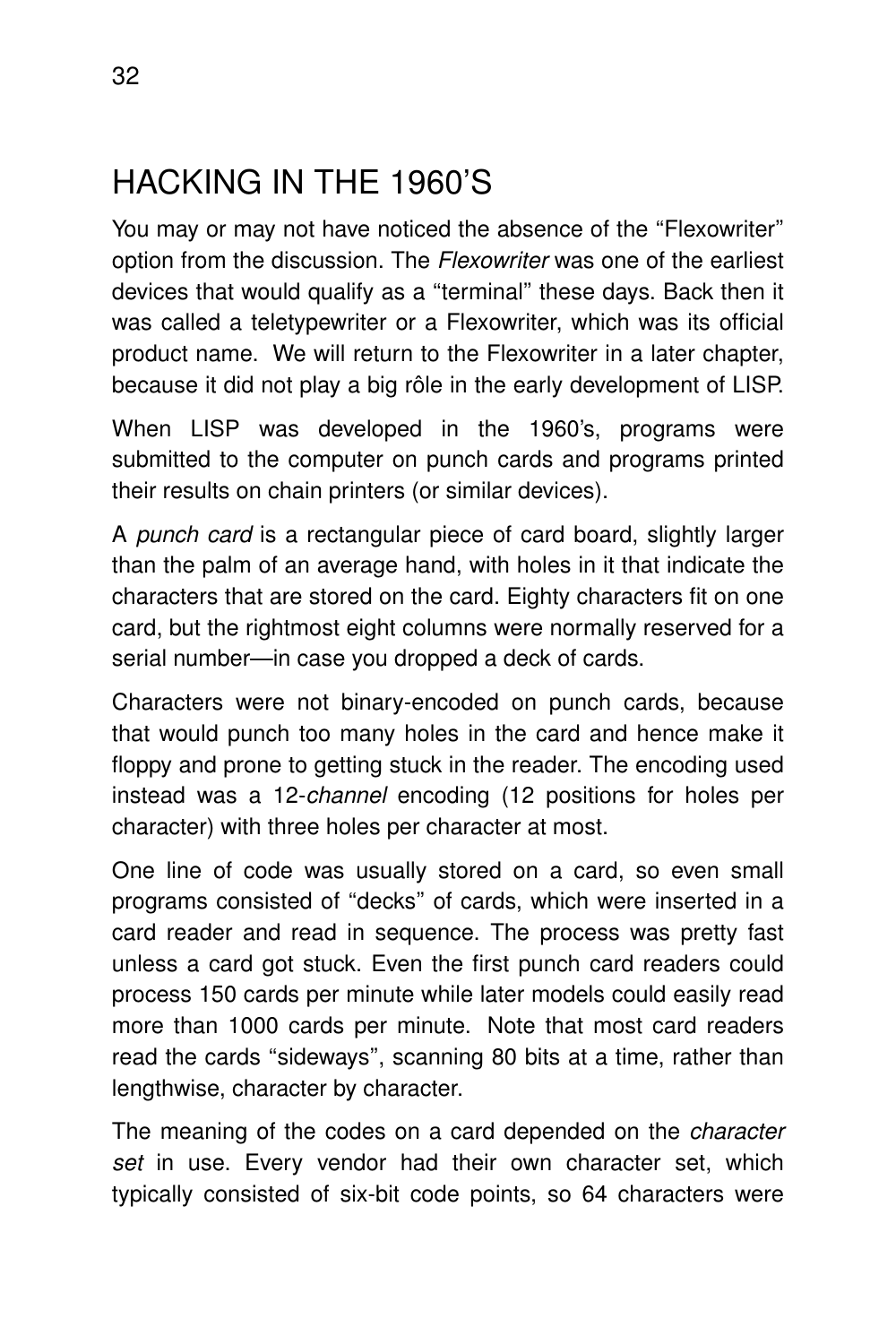available at most, but many character sets contained fewer characters than that. Even the same vendor sometimes had different character sets for the same machine, to be used for different purposes.

The IBM 704 used an encoding called BCDIC ("binary coded decimal interchange code''). The default IBM 704 BCDIC did not include any parentheses, though, so LISP most probably used the FORTRAN character set [Backus1956], which is shown in figure 2.

| Ch           | PС           | СP             | Ch        | PС           | СP | Ch | PC       | СP | Ch           | PC          | СP |
|--------------|--------------|----------------|-----------|--------------|----|----|----------|----|--------------|-------------|----|
| 1            | 1            | 1              | A         | $12 + 1$     | 17 | J  | $11 + 1$ | 33 | 7            | $0 + 1$     | 49 |
| $\mathbf{2}$ | $\mathbf{z}$ | $\overline{2}$ | в         | $12 + 2$     | 18 | K  | $11+2$   | 34 | s            | $0 + 2$     | 50 |
| 3            | 3            | 3              | C         | $12 + 3$     | 19 | L  | $11+3$   | 35 | т            | $0 + 3$     | 51 |
| 4            | 4            | 4              | D         | $12 + 4$     | 20 | N  | $11 + 4$ | 36 | U            | $0 + 4$     | 52 |
| 5            | 5            | 5              | E         | $12 + 5$     | 21 | N  | $11+5$   | 37 | v            | $0 + 5$     | 53 |
| 6            | 6            | 6              | F         | $12 + 6$     | 22 | O  | $11+6$   | 38 | M            | $0 + 6$     | 54 |
| 7            | 7            | 7              | G         | $12 + 7$     | 23 | P  | $11+7$   | 39 | x            | $0 + 7$     | 55 |
| 8            | 8            | 8              | н         | $12 + 8$     | 24 | Q  | $11+8$   | 40 | Y            | $0 + 8$     | 56 |
| 9            | 9            | 9              | I         | $12 + 9$     | 25 | R  | $11+9$   | 41 | z            | $0 + 9$     | 57 |
|              |              | 48             | $\ddot{}$ | 12           | 16 |    | 11       | 32 | 0            | 0           | 0  |
| $=$          | $8 + 3$      | 11             |           | $12+8+3$     | 27 | \$ | $11+8+3$ | 43 | $\mathbf{r}$ | $0 + 8 + 3$ | 59 |
|              | $8 + 4$      | 12             | ١         | $12 + 8 + 4$ | 28 | *  | 11+8+4   | 44 |              | $0 + 8 + 4$ | 60 |

**Fig. 2** − IBM 704 FORTRAN character set – ''Ch'' (Char) is the glyph associated with a code point, "CP" is the six-bit code point, and "PC" indicates the rows to be punched in the column representing the character on a punch card. A blank character would not have any holes.

On the output side of an IBM computer system you would typically find a chain printer, which was essentially a very large, very fast, and very loud typewriter. In this case "large" means easily a cubic meter in volume, ''loud'' means that a dot matrix printer sounds like whispering when compared to a chain printer, and "fast" means in the league of modern office laser printers.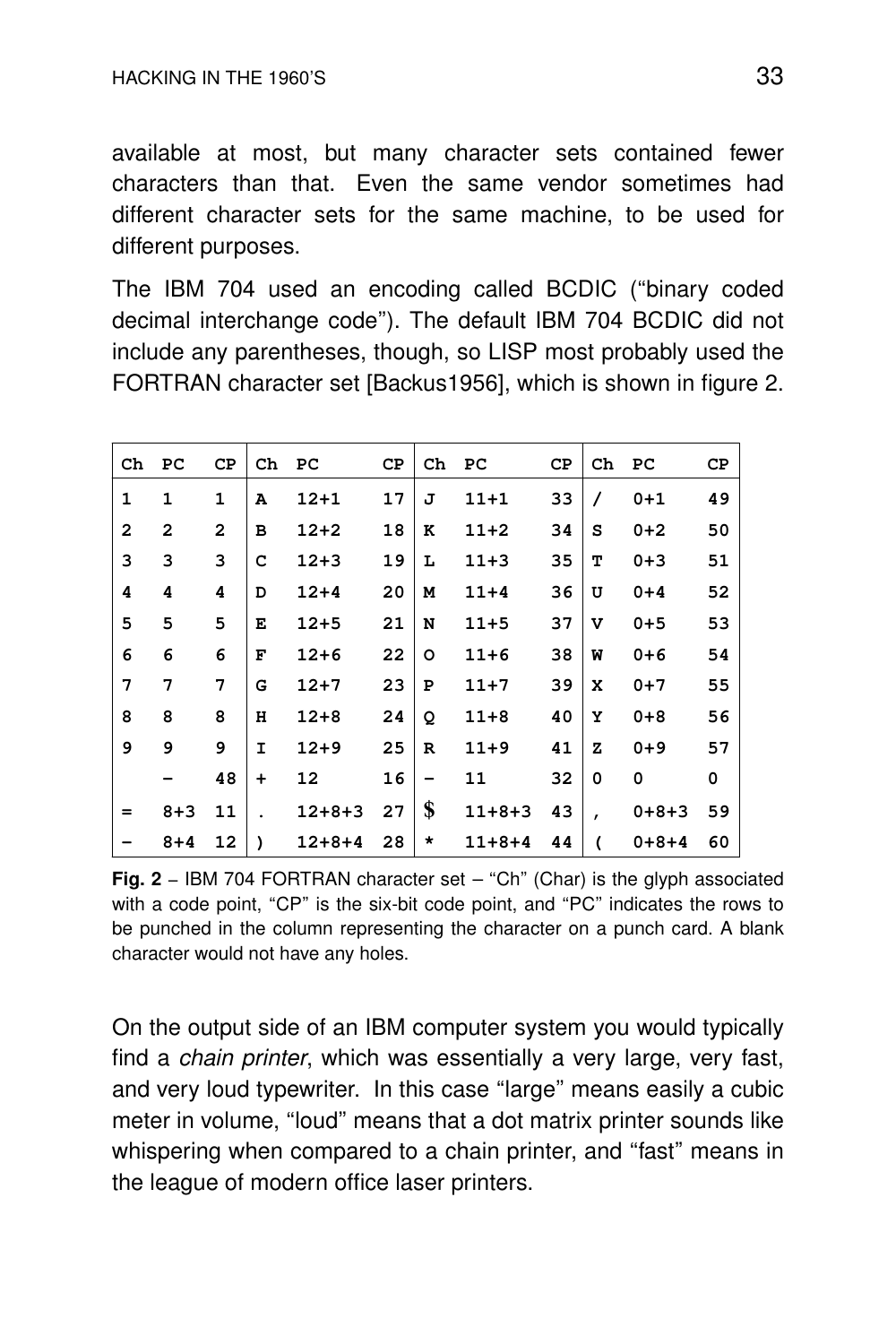# GLOSSARY

#### **==>** See evaluation.

# **anonymous function**

A function that has no name. See lambda function.

# **application**

By applying a *function* to zero, one, or multiple *arguments*, the function is caused to map the arguments to a *value*. Function application in LISP has the general form  $(f|a_1\cdots)$ , where  $f$  is a function and each *a* is an argument.

# **argument**

A value that is being passed to a function.

# **argument list**

A list of values to be passed to a function. Sometimes also called an "actual argument list". Not to be confused with the "formal argument list", which is the list of *variables* of a function. In this text, "argument list" always denotes an actual argument list, while a formal argument list is called a "list of variables".

# **association list**

A list of pairs (or two-element lists in LISP 1), where the car part of each pair serves as a key and the cdr part (or cadr part) is the associated value. The general form of an association list is  $((key_1 \cdot value_1) \cdots (key_N \cdot value_N))$ 

# **atom**

A data object comprised of a sequence of individual alphanumeric (and certain special) characters. Atoms that look the same are identical (see *identity*). An atom that is bound to a *value* is a variable (see also: binding). The atom is one of the principal data types of symbolic LISP, the other one being the *list*. To obtain an atom in a program, it has to be quoted (see quotation).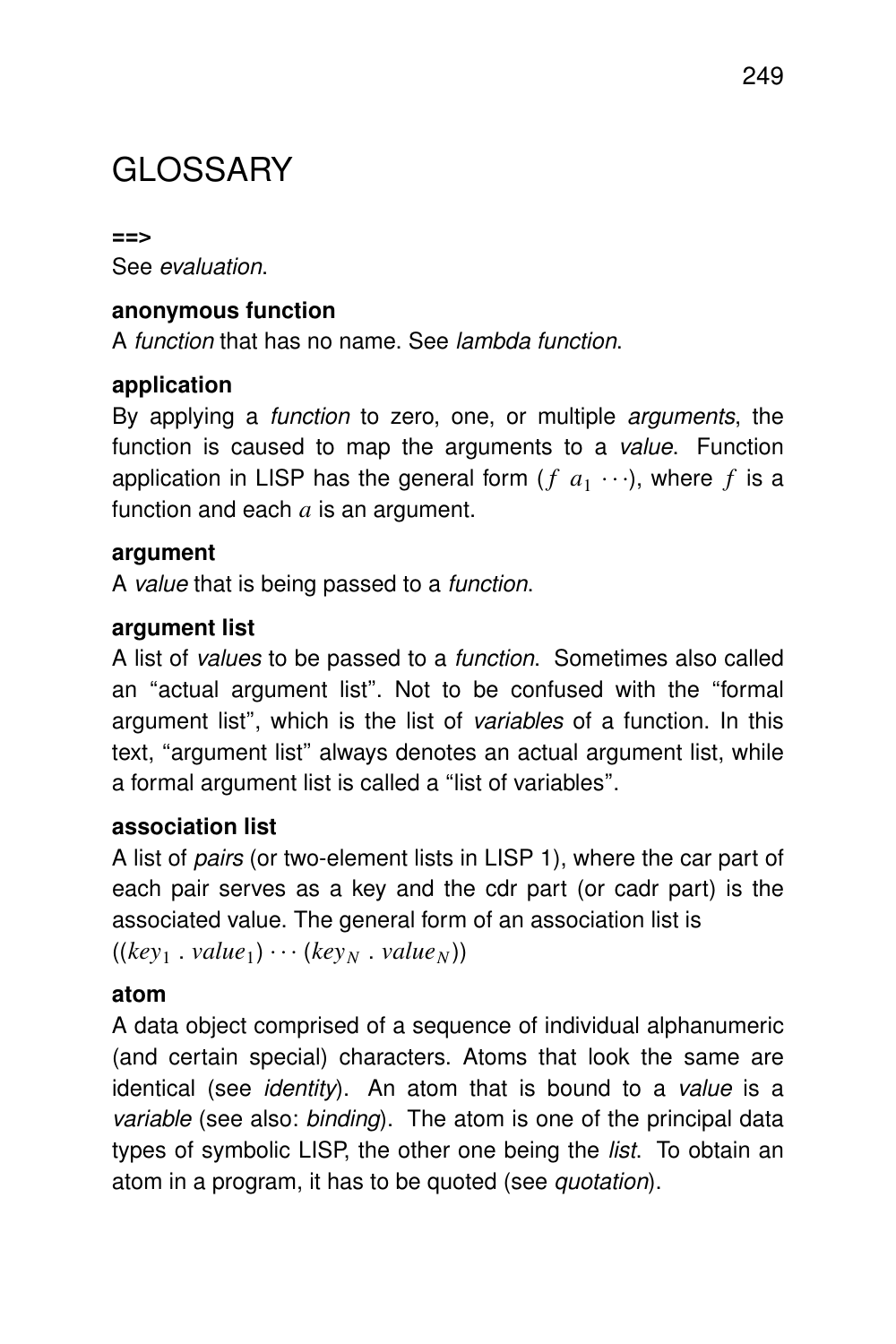# **binding**

The mechanism that associates an *atom* with a *value*. When an atom is bound to a specific value, it evaluates to that value (see evaluation). An atom that is bound to a value can be used as a variable. Bindings are created by special forms like LAMBDA, LABEL, and SETQ.

# **body**

Some *special forms* can evaluate multiple *expressions* in sequence (like PROG, COND, or LAMBDA). These expressions comprise the body of the form.

# **CAR**

The *function* extracting the "car part" of a *pair*.

# **CDR**

(Pronounced "kudder".) The *function* extracting the "cdr part" of a pair.

# **clause**

An argument of the COND special form. Each clause of COND has the general form  $(p|x_1\cdots)$ , where  $p$  is a predicate and each  $x$ is an expression. The sequence of expressions in its entirety (but excluding the predicate) forms the body of the clause. The term "clause" is sometimes also used for parts of other special forms.

# **closure**

A *function* with an environment attached. The environment contains the bindings of the free variables of the function. When the closure is applied, the *values* of its free variables are looked up in the attached environment. In modern LISP a closure is the same as a function.

# **COMMON LISP**

A huge dialect of LISP that was developed by a committee whose members represented the largest LISP vendors of the 1980's. It was first described in 1984 and subsequently standardized by the American National Standards Institute (ANSI) in 1994. It is one of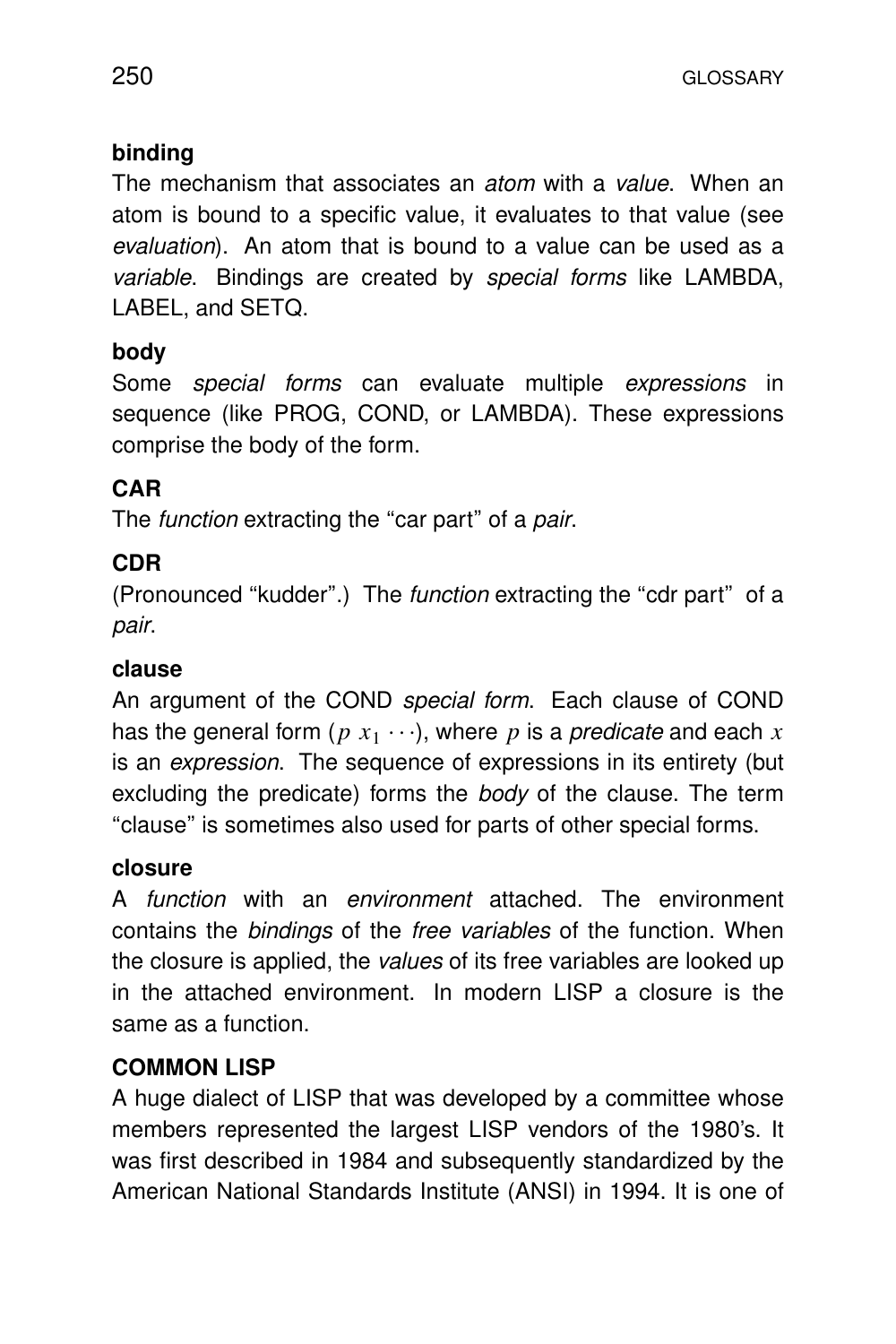the two major dialects of LISP today, the other one being SCHEME.

# **compilation**

The process of translating a program from human-readable form to a form that is suitable for execution by a computer.

# **cons cell**

The data object implementing the *pair*.

# **consequent**

The body of a clause of the COND special form.

# **deep binding**

A strategy for implementing bindings where the names of variables are looked up in an *association list*. Deep binding is very easy to implement, but also very inefficient. (Cf. shallow binding.)

# **dotted list**

A list whose last (rightmost) element is not NIL. E.g.: (A BC.D) or (A . B). Called so because of the dot that separates the last element from the rest of the list.

# **dotted pair**

A pair. More specifically a pair whose right (cdr) element is not  $NIL$ . E.g.:  $(A \cdot B)$ . The dotted pair is a special case of the *dotted list.* A pair whose cdr part is NIL is a singleton list, e.g.:  $(A)$ .

# **dynamic scoping**

In a dynamically scoped system, each atom has only one binding that changes over time. Therefore, the value of a variable can be altered (see mutation) anywhere in a program. Given the function  $(LAMBDA() X)$ , the form  $(SETA X Y)$  will change the binding of the free variable X in the function to Y. (Cf. lexical scoping.)

# **effect**

A persistent change that is caused by applying a function to values (see application). A pure function (a function without any effects) only maps values to values. An impure function may have an effect on the state of the system, like changing the values of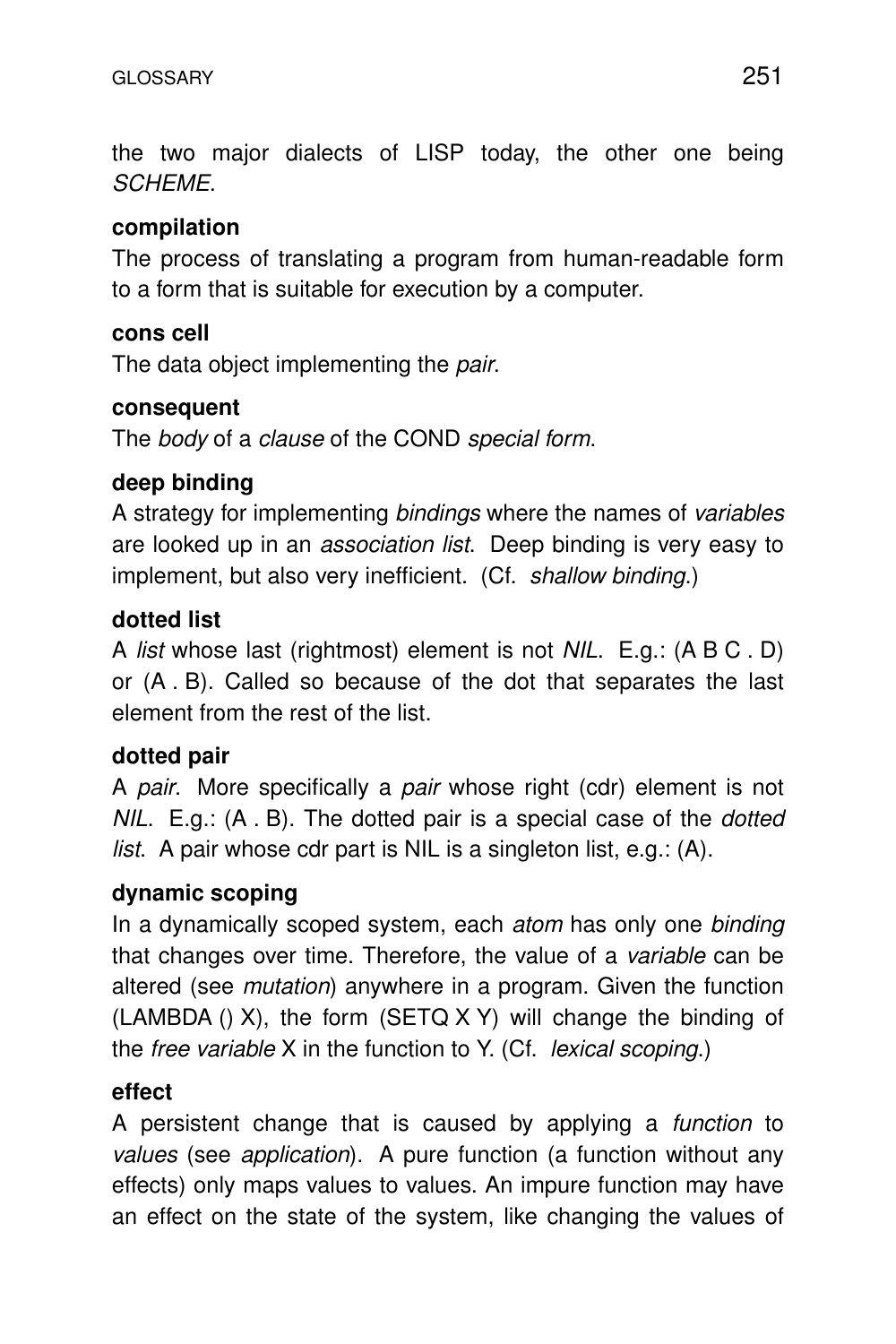atoms (see *mutation*) or performing input or output operations. For instance, SETQ, READ, and PRINT have effects.

# **environment**

A map from *variable* names (*atoms*) to their corresponding *values*. The mechanism that implements bindings.

# **eta expansion**

(From lambda calculus.) The process of wrapping a function up in an extra lambda function. E.g.:  $f \rightarrow_{\eta} (\lambda x(f\ x))$ . Note that the transformation does not change the meaning of the function, i.e.  $((\lambda x(f x)) Y)$  is the same as  $(f Y)$ . Eta expansion has many applications, like changing the order of evaluation in expressions, but in this text its only purpose is to make a function  $f$  a first-class value when the compiler (see compilation) would otherwise inline it.

# **EVAL**

A function that maps LISP expressions to their normal forms. Also called the "universal function". Basically an interpreter of LISP.

# **evaluation**

The process of converting an expression to its normal form (or value). Atoms evaluate to the values bound to them (see binding) and the *application* of *functions* evaluates to the value returned by them. Evaluation of *special forms* depends on their semantics. Evaluation of an expression A to a value B is usually indicated by the notation  $A = S$ .

# **EXPR**

In some LISP texts (and by some early LISP systems) used to denote a lambda function. (In this text EXPR denotes a register.)

# **expression**

An S-expression that can be evaluated (see evaluation), giving a value. Basically the same as a LISP program. For example, the expression (CONS **'**A **'**(B)) will evaluate to the list (A B), but the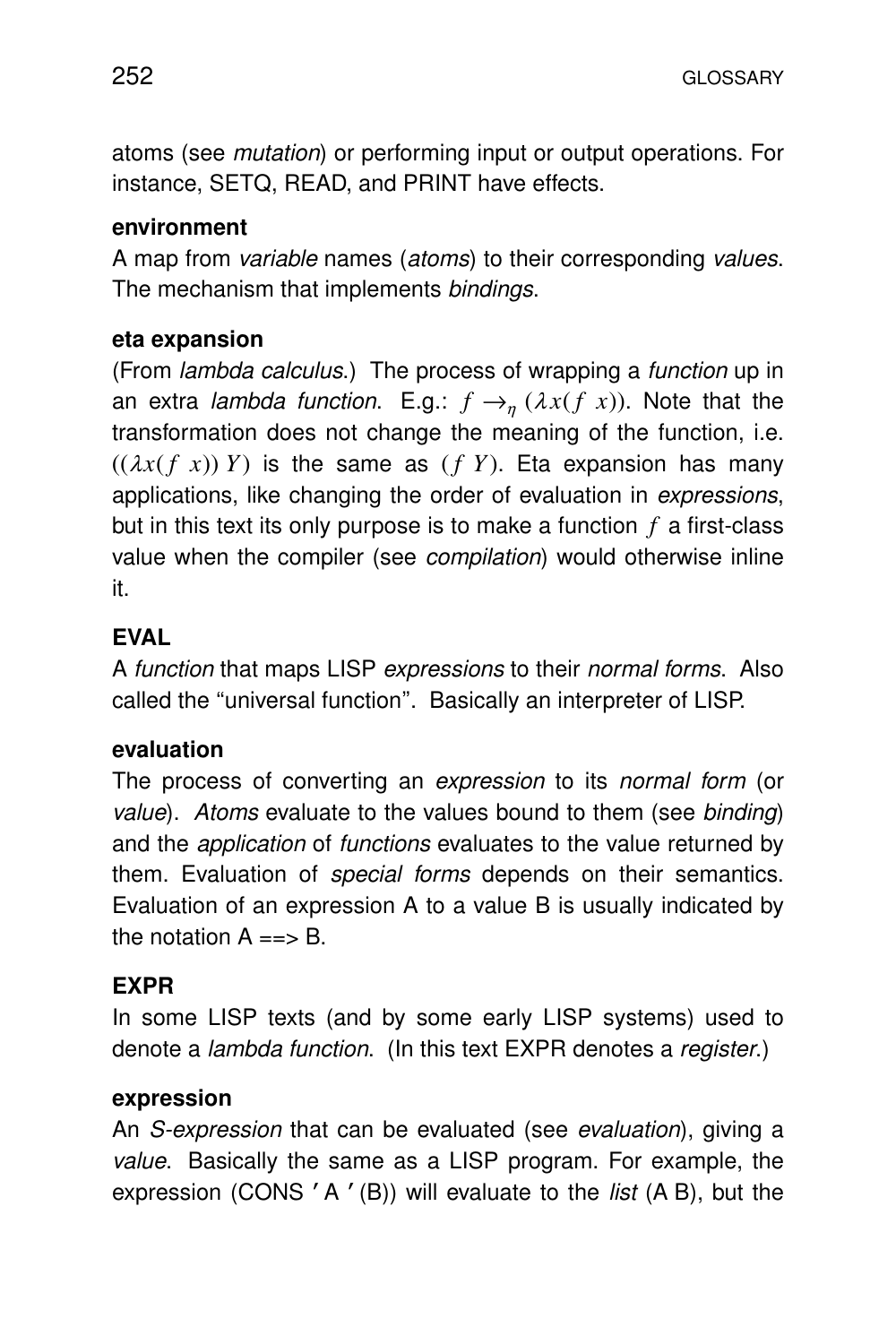S-expression (NIL **'**A **'**(B)) is not an expression, because NIL is not a function and hence cannot be applied (see application).

# **FEXPR**

''Form EXPRession''. A lambda function that does not evaluate its arguments and whose result replaces its application before evaluating it. Basically the same as a *macro*.

# **form**

See expression.

# **free variable**

A variable that is not bound (see binding) in a lambda function (or another binding construct, like LABEL). A variable is bound in a function, if it is a *variable* of that function. For instance, X is bound in (LAMBDA  $(X)$  (F X)), but F is free in the same function.

# **freelist**

A list of unused cons cells (and other cells) that is maintained by the LISP system. Data objects are allocated by removing cells from the freelist and the list is refilled by garbage collection.

# **function**

A program that maps values to values, just like a mathematical function. For instance, the identity function  $f(x) = x$  can be written as the *anonymous function* (LAMBDA  $(X)$  X).

# **function call**

See application.

# **garbage collection**

The process that recycles unused memory by adding it to the freelist. The garbage collector reclaims an object only when it can prove that the object can no longer be accessed by any program in memory.

# **higher-order function**

A function expecting a function as one of its arguments (like MAPCAR or REDUCE). In theory (and in lexically scoped LISP) this also includes functions that return functions as their values.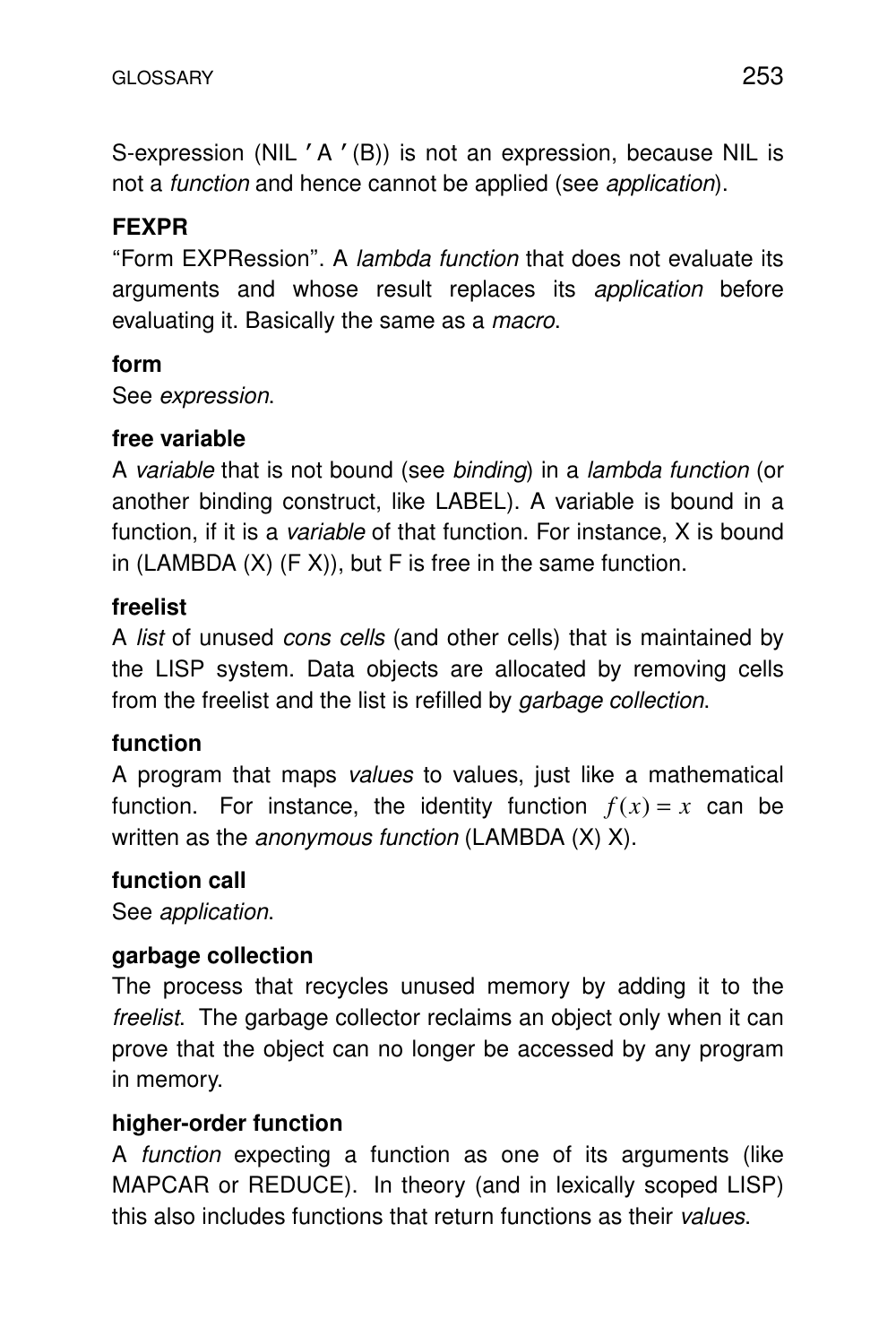# **homoiconicity**

A property of programming languages that use the same representation for code and data. Every LISP program is an Sexpression, so the usual list manipulation functions can be used to transform programs.

# **identity**

The "sameness" of *atoms*. Every textual representation of the same interned atom (see *interning*) actually refers to the same identical—atom. Identity is what makes atoms equal in the sense of EQ.

# **image file**

A file containing the entire state of a LISP system, including all data objects, functions, the freelist, etc. By dumping (writing) an image file and loading it later, the previous state of the system is restored.

# **in-situ application**

The *application* of a *lambda function* "on the spot", without binding it to a *variable* first. The expression ((LAMBDA  $(X)$  X) NIL) applies a lambda function in-situ to the value NIL.

# **interning**

The process of storing an *atom* in an internal structure in order to make it unique, thereby implementing the *identity* of atoms.

# **lambda**

A name used to denote anonymous functions (see lambda functions). In M-expressions and lambda calculus written as  $\lambda$ .

# **lambda calculus**

A formal term rewriting system invented by Alonzo Church and his students in the 1930's. LISP is loosely based on lambda calculus, but also differs from it in substantial ways. (Lambda calculus uses lexical scoping, allows partial application, and has no type except for the function).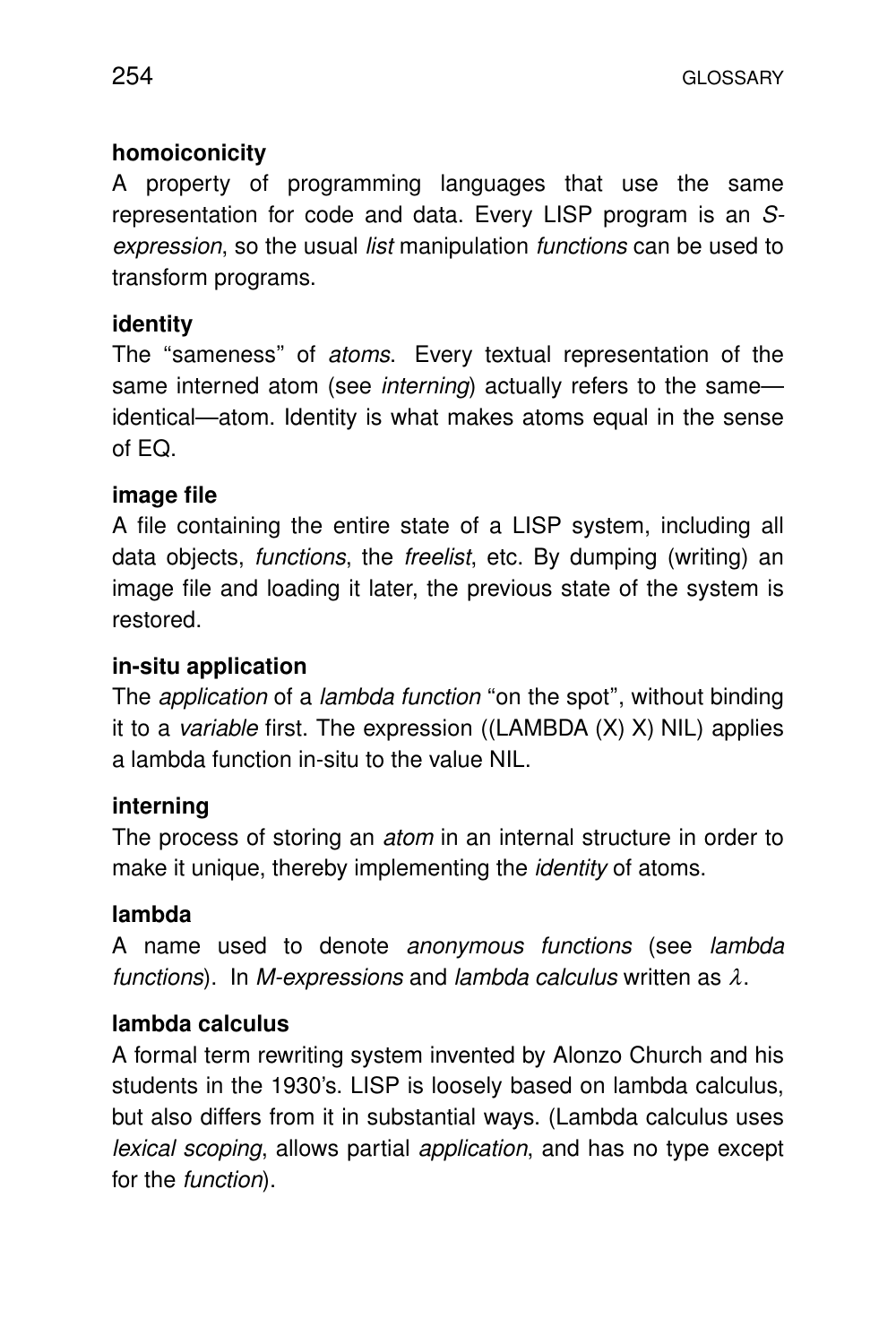# **lambda function**

A LISP function. Every function is denoted by the name "lambda" and hence has no individual name. For instance, (LAMBDA (X) X) is the identity function that maps every value to itself, and  $(LAMBDA(X) (LIST X))$  is a function that puts its argument in a singleton list. Note that both functions have the ''name'' LAMBDA. A lambda function can be given an individual name by binding it to an atom.

# **lexical scoping**

In a lexically scoped system, each *atom* can have any number of bindings that are created when a *closure* is formed. Each binding is local to a closure and therefore the value of each variable can only be changed (see mutation) in the lexical context (function) in which it was created. Given the function (LAMBDA  $()$  X), the form (SETQ X Y) will **not** change the binding of the *free variable* X in the function. (Cf. dynamic scoping.)

# **LEXPR**

"List EXPRession". A lambda function that has a single variable that will be bound to a list of all actual arguments passed to the function. Hence LEXPRs accept a variable number of arguments. For instance, (LAMBDA X X) implements the LIST function.

# **LISP**

A family of programming languages. Short for "LISt Processor".

# **LISP 1**

The original LISP language as described in [McCarthy1960].

# **LISP 1.5**

The first version of the LISP language that was used outside of the M.I.T., described in [McCarthy1962].

# **LISP 1.6**

A lesser-known LISP language that forms a link between LISP 1.5 and MACLISP. Described in [MIT1967]. A.k.a. PDP-6 LISP.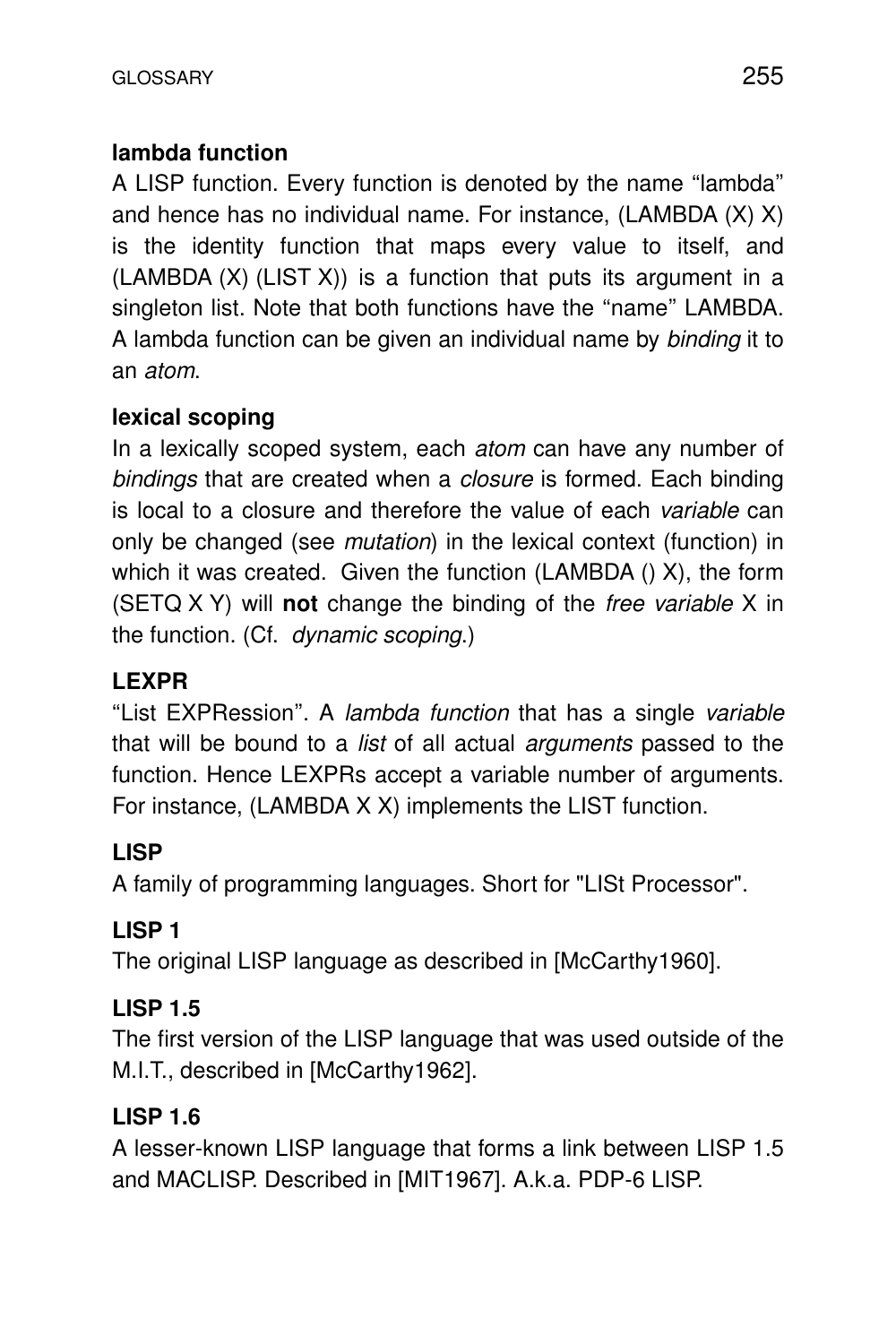# **LISP-1**

A LISP system with a single namespace that contains bindings for all kinds of objects and in particular for both variables and functions. Hence the following program would only work in a LISP-1: ((LAMBDA (F) (F **'**(A))) CAR). In a LISP-N system, the wrong binding of both CAR and F would be looked up in the example. SCHEME is a LISP-1.

# **LISP-2**

A LISP-N with two namespaces, usually one for functions and one for *variables*. The following program works only in such a LISP-2: ((LAMBDA (LIST) (LIST LIST)) **'**FOO). In a LISP-1 system, both occurrences of LIST in (LIST LIST) would refer to the variable, thereby shadowing the function.

# **LISP-N**

A LISP system with multiple namespaces, for instance for variables, functions, macros, and other forms. COMMON LISP is a LISP-N. See also: LISP-2.

# **list**

One of the principal data types of LISP, the other one being the atom. A list is any sequence of S-expressions enclosed in parentheses, like  $(A (B) C)$ . The last cdr part (see pair) of a (proper) list is NIL. When that cdr part is something else, the list is a *dotted list*. A list has to be quoted (see *quotation*) to distinguish it from an expression.

# **LSUBR**

An *LEXPR* that is written in (or compiled to) machine code. Considered archaic.

# **M-expression**

''Meta expression''. A notation developed for writing programs before LISP was first implemented. The notation was never used to actually program computers, but remained popular in textbooks for some time.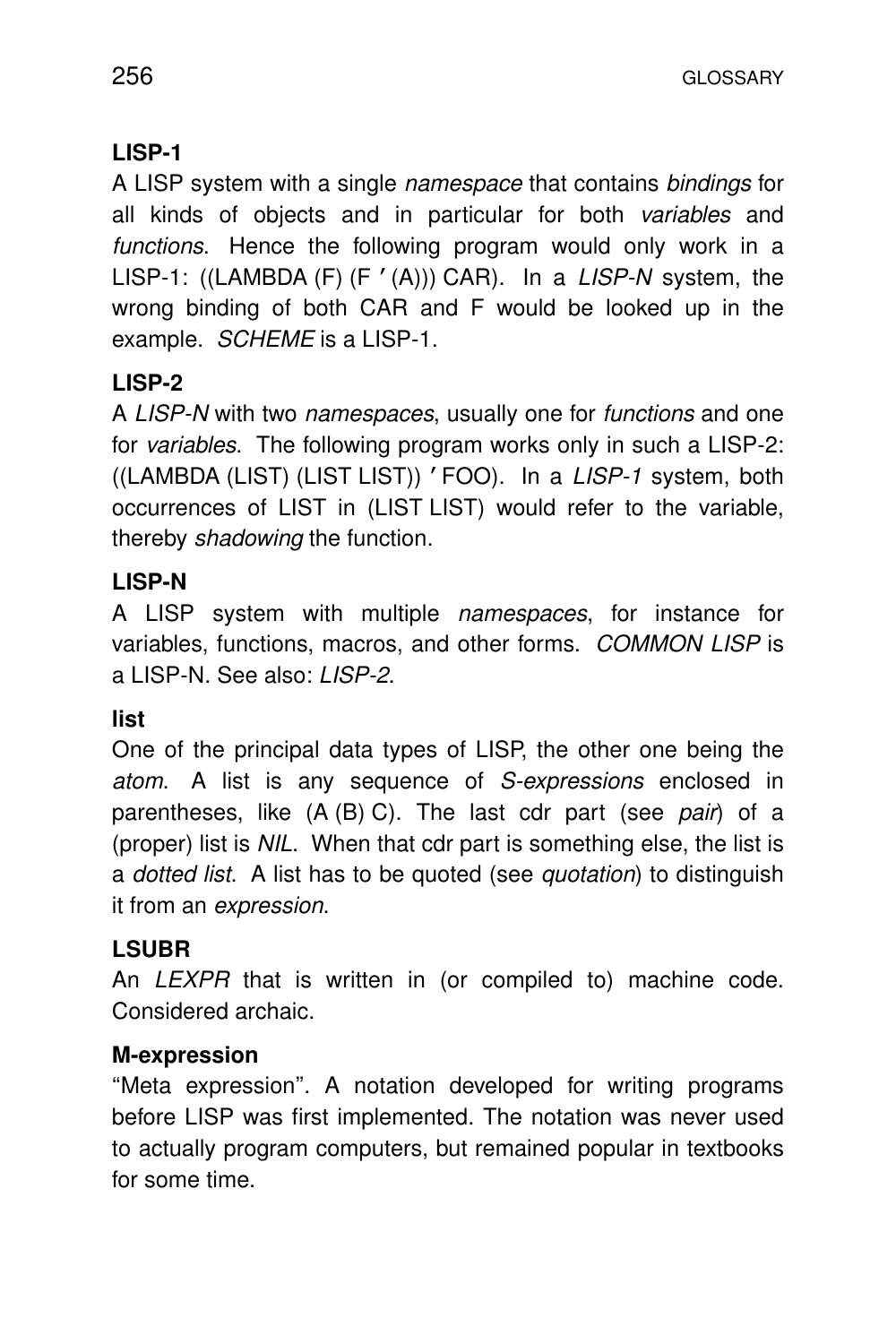# **MACLISP**

The LISP language developed as part of Project MAC at the M.I.T. One of the most influential and wide-spread LISP systems before COMMON LISP. Described in [Moon1974].

# **macro**

A function that transforms (rewrites) special forms. See macro expansion. Macros allow the programmer to add own syntax constructs to the LISP language.

#### **macro expansion**

The process of rewriting a "derived" special form (a macro) to an expression that does not contain any macro applications. Macro expansion takes place after reading an expression (see reader), but before *evaluation*.

#### **meta expression**

See M-expression.

#### **metacircular evaluator**

 $(1)$  An EVAL function that delegates evaluation of *primitive* functions of the language which it implements to its own primitive functions. For instance, a metacircular evaluator may use its own CONS function to implement CONS.

(2) An EVAL function that is written in the language that it implements, so it can evaluate itself.

The term is often used to denote either of the above, or both.

# **mutation**

The modification of the binding of an atom, so that the atom is subsequently bound to a different value.

#### **namespace**

The separation of *bindings* for different entities within an environment results in different namespaces, where different kinds of *objects* can have the same names without interfering with each other. For instance, in a LISP-2, functions and variables can have the same names, because functions are only looked up in the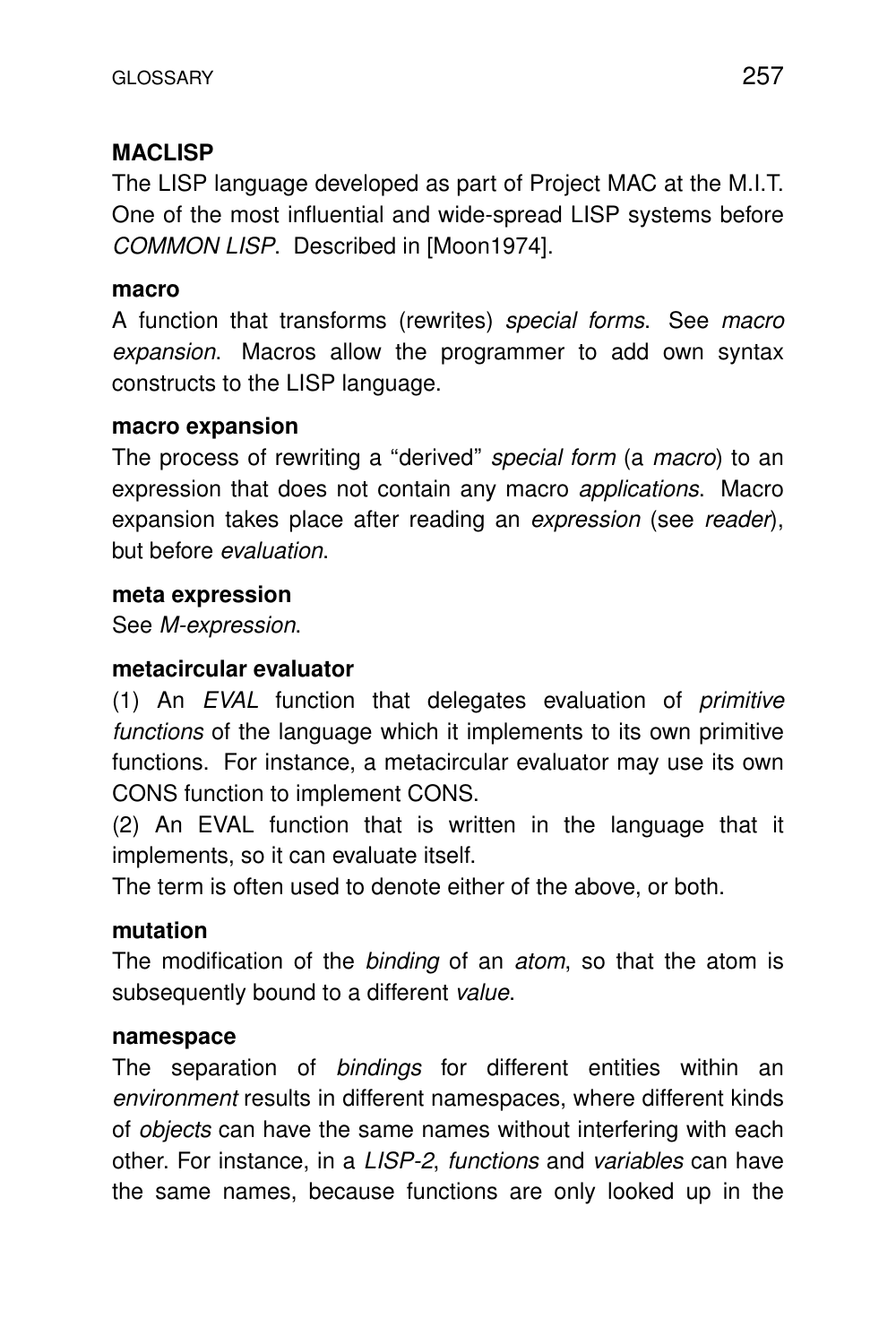function part of an *application*, and variables are only looked up in the *argument* part.

# **NIL**

A special *atom* that indicates both the "false" truth value ( $T$  being "true") and the end of a (proper) *list*. NIL is self-quoting.

# **normal form**

(From *lambda calculus*.) Sometimes used to indicate the "result" (or value) of evaluating an expression. In lambda calculus any form that does not contain any *function application* is in normal form.

# **OBARRAY**

See object list.

# **object**

"Data object". Anything that is stored in the cell pool of the LISP system, like *S-expressions* and *functions*. Not related to the term ''object'' as used in the context of ''object-or iented programming''.

# **object list**

A list (or other, more efficient data structure) containing all data objects (like *lists* and *atoms*) known to a LISP system. *Interning* an atom adds it to the object list. (Note: LISCMP uses a separate list for atoms.)

# **OBLIST**

See object list.

# **outer value**

A value that is currently not accessible, because the atom bound to it is temporarily bound to a different value. (See binding.) For example, given  $X = FOO$ , the expression ((LAMBDA  $(X)$  X) T) will temporarily bind the atom  $X$  to the value T. While the *lambda* function evaluates (see evaluation), FOO is the outer value of X.

# **pair**

A data structure consisting of two components called its "car part"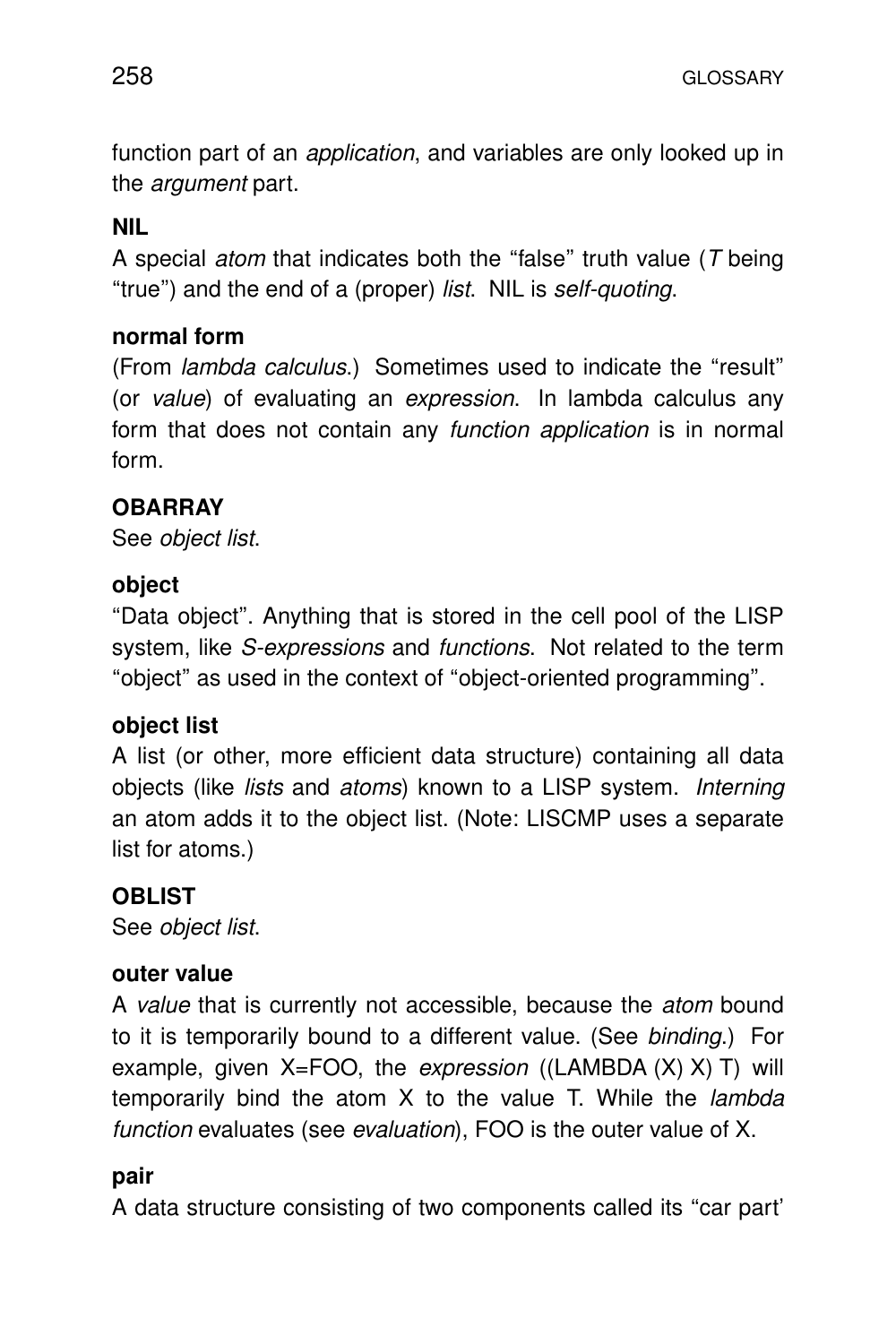and "cdr part". Each component can be any S-expression. Pairs are formed by CONS and decomposed by CAR and CDR.

# **parser**

A *function* or program that accepts sentences of a formal language (like a programming language) as its input and returns a tree that reflects the logical structure of that sentence. The LISP reader (READ) is a parser accepting S-expressions.

# **PDP-6 LISP**

See LISP 1.6.

#### **predicate**

A function that always returns  $T$  (truth) or NIL (falsity). Also: the first element of a COND clause.

# **primitive function**

A *function* that is implemented in the implementation language of a LISP system rather than in LISP itself. Sometimes also used to indicate an essential function of LISP. Considered archaic.

# **printer**

An umbrella term for *functions* that generate and/or output readable representations of data objects (e.g. PRIN1 and PRINT).

# **proper ty list**

A *list* that is attached to an *atom* and contains pairs of "properties" (keys) and corresponding values. Unlike an association list the property list is a flat list with keys in odd and values in even positions: (key<sub>1</sub> value<sub>1</sub> ... key<sub>N</sub> value<sub>N</sub>). In early LISP, EXPR, FEXPR, and LEXPR were properties.

#### **pseudo function**

A function or special form with an effect, like input, output, or mutation.

# **pseudostring**

An *atom* that serves as a simplicistic substitute for the "string" data object. Pseudostrings typically require some mechanism for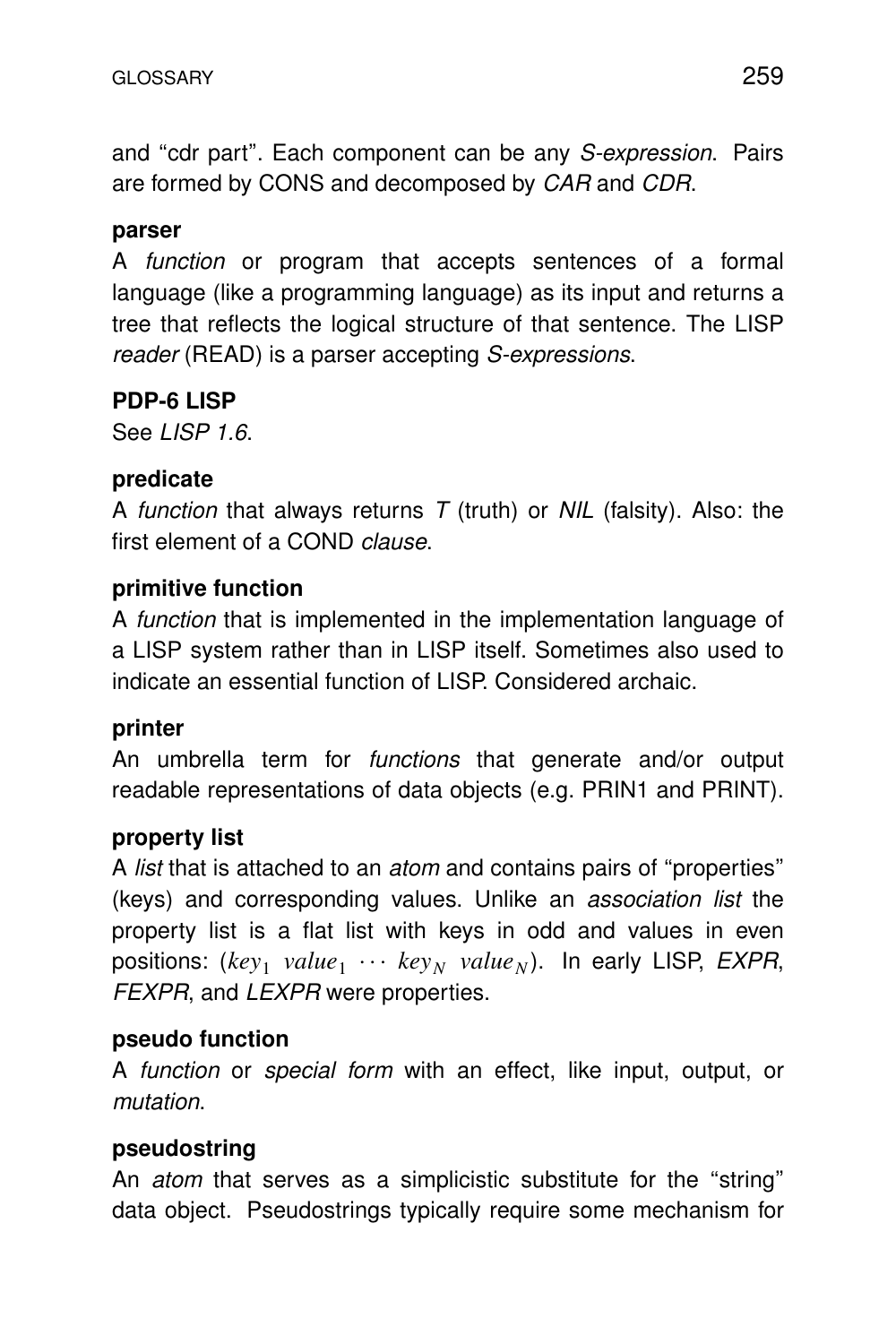including special characters or characters reserved for LISP. See slashification.

# **quotation**

A quoted S-expression is a data object while an S-expression that is not quoted is an *expression*. In symbolic LISP, a quoted atom is an atom object, an unquoted atom is a variable, a quoted list is a list object, and an unquoted list is a *function application* or a special form.

# **read eval print loop**

The top-level loop of a LISP system that reads expressions, evaluates them (see evaluation), and prints their values.

# **reader**

The function (e.g.: READ) that reads and analyzes the textual representations of S-expressions and converts them into internal structures, like *lists* and *atoms*. Also: the human being reading this text.

# **recursion**

Self-application. A function that applies itself at some point is a recursive function. Recursion can be used to implement iteration (loops). It can be optimized by tail call optimization.

# **register**

A small but fast portion of a computer's memory that is used to store *values* while performing computations with them.

# **REPL**

See read eval print loop.

# **S-expression**

''Symbolic expression''. In symbolic LISP each S-expressions is either an *atom* or a *list*. In more complex LISP systems Sexpressions may also include data objects like numbers, strings, arrays, etc.

# **SCHEME**

The LISP language that first introduced lexical scoping. One of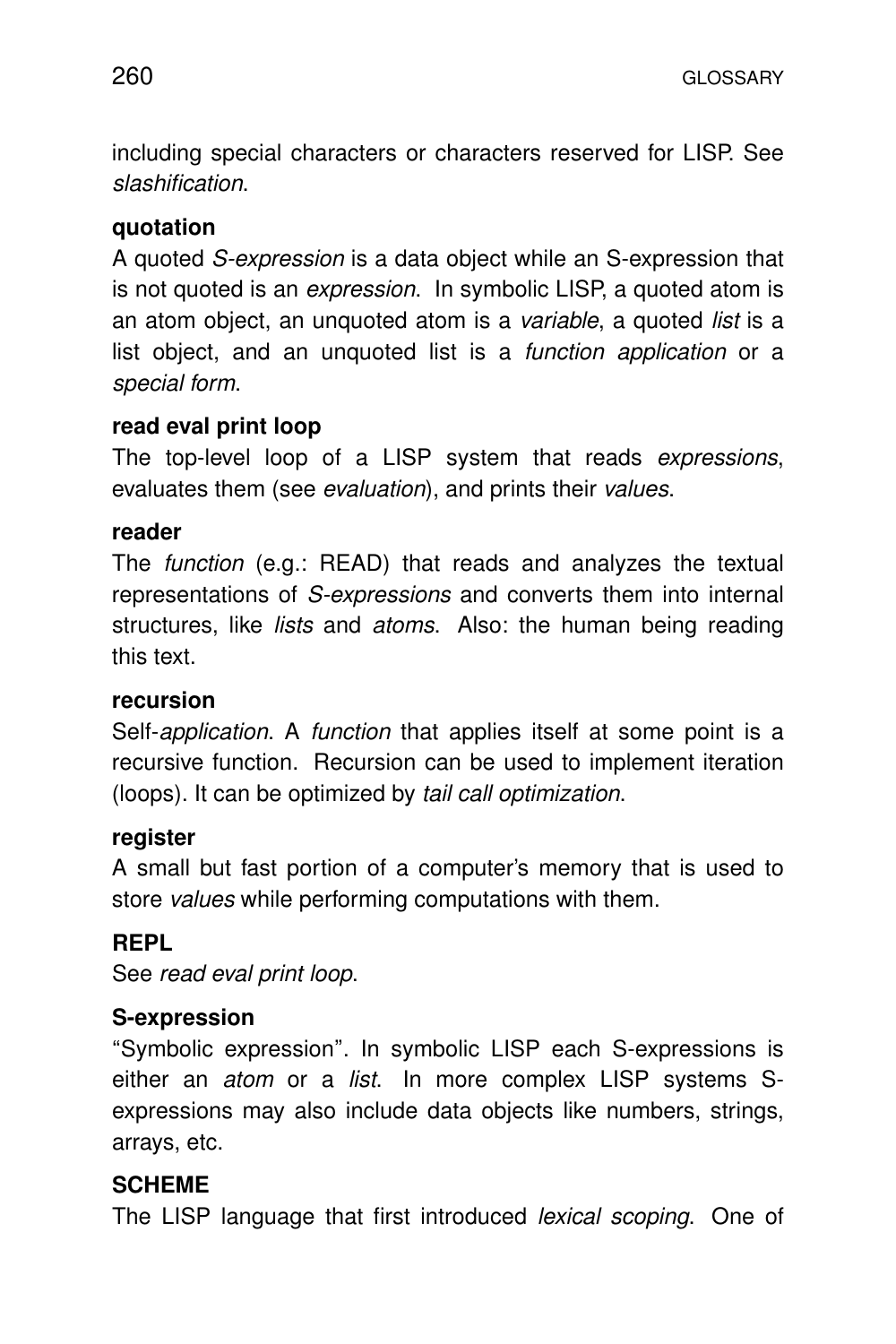the two major dialects of LISP that is still in use today, the other one being COMMON LISP. Described in [Scheme1975] and, more recently, [Scheme1991].

#### **scope**

The temporal extent or spatial region in which a *binding* is visible or accessible. When the visibility of bindings is limited to a textual (spatial) region, lexical scoping is used, and when and bindings are accessible during a certain period of time (their ''dynamic extent"), *dynamical scoping* is used.

# **self-quotation**

Some objects quote (see quotation) themselves, so they do not have to be quoted explicitly in *expressions*. In purely symbolic LISP, the atoms T and NIL are self-quoting. In more complex LISP systems, other data objects, like numbers and strings, are typically also self-quoting.

# **shadowing**

When an *atom* is temporarily bound (see *binding*) to a different value, its original value is "shadowed" by the new value and (temporarily) becomes its *outer value*.

# **shallow binding**

A strategy for implementing bindings where atoms link directly to values. Shallow binding is very efficient, but needs a mechanism for saving outer values during function application. (Cf. deep binding.)

# **slashification**

A mechanism for including certain special characters (such as those reserved by the LISP language) in atom names. Often used to implement *pseudostrings*. The name comes from the slash ("/") character that was used in LISP 1.6 and MACLISP to prefix special characters in atoms.

# **special form**

A form (expression) that looks like a function application, but has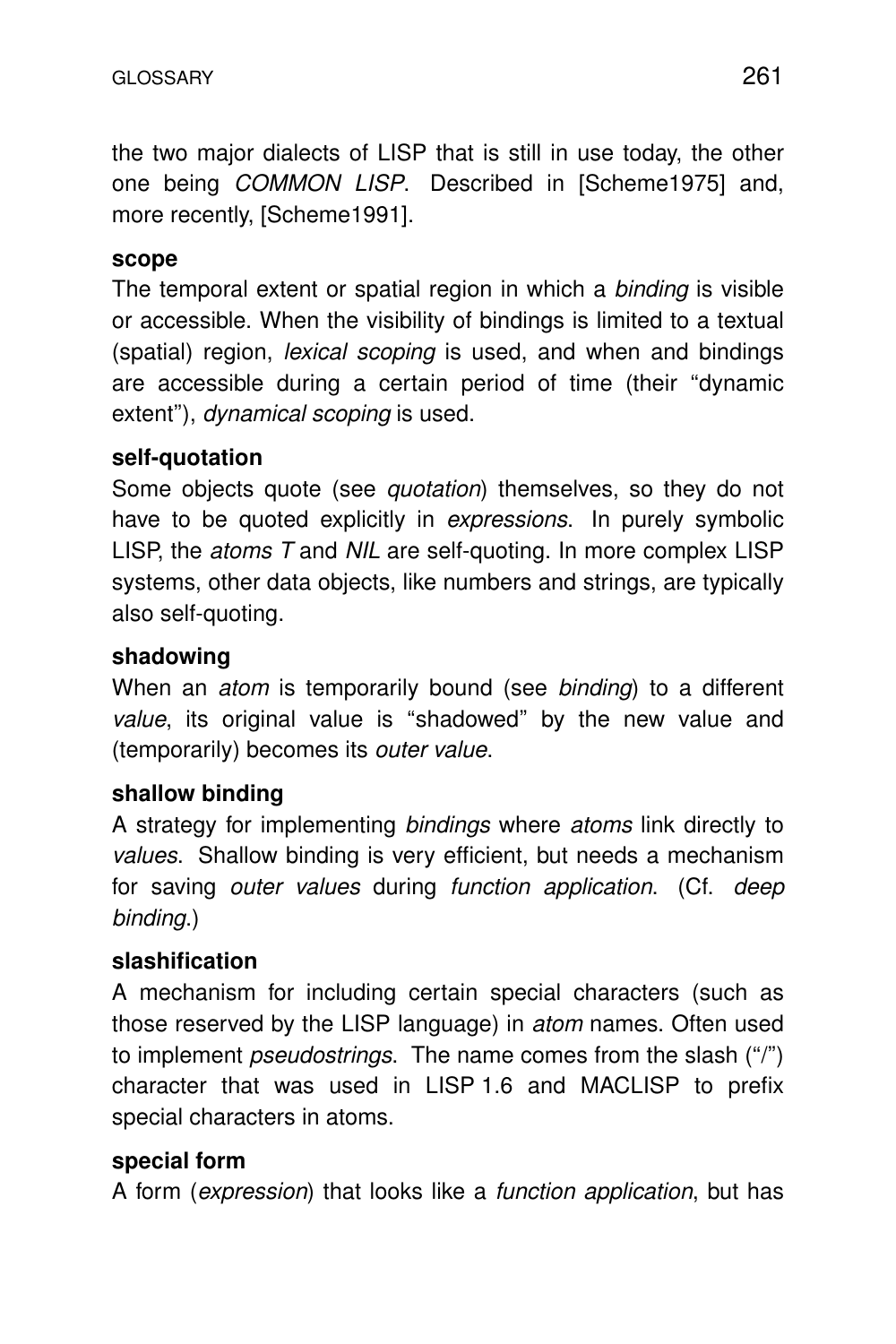some special meaning. For example, the COND, LAMBDA, and SETQ forms are special forms.

# **special operator**

The *atom* that appears in the place of a *function* in a *special form*  $(q.v.)$ .

# **SUBR**

"Subroutine". A *function* that is implemented in machine code. Considered archaic.

# **symbol**

See *atom*. In modern LISP there are multiple types of atoms (like numbers, strings, etc) and not just symbols. In purely symbolic LISP, as discussed in this book, the terms "atom" and "symbol" are synonyms.

# **symbolic expression**

See S-expression.

# **T**

A self-quoting atom that denotes logical truth ("falsity" is denoted by NIL). In fact all *values* except for NIL are "true", T is just the canonical true value.

# **tail application**

A function application that is the last operation that takes place in a function. For example the application of the function F in the expression (LAMBDA  $(X)$  (F  $(G X)$ )) is a tail application, but the application of G is not, because its value will be passed to F when it returns.

# **tail call optimization**

An optimization that makes *tail applications* evaluate in constant space by restoring the *outer values* of *variables* **before** passing control to the applied function (but **after** evaluating the arguments of the function). Tail call optimization effectively turns tail recursion into loops.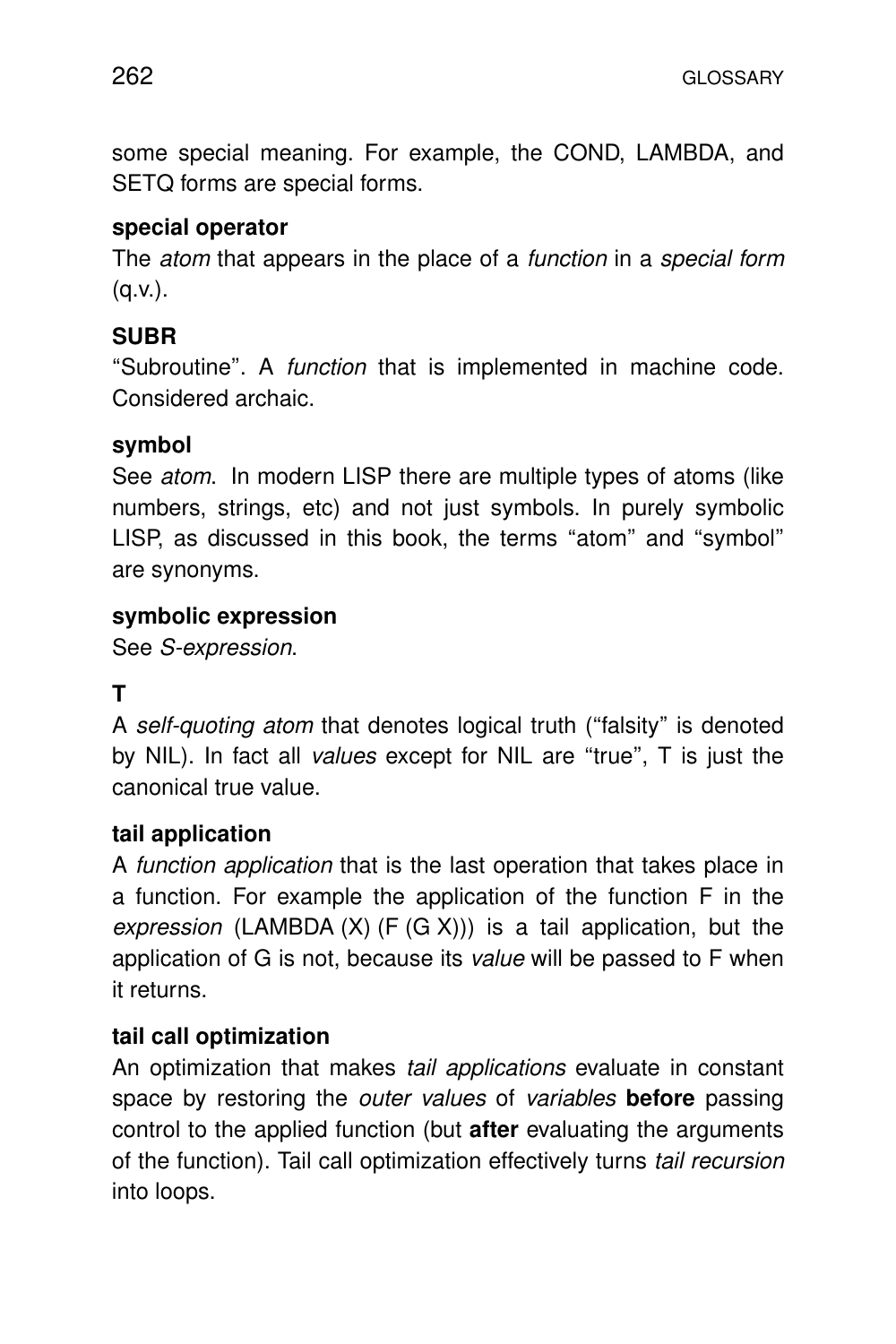# **tail recursion**

When all recursive (see recursion) applications in a function are tail applications, the function is called ''tail-recursive''. Tailrecursive functions evaluate (see evaluation) in constant space.

# **unbinding**

The process of restoring the *outer values* of *variables*.

#### **value**

The result of the process of evaluation. Every LISP expression (as long as it terminates) has a value that is determined by evaluating that expression. The value of a variable is the Sexpression bound to it and the value of a *function application* is the S-expression returned by it. Note that a function both expects values (as *arguments*) and returns a value.

# **variable**

An atom that is bound in a function (or in a different binding construct, such as LABEL) or assigned a value by the SETQ special form. A variable has the appearance of an unquoted atom (see quotation) and evaluates to the value bound to it (see evaluation). For example, X and Y are variables of the function (LAMBDA  $(X Y)$  (F X Y)). F may also be a variable, but it is not a variable **of** (or bound in) the function. See also: free variable.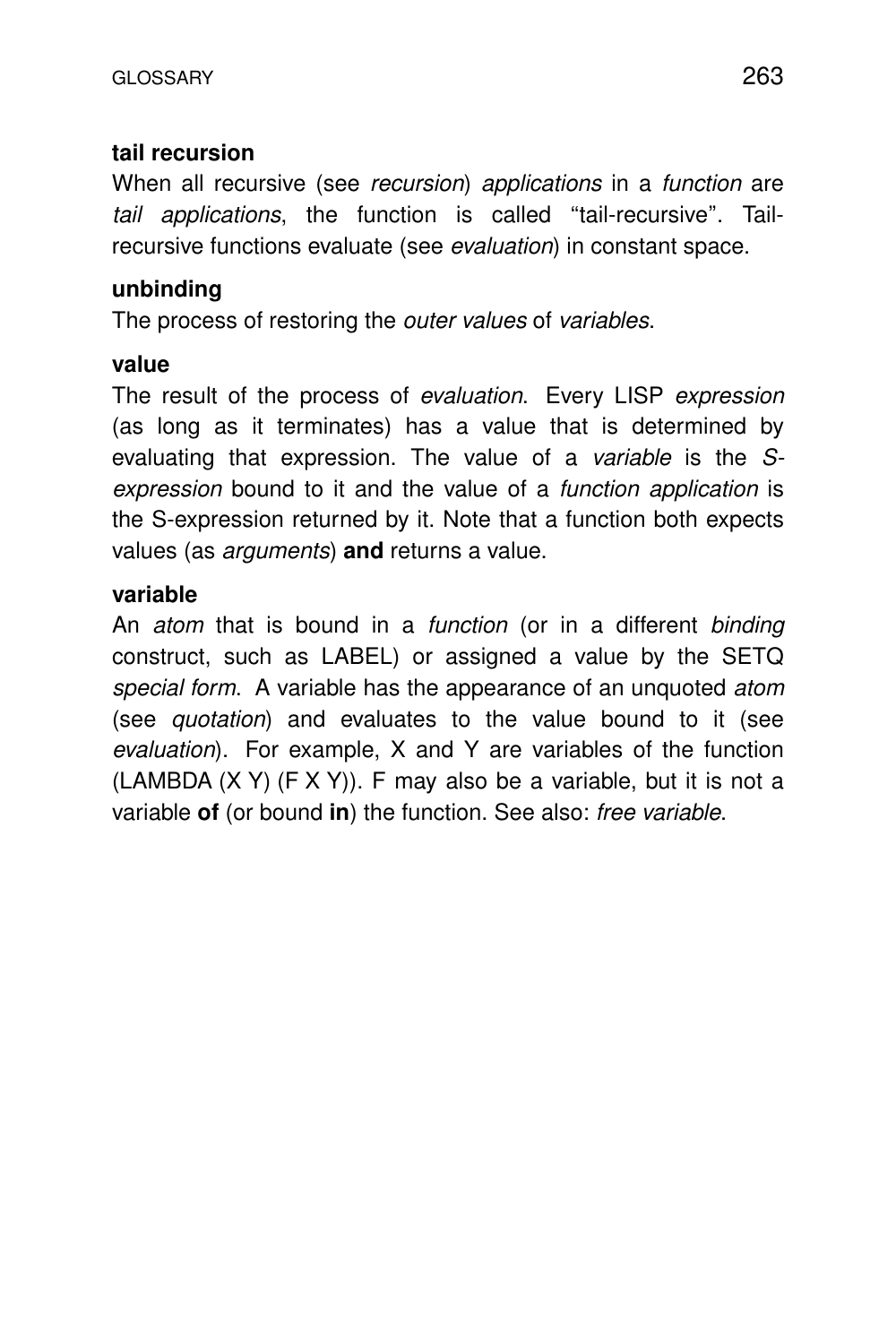# LIST OF FIGURES

| 1               | M-expression and S-expression syntax    | 12  |
|-----------------|-----------------------------------------|-----|
| $\overline{2}$  | <b>IBM 704 FORTRAN character set</b>    | 33  |
| 3               | Program development cycle               | 37  |
| 4               | Atoms and atom names                    | 52  |
| 5               | Special slots of the cell pool          | 72  |
| 6               | The runtime stack slot (STACK)          | 73  |
| $\overline{7}$  | Initial call frame with argument list   | 89  |
| 8               | Call frame with saved outer values      | 91  |
| 9               | LEXPR call frame with saved outer value | 92  |
| 10              | <b>Function object</b>                  | 93  |
| 11              | Stop card                               | 126 |
| 12 <sup>°</sup> | Infinite tree of NILs                   | 130 |
| 13              | Core plane (50x magnification)          | 132 |
| 14              | A dialog on the LISP-Flexo system       | 145 |
| 15              | Pointer reversal in the D/S/W algorithm | 205 |
| 16              | Performance of LISP systems             | 214 |
| 17              | Effect of C code optimization on LISCMP | 214 |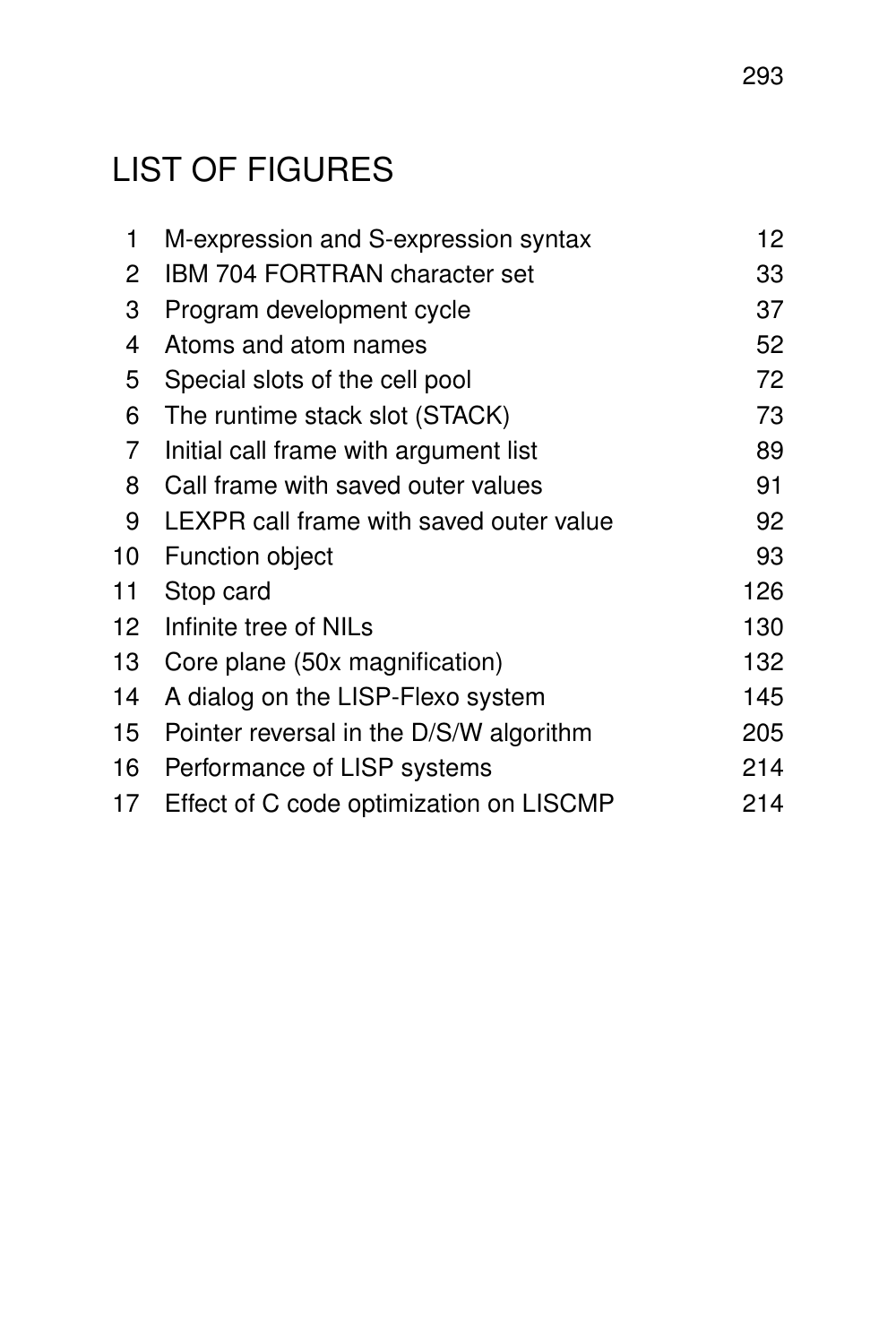# INDEX

**\*** 49 **\***AT OMP 42 **\***CAR 42 **\***CDR 42 **\***CLOSURE 194 **\***DUMP 155 **\***FRELIS 207 **\***FUNTAG 43 **\***HALT 42, 44 **\***LAMBDA 157 **\***LIMIT 208 **\***LOAD 165 **\***LP 44 **\***MARKP 204 **\***NEXT 42 **\***NL 44 **\***PEEKED 60 **\***POOL 42 **\***READC 41 **\***ROOTLIM 208 **\***RP 44 **\***RPLACA 42 **\***RPLACD 42 **\***SETAT OM 42 **\***SETMARK 204 **\***SETTRAV 204 **\***STOP 112 **\***SYMBOLS 63 **\***SYMLIS 43 **\***TRAVP 204 **\***UNDEFINED 156

**\***WRITEC 41 abstract machine 238 ADD-ATOM 81 ADD-OBJECT 82 ADDMACRO 168 ADDR 76 AMONG 11 AMONG 12 anonymous functions 16 APPEND 47 APPEND2 22 application 93 in-situ 16, 97 apply() 70, 95 APPLY 31 APVAL property 55 arguments 95, 102 ASSOC 14, 48 associations 14, 49 ATOM 44, 93 atom names 52, 59 ATOM tag 42, 52 atomic cells 52 atomic() 69 atoms 16, 43, 52, 64, 80 construction 80 atomtag 71 backslash 64 batch jobs 35, 144 BCDIC 33 benchmark programs 211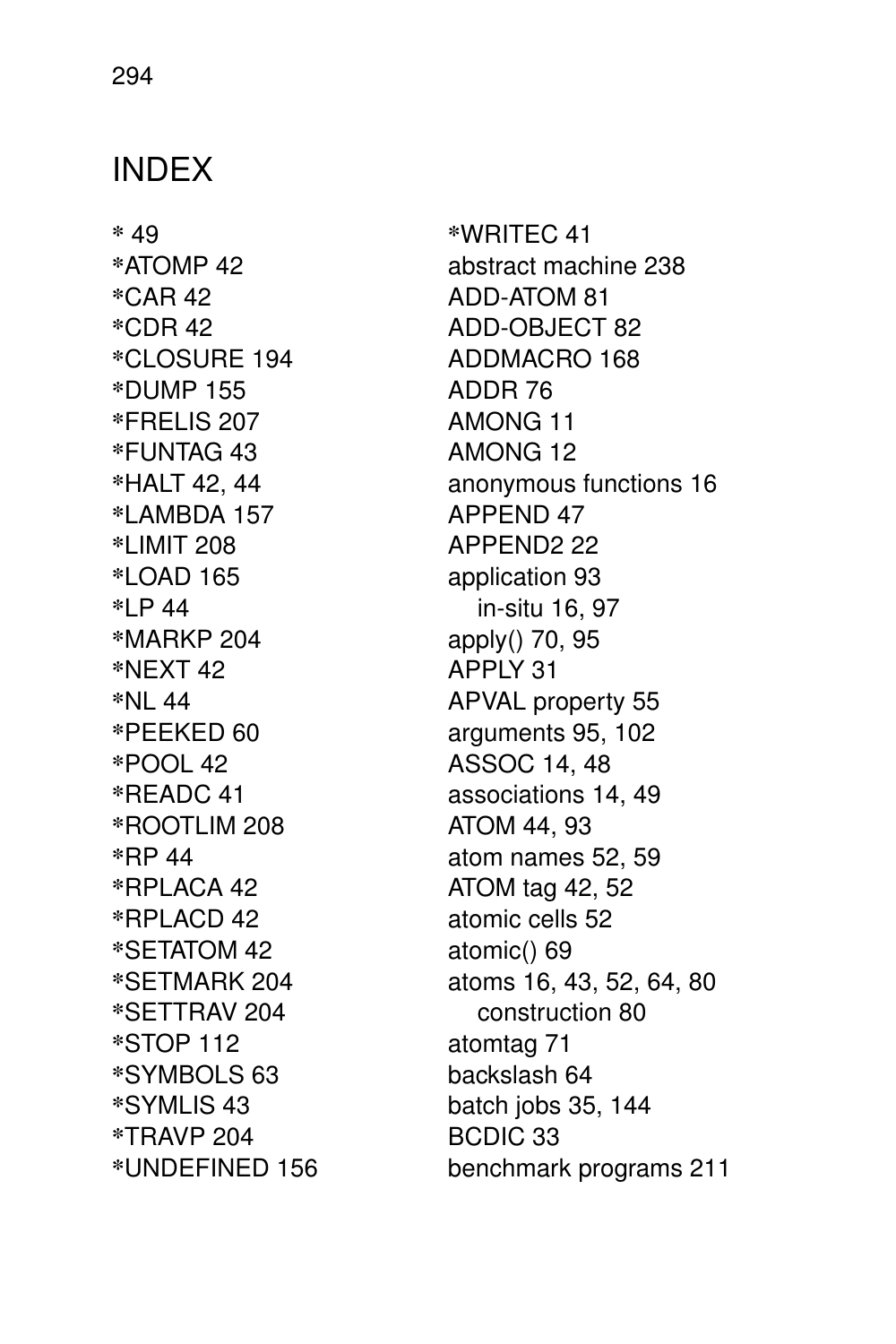BIBOP 222 BIND 152 bind() 70, 90 BINDING 149 binding 16, 52, 70, 90, 136, 148, 152 deep 197, 235 global 155 in LABEL 98 restoration 92 sequential 58, 154 shallow 235 top-level 155 BINDSEQ 154 block 83 BLOCKCOM 83 bodies 83 bootstrapping 114, 237 bound variable 188 BOYER benchmark 211 bucket lists 56, 216 C language 39 CAAR...CDDDR 45 call frames 90, 237 of LEXPRs 92 car field 71 CAR 44 etymology 222 card punching 35 car\_err() 71 catch frames 234 CATCH/THROW 234 CDR 44

CDR etymology 222 CDR coding 227 cdr field 71 cdr\_err() 71 cell 51, 68, 71 cell pool 42 initialization 109 CELLS 78 chain printer 33 channel 32 CHAR 108 character set 32 characters blank 64 funny 65 symbolic 63 TAB 65 CHECKTAG 100 closures 195 code points 108 comments 64 COMMON LISP 228 compilation 74, 113 and macros 175 errors 119 compiler loop 112 compilers 38 complexity 56 computer algebra 179 COND 15, 84, 150, 151 bodies 40 clauses 84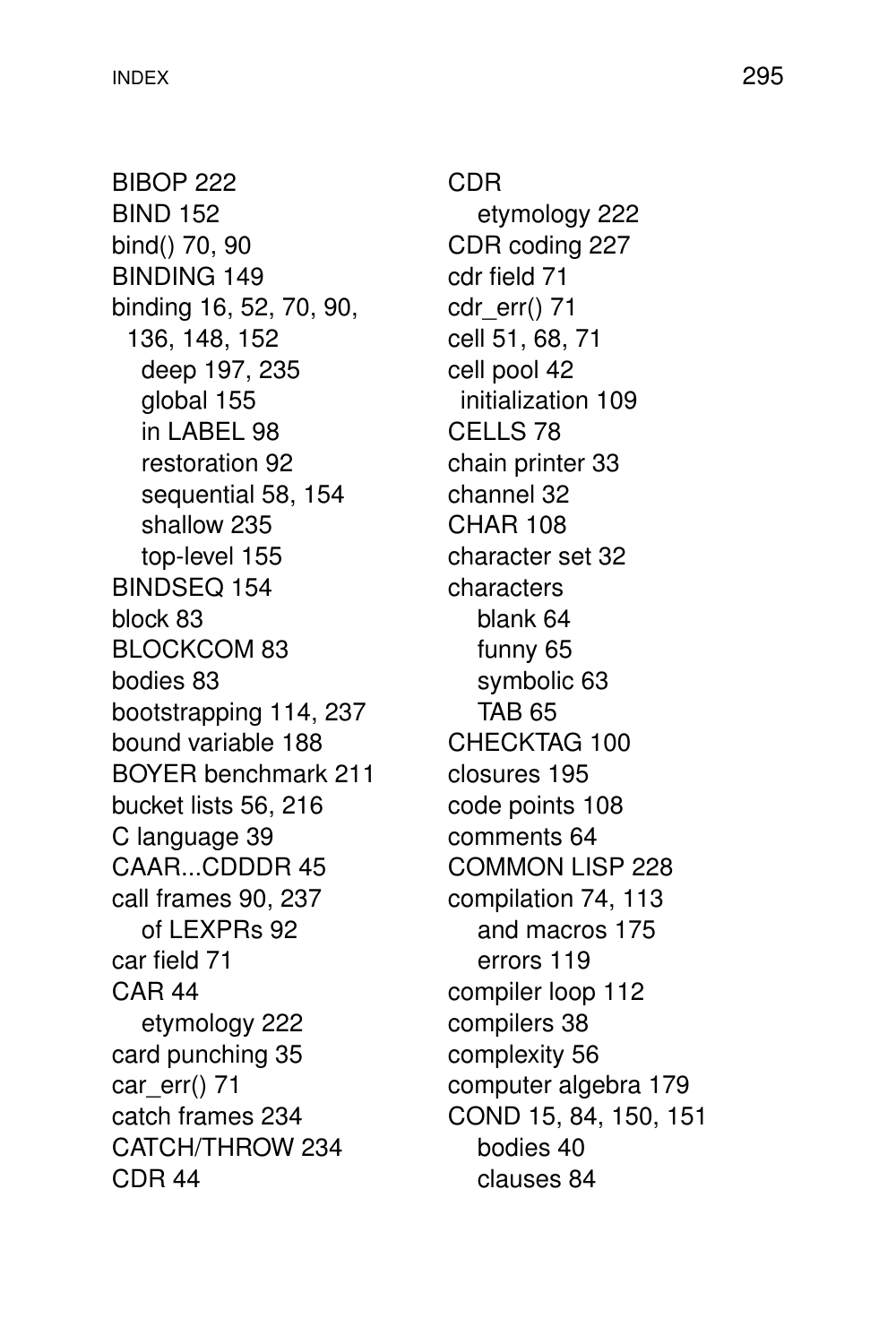COND predicate-only clauses 40, 85, 151 CONDCOM 84 CONS 44, 210 cons cells 51 CONS3 209 cons3() 68 consequents 83 consing 237 core memory 131 Cray-1 213 data objects, first-class 187 DEC PDP-6 221 DEC PDP-10 221 declarative programming 180 deduplication 82 deep binding 148, 197 DEFINE 147 depth-first traversal 204 derived special forms 170 destructive reading 132 Deutsch/Schorr/Waite algorithm 204 disk packs 225 dotted lists 129 dotted pairs 14, 129 DSW algorithm 204 DUMP-POOL 111 dynamic scope 183 EMIT-OBLIST 107 EMIT 83 end of file 65, 112, 125

ENV 161 environment 16, 146, 148,191 global 149, 161 initial 161 lexical 194 local 149 outer 150 EOF 125 EPILOG 110 EQ 44 EQUAL 48 equality 55 error checking 233 eta expansion 18 EVAL 22, 161 M-expression 13 EVAL3 156 evaluation 156 EVCON 15, 151 EVLAB 191 EVLIS 15, 193 EVPROG 150 EVSET 193 exception handling 234 EXPAND 168 EXPLODE 62 EXPR property 55 EXPR register 72, 84, 102 EXPR2 register 72, 102 EXPRCOM 102 expressions 102 symbolic 179 undefined 18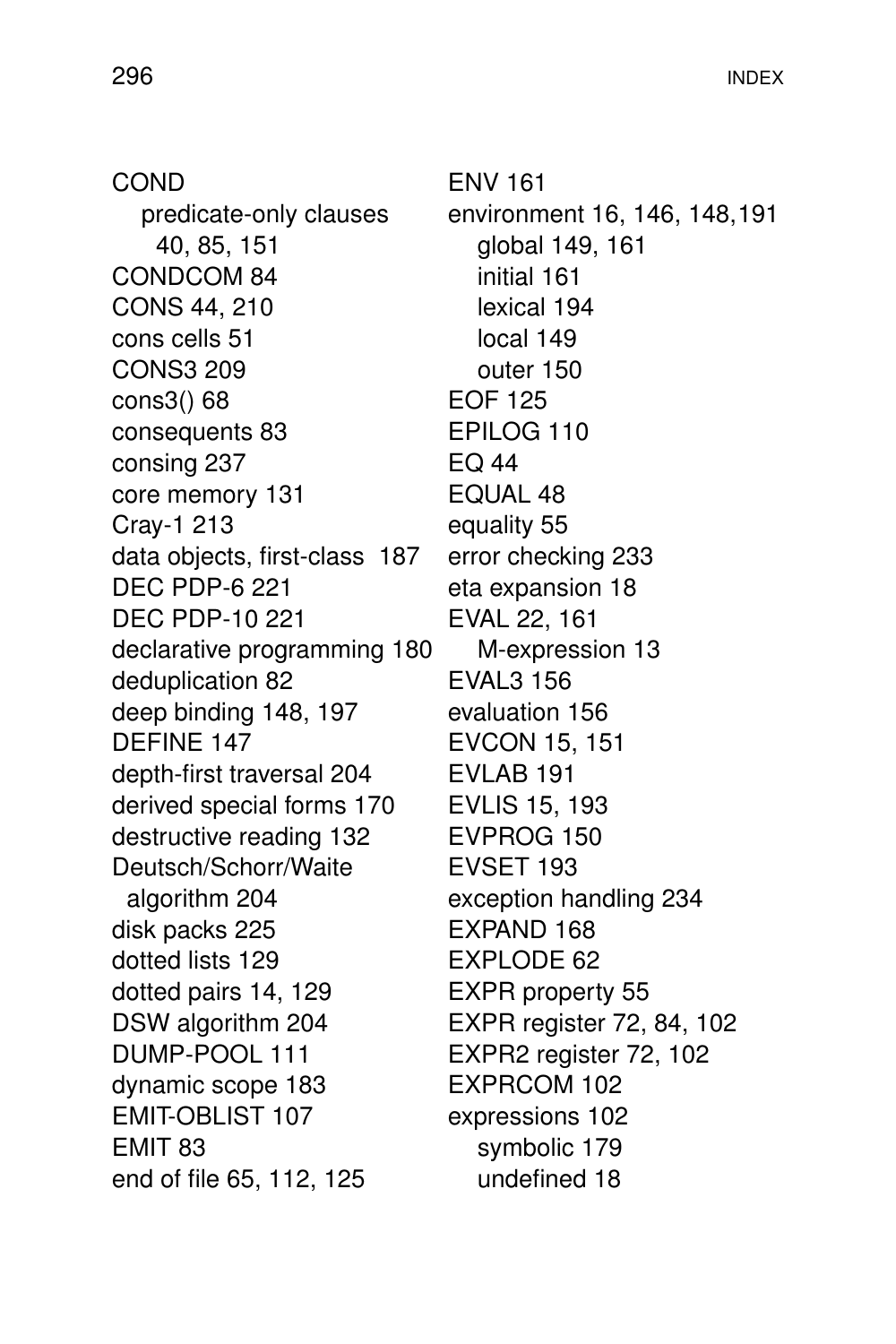extent 183 indefinite 183 falsity 20 FEXPRs 166 Flexowriter 32, 143 folding 50 form expressions 166 free variables 188 freelist 73, 202, 207 FRELIS 73 FUNAPP 94 FUNARG problem 49, 188 FUNCALL 55 FUNCOM 88 FUNCTION 55 function application 70, 94 arguments 95 calls 93 objects 43, 53, 68, 93 functions built-in 148 higher-order 18, 49, 188 primitive 148 recursive 197 return from 70, 92 tail-recursive 97 FUNTAG 73, 93 garbage collection 59 concurrent 227 garbage collector 39, 201, 237 mark & sweep 202

GC roots 203, 208 GC 201, 208 glass TTYs 144 goto() 69, 89 HALT 44 halt() 68 hard disks 225 hard-copy terminals 144, 223 hashing 138 higher-order functions 161, 188 homoiconicity 167 IBM 704 33, 131, 210, 221 IBM 7090 221 identity 19 image files 164, 210 imperative programming 40 IMPLODE 61 INIT-CELLS 109 instruction pointer 106 INTERN 56, 235 naive version 216 interning 55, 56, 235 cost of 216 interpretation 27 KA10 processor 222 LABCOM 97 LABEL 97, 148, 150, 181, 197 bodies 40 or iginal 16 simplified 21 label() 69 LABELS 26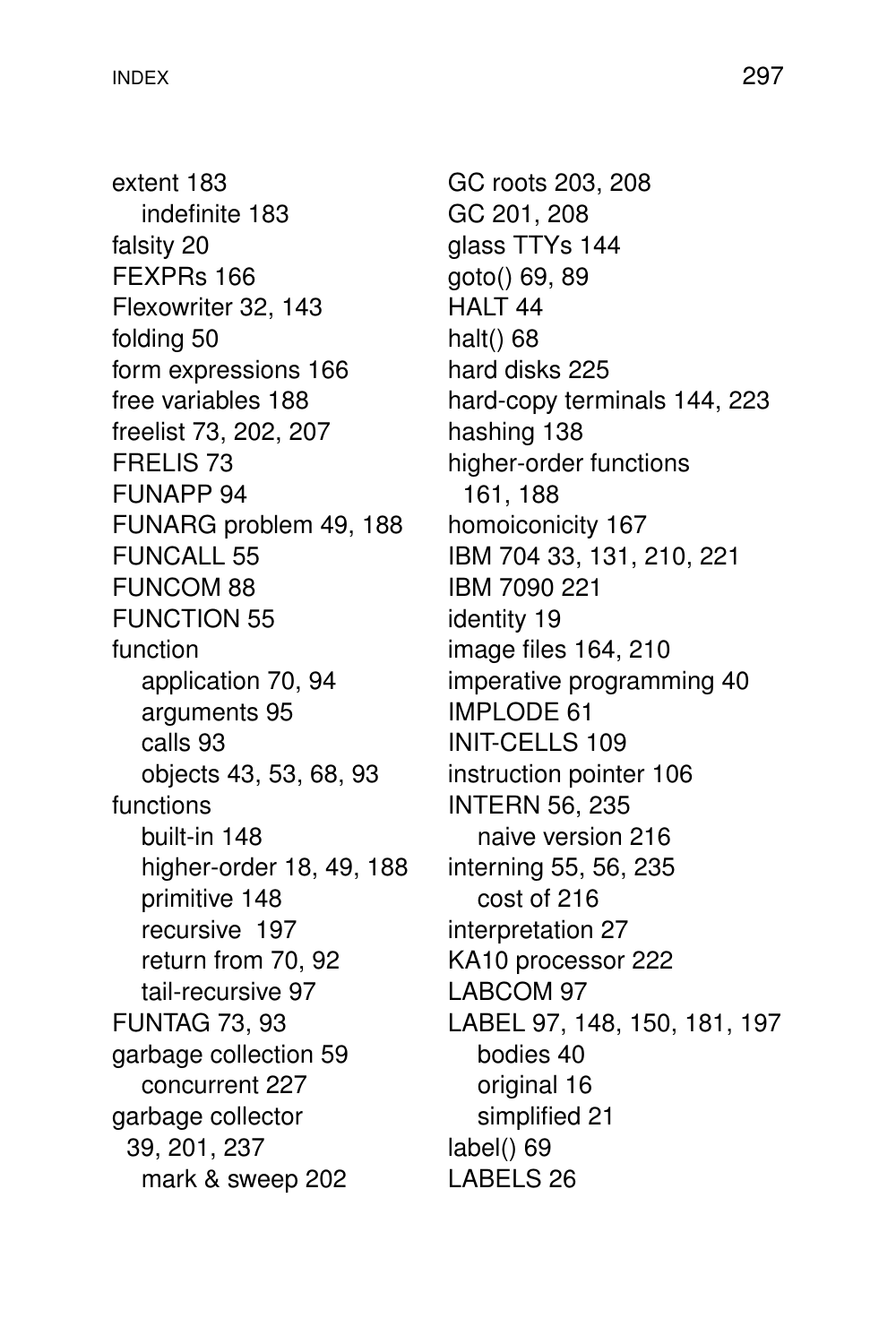labels 69, 79 LAMBDA 16, 88, 150, 181, 190 bodies 40 lambda calculus 19, 189 lambda functions 16, 88, 103 macros 166 LBL 79 LET 174 LETN 181 LETREC 25 LEXPRs 41, 153 call frames 92 LIMIT 76 LISCMP 74 function 112 speed 213 LISINT 148, 215 LISINT/M 167 LISP 1.5 221 LISP 1.6 221 LISP machines 226 LISP-1 15, 56 LISP-N 15, 55 list expressions 92 LIST 41, 45 LISTQ macro 172 lists 51, 65 dotted 129 look-ahead 60 LOOKUP 22 LSUBRs 41 LTAK benchmark 212 M-expressions 11

MACLISP 179, 221 macro expander 166 macro namespace 168 MACROEXPAND 183 MACROS 168 macros recursive 172 MACSYMA 179 MAKE-ATOM 80 MAKE-CELL 80 MAKE-LABEL 79 MAKE-OBJECT 82 MAKESYM 61 MAPCAR 49 MAPCAR2 49 mapping 49 MARK tag 202 marktag 71 MEMBER 12, 48 memory 71, 221 memory management 201 meta expressions 11 metacircular evaluation 148 metacircularity 4, 25 mkfun() 68, 88 MKNAME 59 MODIFY 155 mutation 40, 148, 148, 155 namespaces 15 multiple 55 cluttering 81 NCONC 47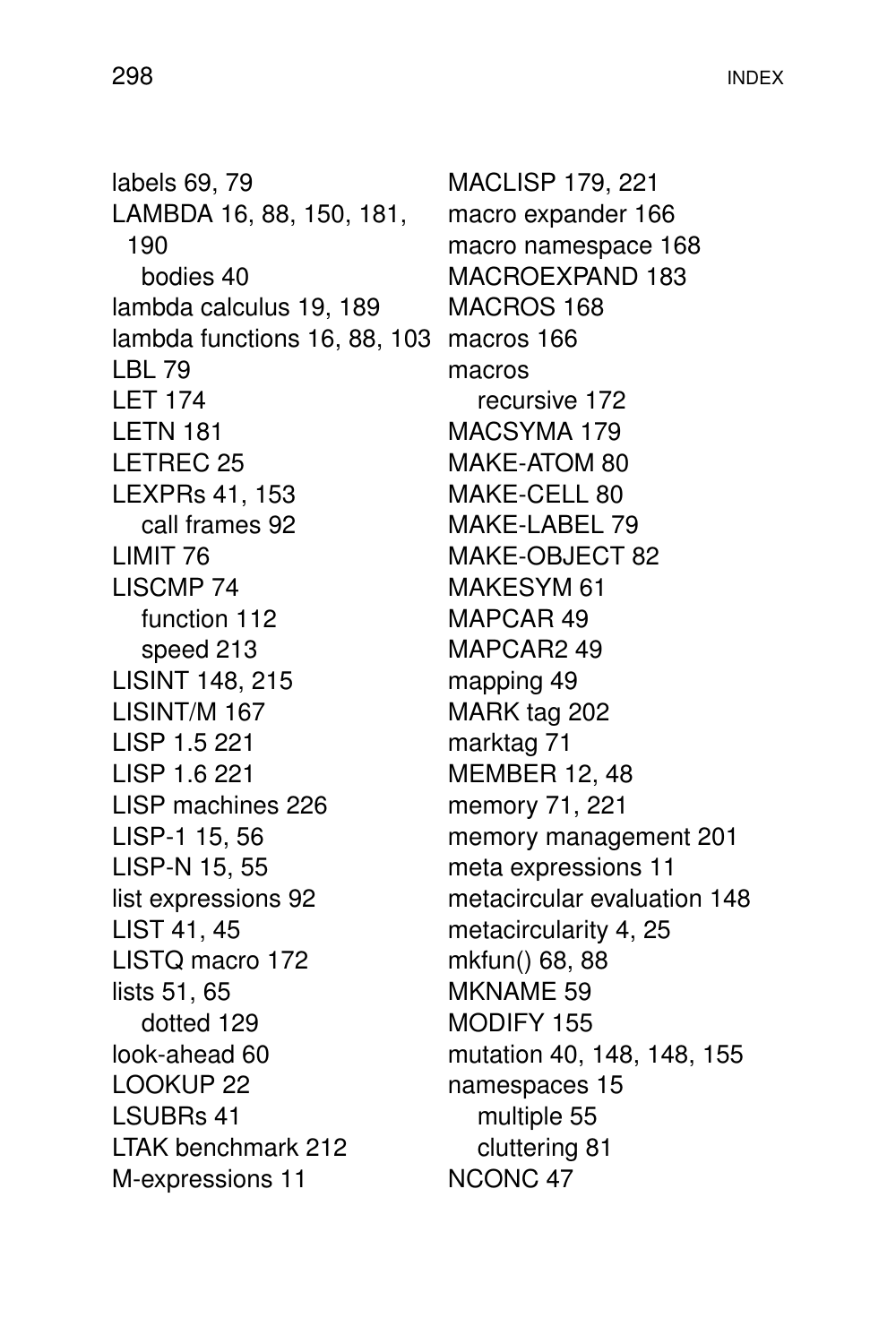newframe() 70 newline character 44 NIL 72, 20, 130 nil 74 NIL object 76 NIL-ADDR 76 non-volatility 132 normal form 24 NOT 45 NREVERSE 47 NULL 45 NUMBER 78 numbers 75 OBARRAY 218 object list 107, 137 OBLIST 72, 79, 82, 137, 218 Q macro 171 omega 121 optimization level 214 order of evaluation 95 outer values 91, 135 overstriking 34 P convention 63 PAIR 14 pairs 49 LISP 1: 14 dotted 129 paper tape 143 parentheses 65 PDP-6 LISP 221 PEEKC 60, 217 Personal Computers 228 PNAME property 55 pointer reversal 204

pop() 69 predicates 40, 63 PRIN1 53 PRINT 54, 147 print $()$  69 print name 55 printer 53 PROGN 40, 150 program termination 68 PROLOG 106 proofs 181 proper ties 55 pseudostrings 44, 64, 127 punch cards 32 push() 69 quasiquotation 173 QUOTE 103 read eval print loop 164 READ 63, 146 READC 60 readc() 69 reader 63, 127, 223 RECONC 46 recursion in macros172 in functions 16 REDUCE 50 reduction 50 ref() 73 references 73 registers 72 REPL 164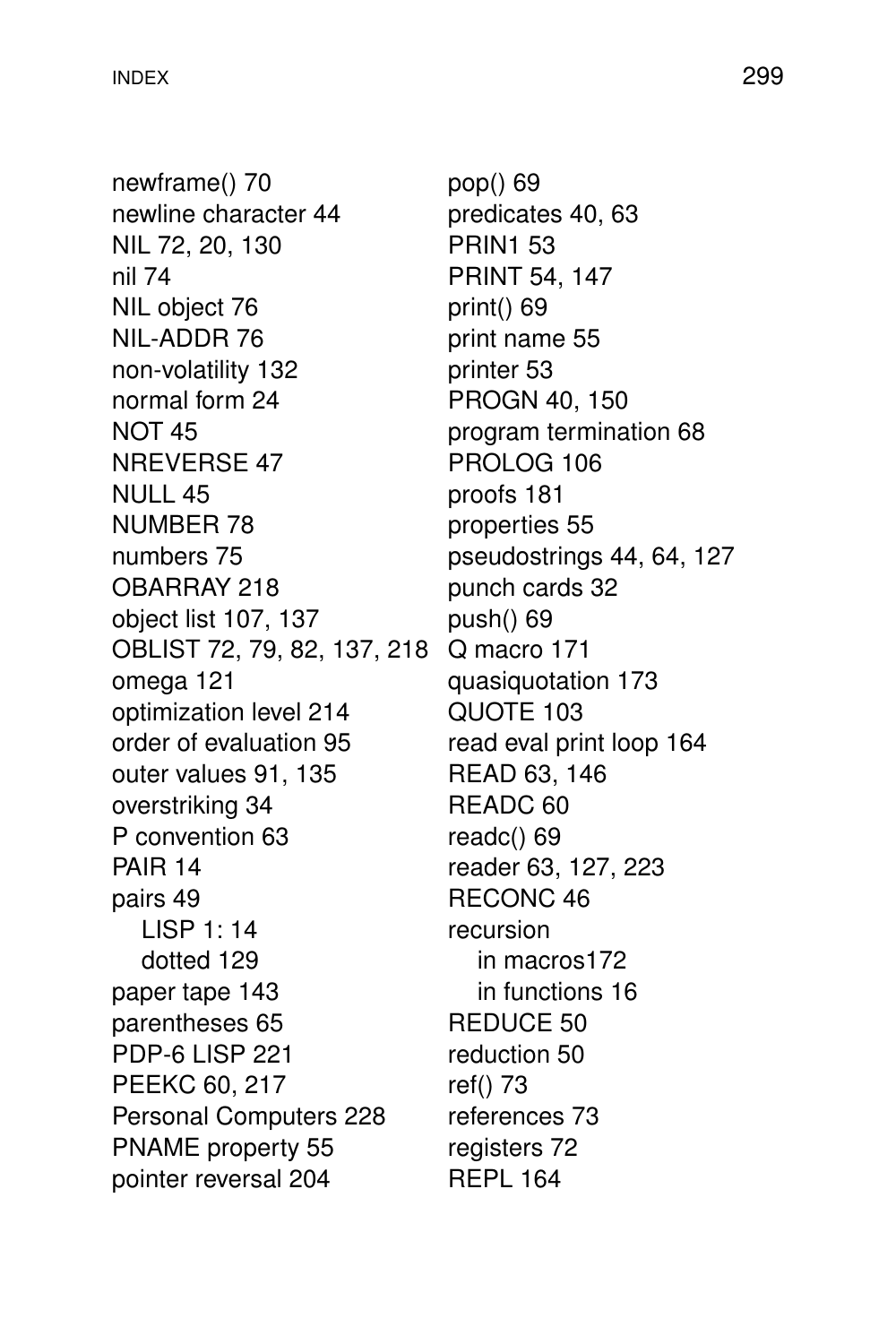restore() 70 retn() 70, 89 return address 90 REVERSE 46 RPLACA 46 RPLACD 46 run() 106, 110 RREDUCE 50 runtime errors 68, 119 runtime stack 69, 237 S-expressions 12, 63, 179 SAMENAMEP 55 SAVE 155 SCHEME 229 scope 183 dynamic 183, 186 lexical 183, 186 self-modification 47, 172 self-quotation 18, 128 SETQ 40, 87 SETQCOM 87 SETTAG 100 setup() 110 shadowing 150 shallow binding 148 single-user systems 227 sixbit encoding 223 slashification 44, 64 special forms 170 special operators 18 spine (list) 107 STACK 72 stack 136

stage-0 compiler 38, 114 stop cards 126 SUCC 77 successor 77 symbol list 43, 56, 81, 110, 137 of the compiler 78 symbolic expressions 12 SYMBOLIC 63 symbolic() 69 symbols 16, 43, 51, 64 equality of 55 special 64 transient 61 SYMLIS 72, 78, 137 T 20 T symbol 72, 76 T-ADDR 76 tag field 71 tag atom 71 mark 71 trav 71 tail application 84, 96, 103, 150, 157 tail call optimization 86, 148 185 tail positions 84, 85, 95, 99 tail recursion 97 Takeuchi function 212 TAKL benchmark 212 teletypewriter 143 temporary variables 134